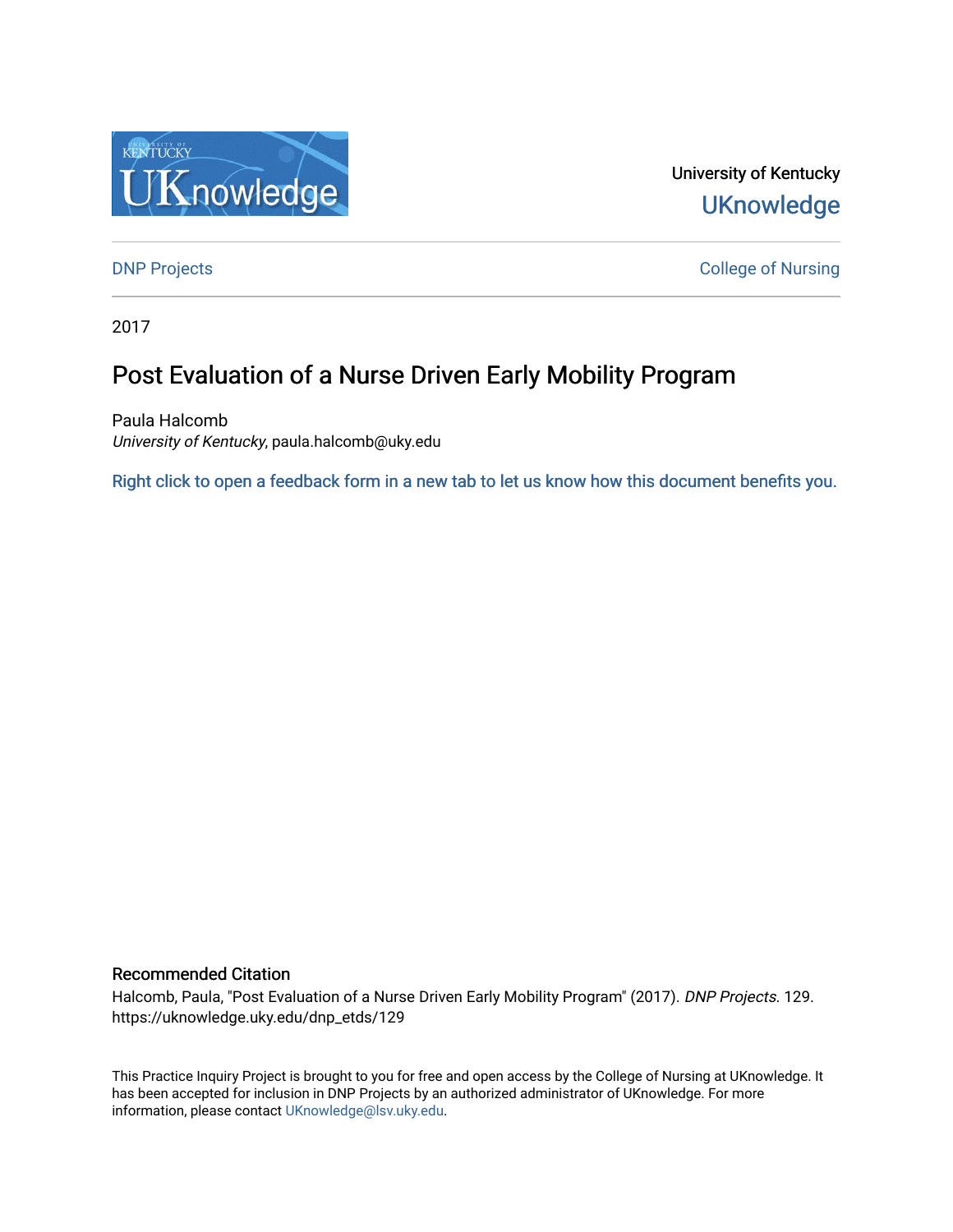Final DNP Project Report

Post Evaluation of a Nurse Driven Early Mobility Program

Paula Halcomb MSN, RN

University of Kentucky

College of Nursing

Spring 2017

Melanie Hardin-Pierce, DNP, RN, APRN, ACNP-BC- Committee Chair

Chizimuzo T.C. Okoli, RN, PhD- Committee Member

Andrew Bernard, MD- Clinical Mentor

Peter Morris, MD - Clinical Mentor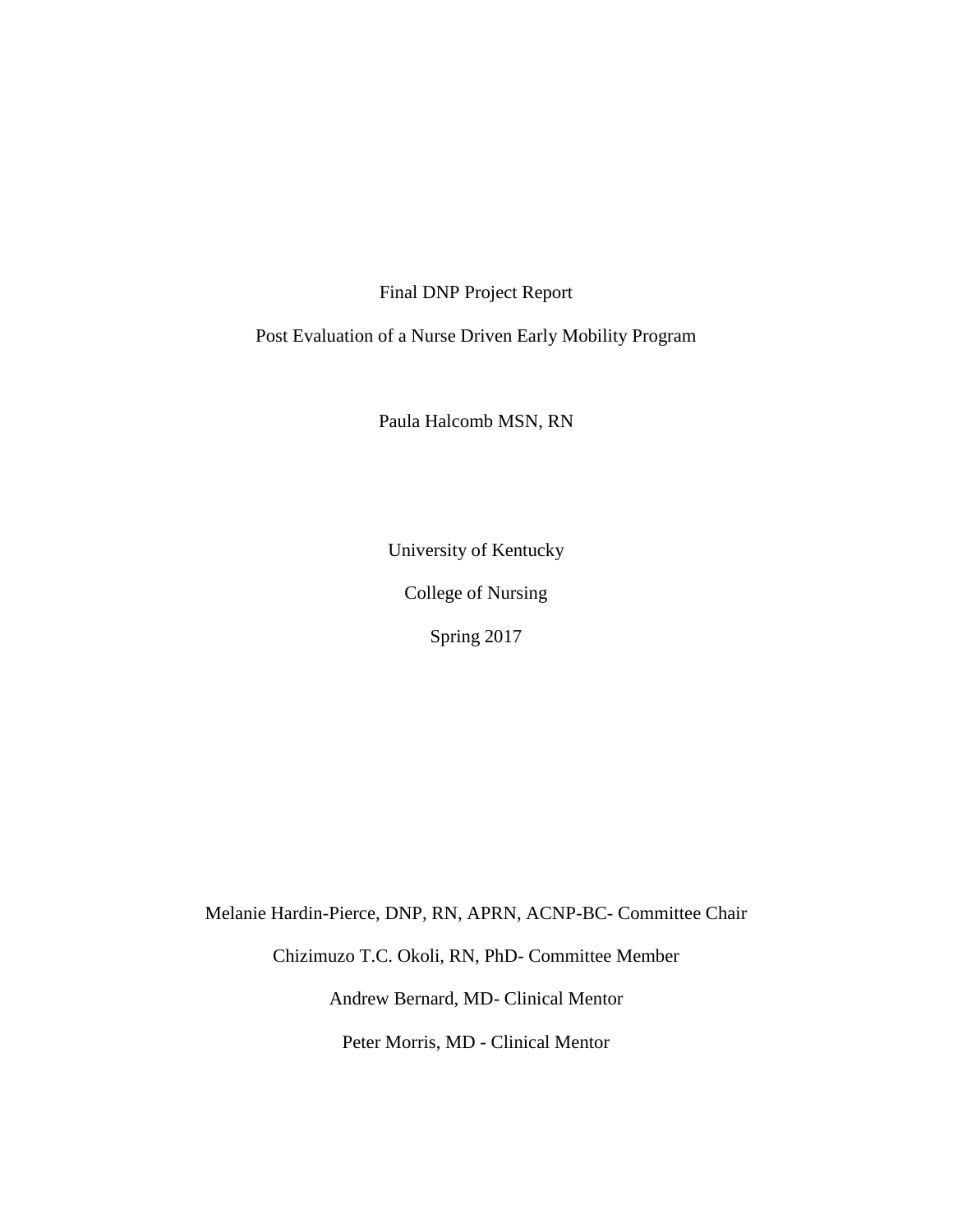## Dedication

I dedicate my DNP final project to my husband and son who have supported me throughout my academic endeavors. They have been by my side through the last fifteen years while I have worked toward a Bachelor's, Master's and now Doctoral degree. I would have never been able to accomplish what I have without their unconditional love and support. This is definitely their DNP also!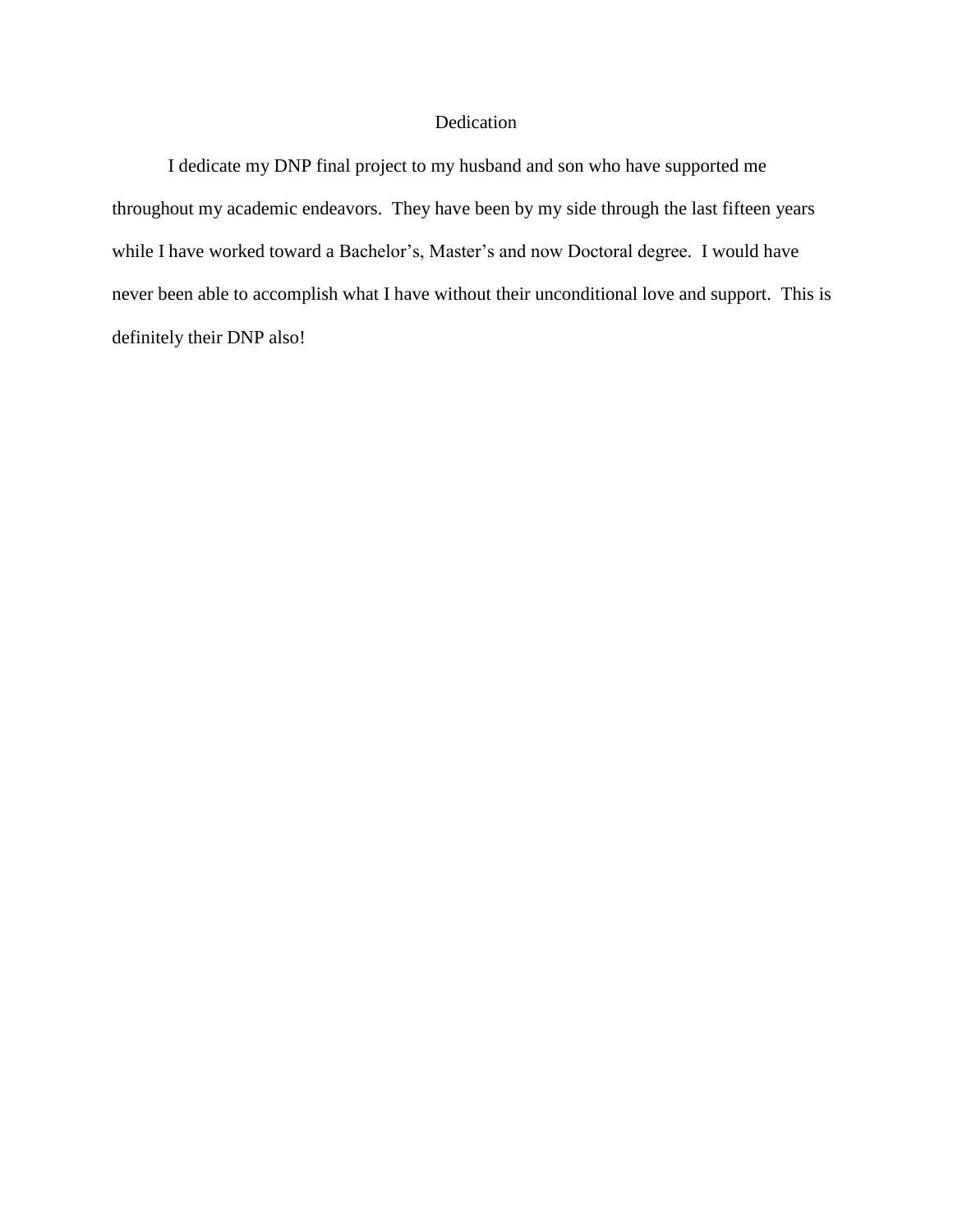### **Acknowledgements**

I am so thankful for the many wonderful faculty, clinical mentors, staff nurses, nursing care techs and multidisciplinary partners that have supported and encouraged me throughout this study and my entire DNP program. The University of Kentucky college of Nursing and UK HealthCare have enabled me to obtain a doctoral degree while following my passion for working with the critically ill trauma patient population.

I was fortunate to have an outstanding Doctoral Committee. Dr. Hardin-Pierce you have been a friend and mentor for years and I so appreciate you taking me on as an advisee so that I could pursue my passion of obtaining my DNP looking at clinical issues. You have encouraged and supported me as I have progressed through the program and my career and I thank you sincerely. I could never have asked for a better committee chair. Dr. Chizimuzo Okoli you have been an excellent mentor. You helped me tremendously with my writing and data analysis. I am definitely a better writer because of your influence. I was lucky enough to have not one but two wonderful clinical mentors. Dr. Andrew Bernard you are a great friend and mentor. I really appreciate your passion for mobility and commitment to excellence. You always make time to help me and are willing to do anything to help improve patient care. Dr. Peter Morris you were willing to jump right in and be a clinical mentor for my early mobility project right after you returned to UKHC. You offered wonderful insights and have answered many questions and given me great suggestions for my study and subsequent work.

I would also like to thank some faculty members and staff from the College of Nursing, UK HealthCare and the Center for Translational Science who mentored me and provided much needed support. Dr. Amanda Wiggins (statistician), Andrew McLaughlin (statistician), Whitney

iii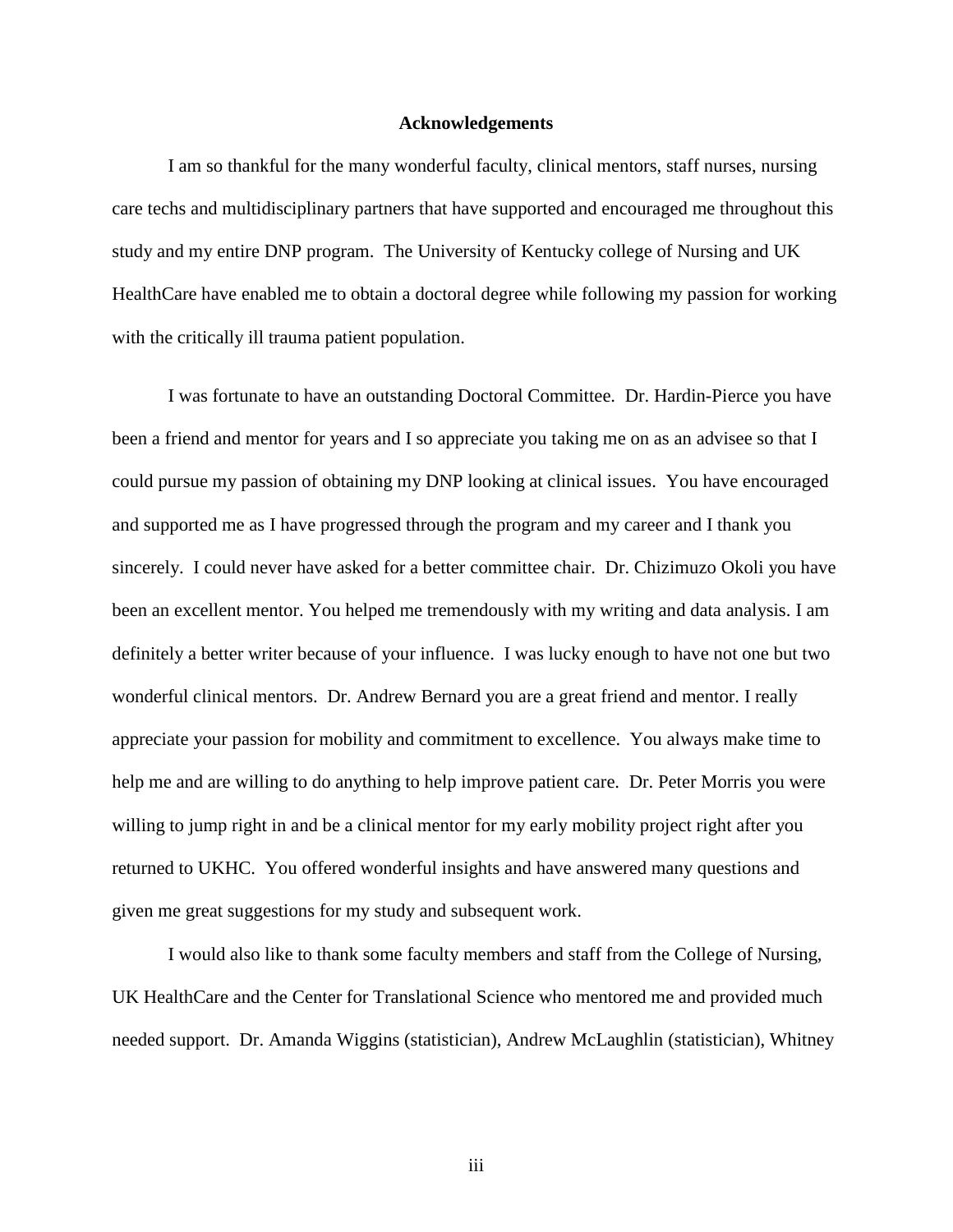Kurtz-Ogilvie (writing specialist), Bethany Benton and Mitchell Edelman (UK HealthCare Finance) and Kathy Collins (Graduate Student Affairs Officer).

Finally, Dr. Lisa Fryman you have been my mentor, coworker and friend. You knew I needed a project and knew me well enough to know that this mobility project was tailor made for me! You have supported and encouraged me throughout this process. You have made my DNP and my daily work not only meaningful but also fun. I love working with you! Thank you so much!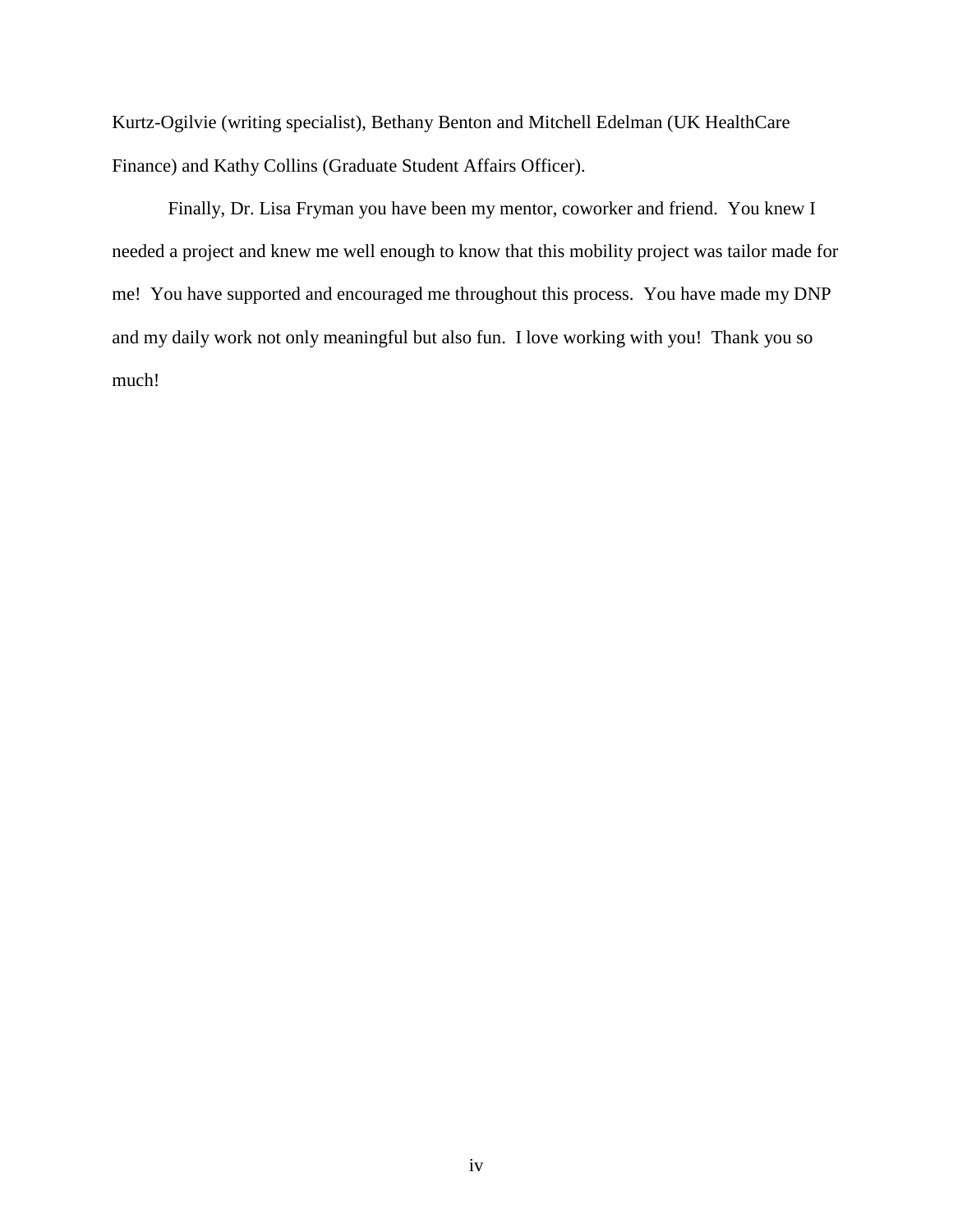| <b>Table of Contents</b> |
|--------------------------|
|--------------------------|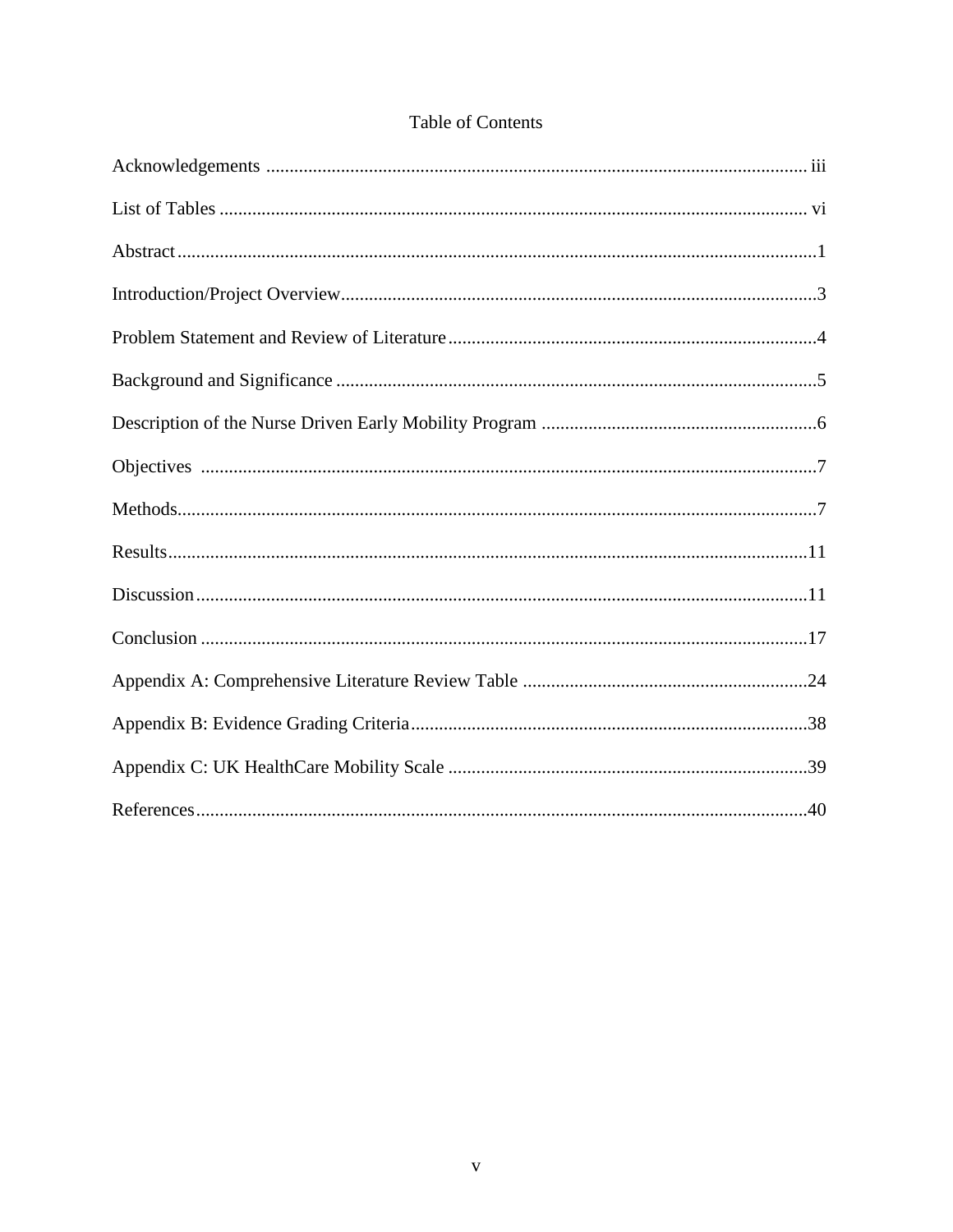## List of Tables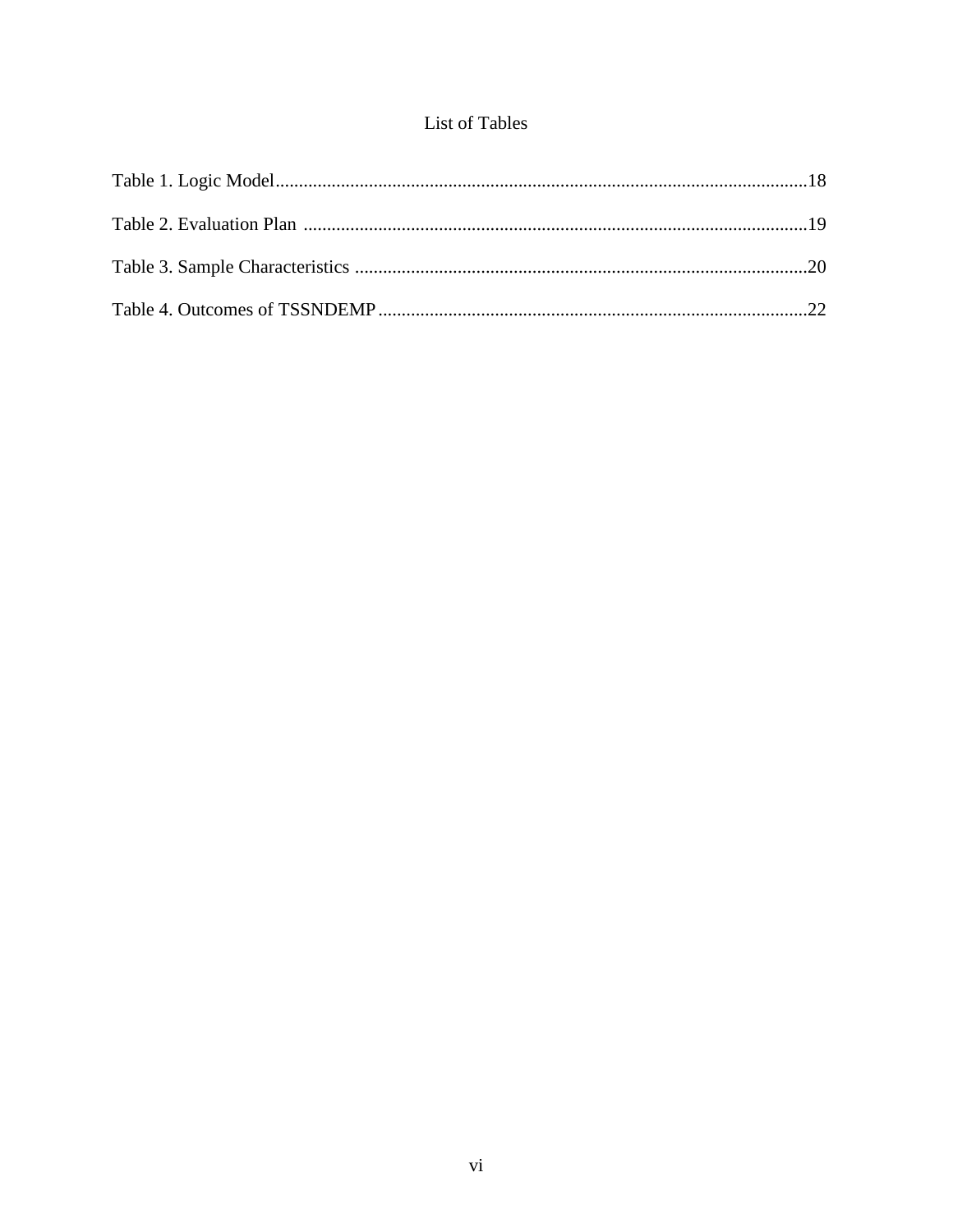### Abstract

The goal of this study was to evaluate the effectiveness of a recently implemented nurse driven early mobility program on patients in two Trauma Surgical Intensive Care Units at the University of Kentucky HealthCare (UKHC). The purpose of this study was to evaluate the effectiveness of a recently implemented nurse driven early mobility program (NDEMP) on patients in two Trauma Surgical Intensive Care Units at the University of Kentucky HealthCare (UKHC). Nursing staff are responsible for mobilizing patients to their maximum ability twice daily in addition to any therapy provided by Physical and Occupational Therapists. The study was an uncontrolled before and after design using retrospective data analysis. UKHC employs a mobility score, a tool developed by a UKHC multidisciplinary team including nurses and physical therapists. The mobility score was chosen because the nurse can quickly assess the patient's mobility level in a quick, easy and reproducible manner. The mobility score in the ICU had a statistically significant increase in the pre-intervention mobility score of 5.7 to a postintervention mobility score of 7.9. Hospital mobility score showed an increase of 7.5 preintervention to a 7.9 post-intervention score, which was also statistically significant. Ventilator mean days decreased from 2.2 pre-intervention to 1.9 post-intervention and pneumonia decreased from 7.3% pre-intervention to 5.7% post-intervention. This was not statistically significant but it did trend in the right direction. The VTE rate increased (pre  $= 3.0\%$  vs. post  $=$ 4.8%) but was a non-statistically significant increase. Mean days in the ICU increased from preintervention of 5.7 mean days to 5.8 mean days post-intervention but was not statistically significant. A non-significant decrease in discharge to home (pre  $= 98.3\%$  vs. post  $= 96.5\%$ ) was also found. There were no appreciable decreases in length of stay. Within a very short time frame, the TSSNDEMP showed a reduction in ventilator days and pneumonia as well as a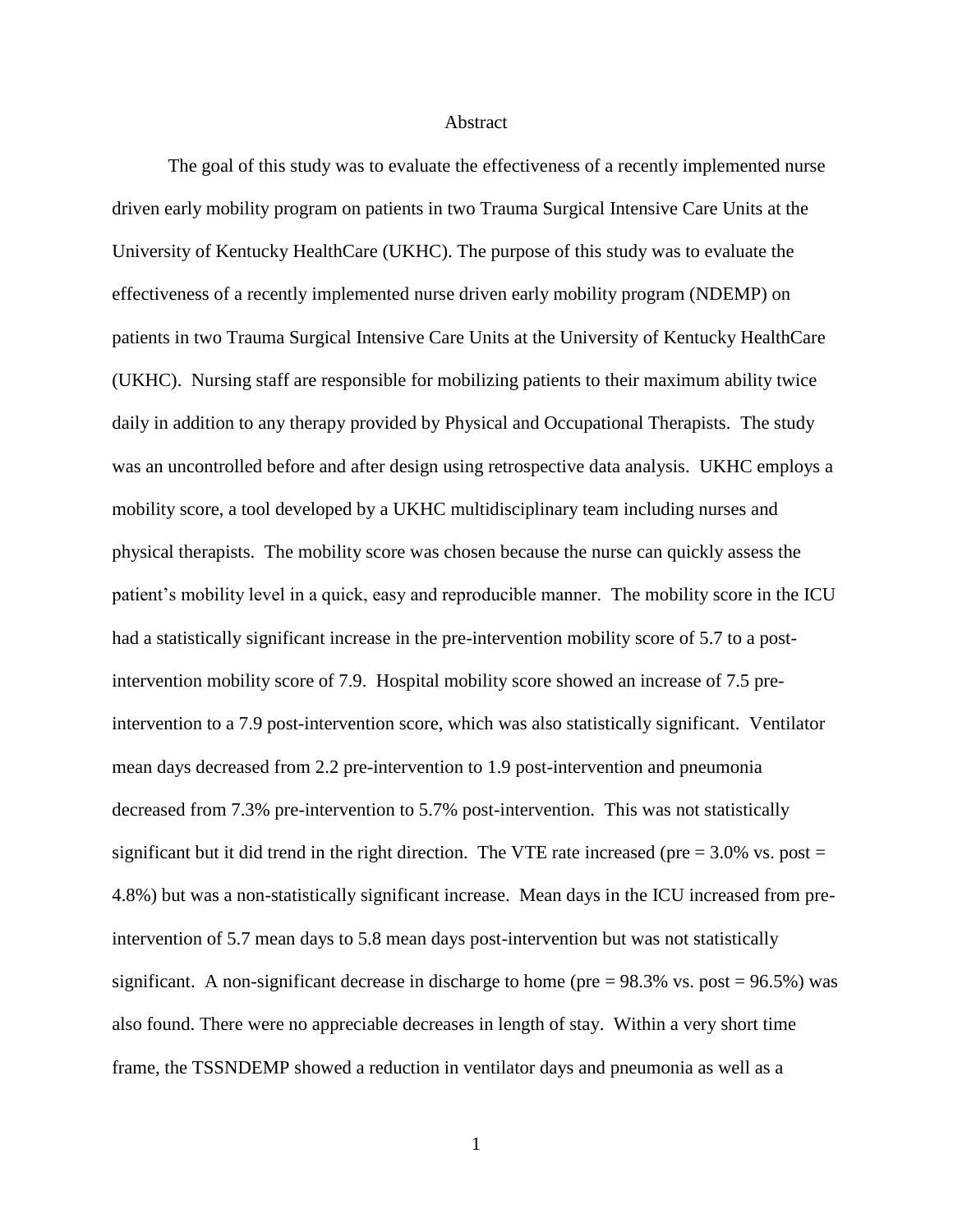significant increase in ICU and hospital discharge mobility scores. No adverse events occurred during the study. The success of this program supports the ability of nursing to mobilize patients safely utilizing the existing multidisciplinary team rather than adding staff.

*Keywords:* early mobility, immobility, critical illness neuropathy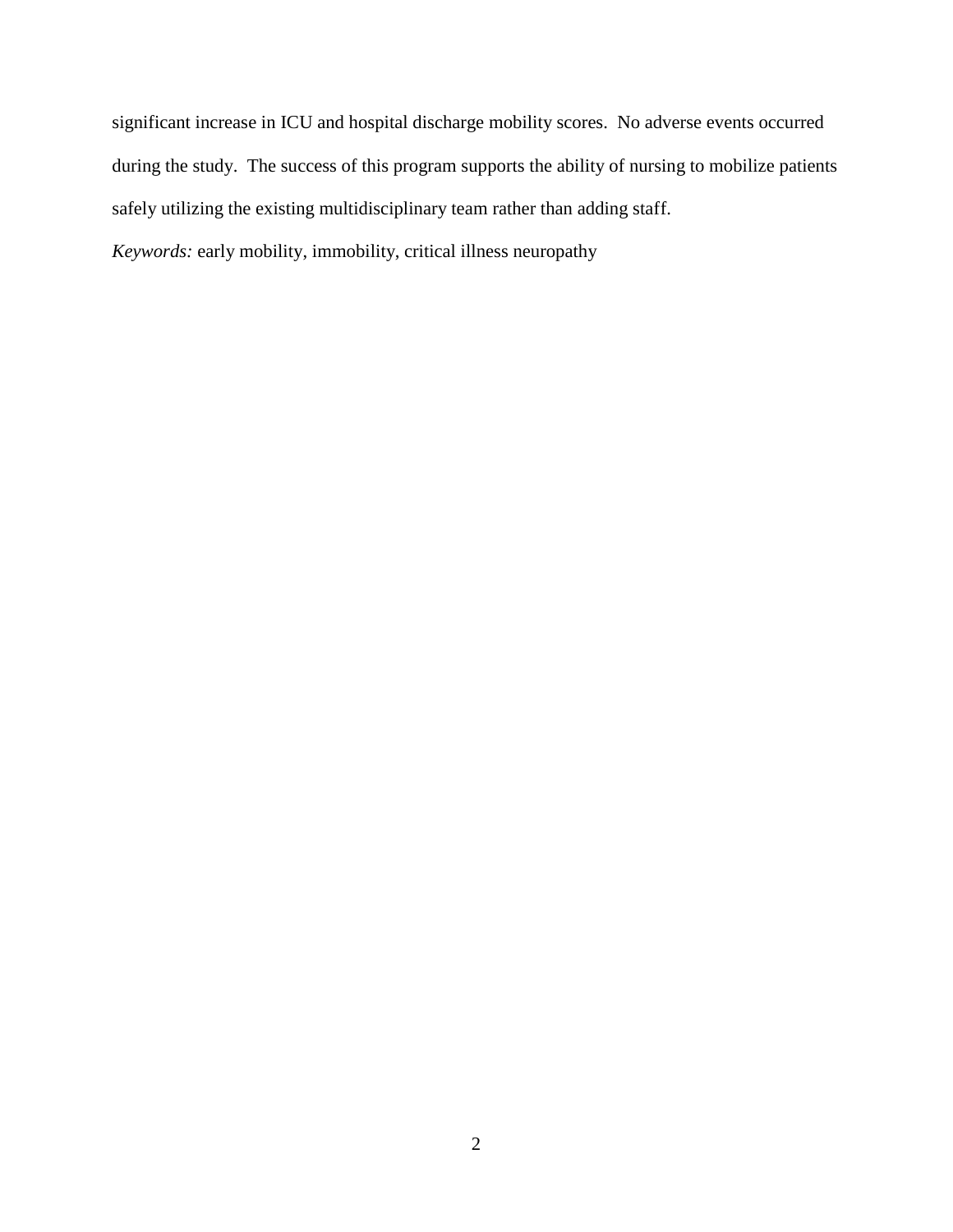### Running head: POST EVALUATION OF A NURSE DRIVEN EARLY

Post Evaluation of a Nurse Driven Early Mobility Program

### **Introduction/Project Overview**

The purpose of this study was to evaluate the effectiveness of a recently implemented nurse driven early mobility program (NDEMP) on patients in two Trauma Surgical Intensive Care Units at the University of Kentucky HealthCare (UKHC). The study was an outcome evaluation using an uncontrolled before and after design with retrospective data analysis. Measures of effectiveness include patient clinical outcomes and patient throughput. The study, relevant background, literature and implications will be discussed.

### **Problem Statement and Review of Literature**

## **Search Description**

A comprehensive literature search utilizing PubMed, MEDLINE, CINAHL, Cochrane and EBSCOhost databases was performed. Search terms included early mobility, immobility, complications of immobility in intensive care, critical illness neuropathy and safety of early mobility. The timeframe for the search was January 2003 through May 2016. Inclusion criteria were human adult subjects (age greater than or equal to 18), animal studies, intensive care unit patients, acute care patients, articles published in or translated to English. Exclusion criteria were: pediatric subjects (under age 18), studies not translated to English, and studies published before 2003.

### **Evidence**

The consistently common themes noted in the literature were that any immobility is detrimental, many patients suffer lifelong negative effects after periods of immobility during hospitalization and early mobility activities are beneficial and safe. Appendix A contains a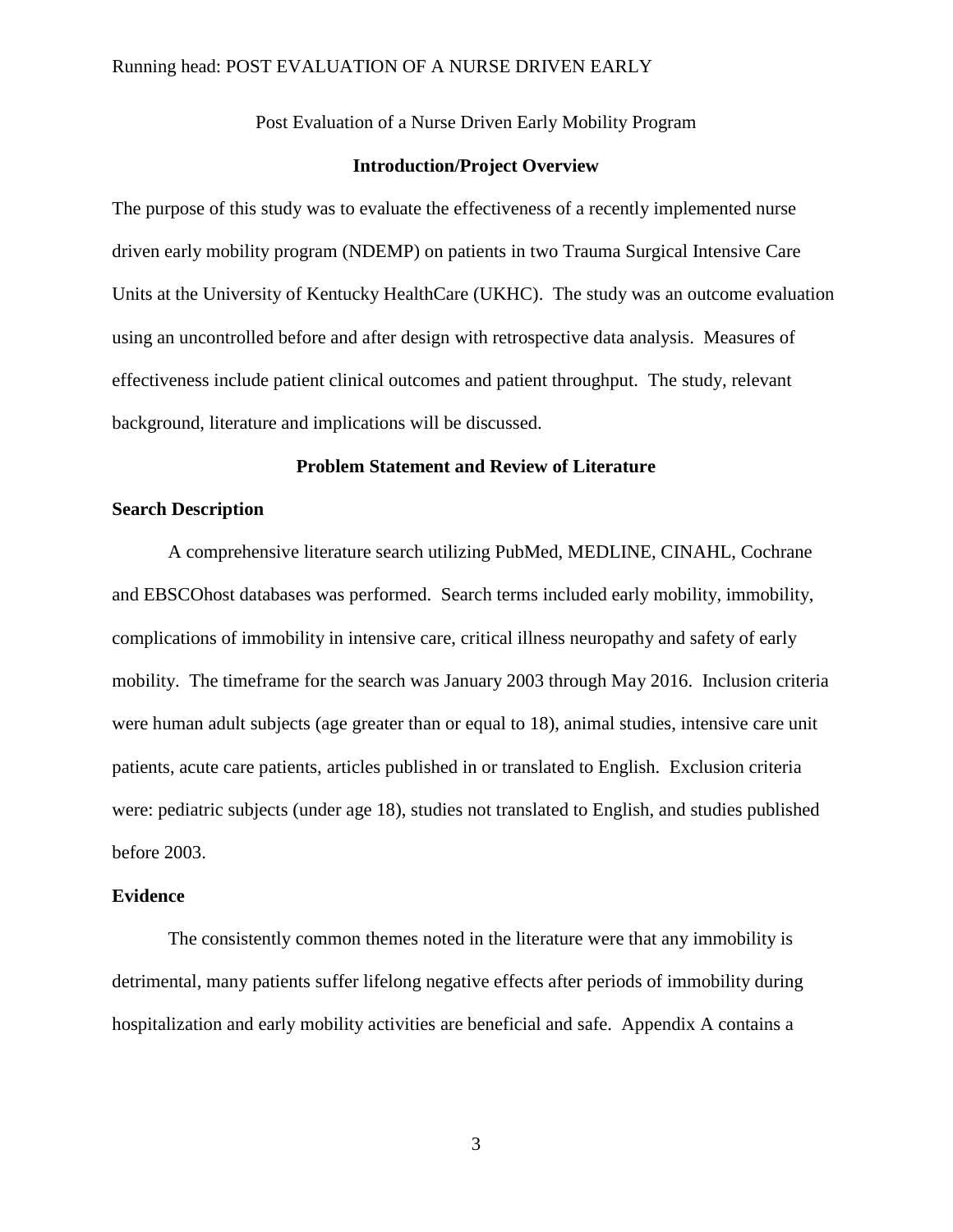summary of all relevant research reviewed, as well as animal studies and non-research scientific articles.

Historically, critically ill patients have been cared for utilizing strict bed rest and deep sedation and analgesia. Animal studies have shown that immobilization alone creates significant polyneuropathy and joint contractures, effects are additive when combined with inflammatory processes (Fink et al, 2008; Wong, Trudel & Laneuville, 2015). Research and systematic reviews consistently demonstrated the negative effects of immobility on all body systems. Critically ill patients are especially susceptible to critical illness neuromuscular abnormalities (CINMA). CINMA patients had higher in hospital mortality rates as well as prolonged ventilator days and increased length of stay (LOS). Post hospitalization up to 45% of CINMA patients retain polyneuropathy and functional disability (Stevens et al., 2007). Clavet, Herbert, Fergusson, Doucette and Trudel (2008) noted that 36% of patients in a tertiary ICU had joint contracture in at least one joint post discharge, 34% of the contractures were severe enough to impair physical function and 50% of those patients still had contractures 7 weeks post discharge. A large percentage of older adults develop functional decline between hospital admission and discharge (Covinsky et al., 2003). This is particularly important as the mean age of our population of ICU patients is steadily increasing. The proportion of adults aged 65 years and older in Kentucky is projected to be over 25% by 2030 and greater than 56% of Kentucky residents aged 75 and older have some form of disability prior to a major hospital stay (Institute for Aging, 2015).

Sample size varies greatly in the literature, however evidence consistently indicates that patients receiving early mobility initiatives have decreased ICU and hospital LOS, decreased ventilator days, lower mortality and readmission rates (Morris et al., 2008, 2010; Clark,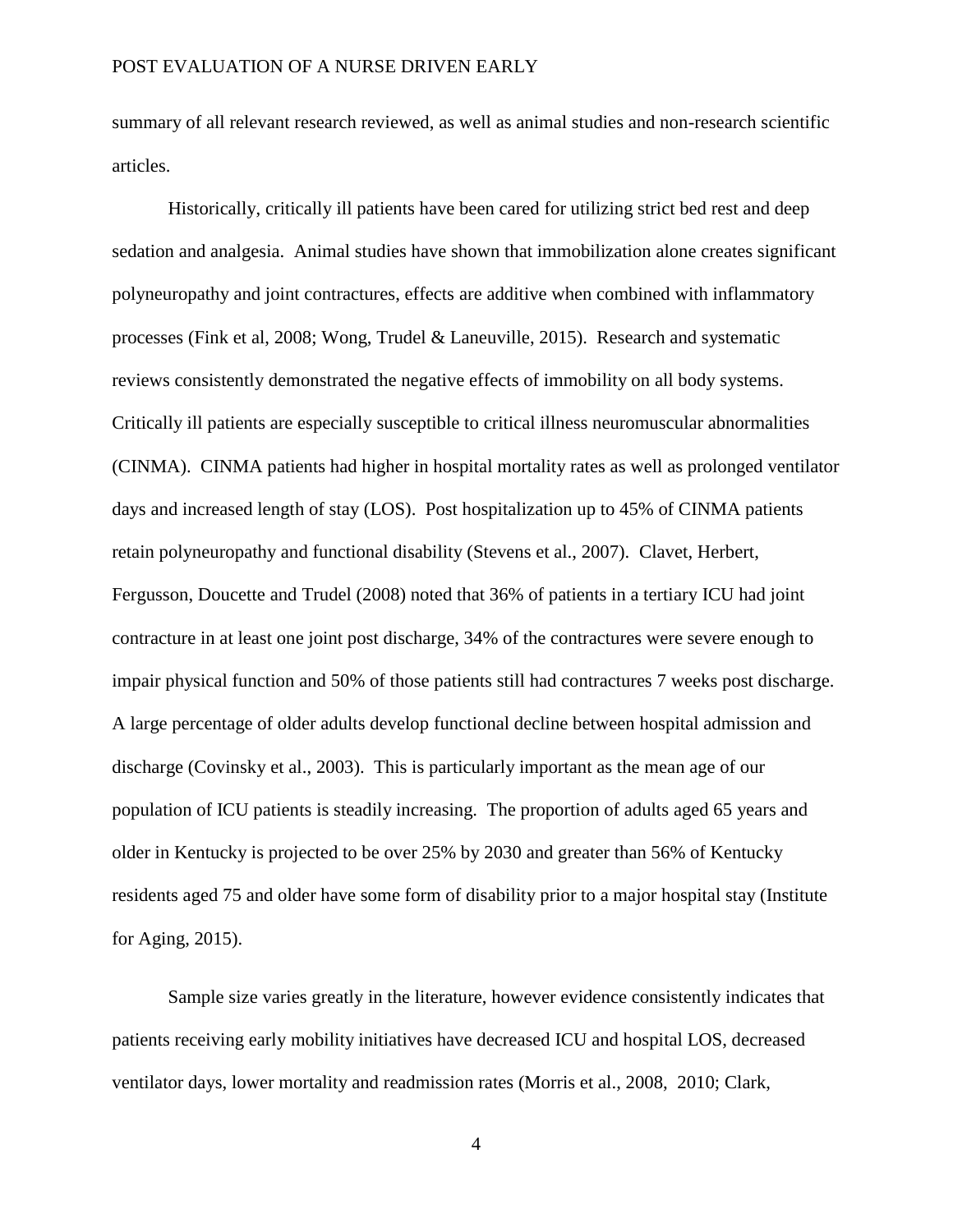Lowman, Griffin, Matthews & Reiff, 2009; Dong, Yu, Sun, Fang & Li, 2014; Engel, Needham, Morris & Gropper, 2013; Fraser, Spiva, Forman, & Hallen, 2015; Hopkins, Mitchell, Thomsen, Schafer & Brown, 2016; Klein, Mulkey, Bena & Albert, 2015)**.** Although many patients and nurses perceive that early mobility activities could be detrimental and a risk to the patient, mobility activities in the ICU are safe. It is important to educate patients, staff and family members that vital sign changes such as increased heart rate, respiratory rate and blood pressure during exertion are normal and expected just as they are with the non-hospitalized population. Significant decreases in vital signs during activity are much more concerning (Stiller, 2007). No significant adverse events with any effect on patient outcome have been noted in the mobility literature to date (Sricharoenchai et al., 2014; Zomorodi, Topley & McAnaw, 2012; Winkelman & Peerboom, 2010; Parker & Needham, 2013; Ross & Morris, 2010; Lee, Suh, Yang, Park & Chung, 2015; Lima, DsSilva, Park & Pires-Neto, 2015).

### **Background and Significance**

The trauma patient population is a cohort that can suffer significant disability post injury and hospitalization. Many survivors of trauma and other illnesses requiring intensive care unit stays never return to their baseline pre illness functional level. Significant portions of survivors of critical illness have physical and/or cognitive impairments that permanently prevent their return to work and other societal functions (Hopkins, Mitchell, Thomsen, Schafer, Link & Brown, 2016). Although these patients have traditionally been on bedrest, at UK HealthCare the Trauma Surgical Service (TSS) service line decided to implement a nurse driven early mobility program (NDEMP) in an attempt to improve patient outcomes and reduce post hospitalization disability in the trauma and surgical population. A NDEMP was selected because it did not require addition of staff or a request for funding new positions from the institution, although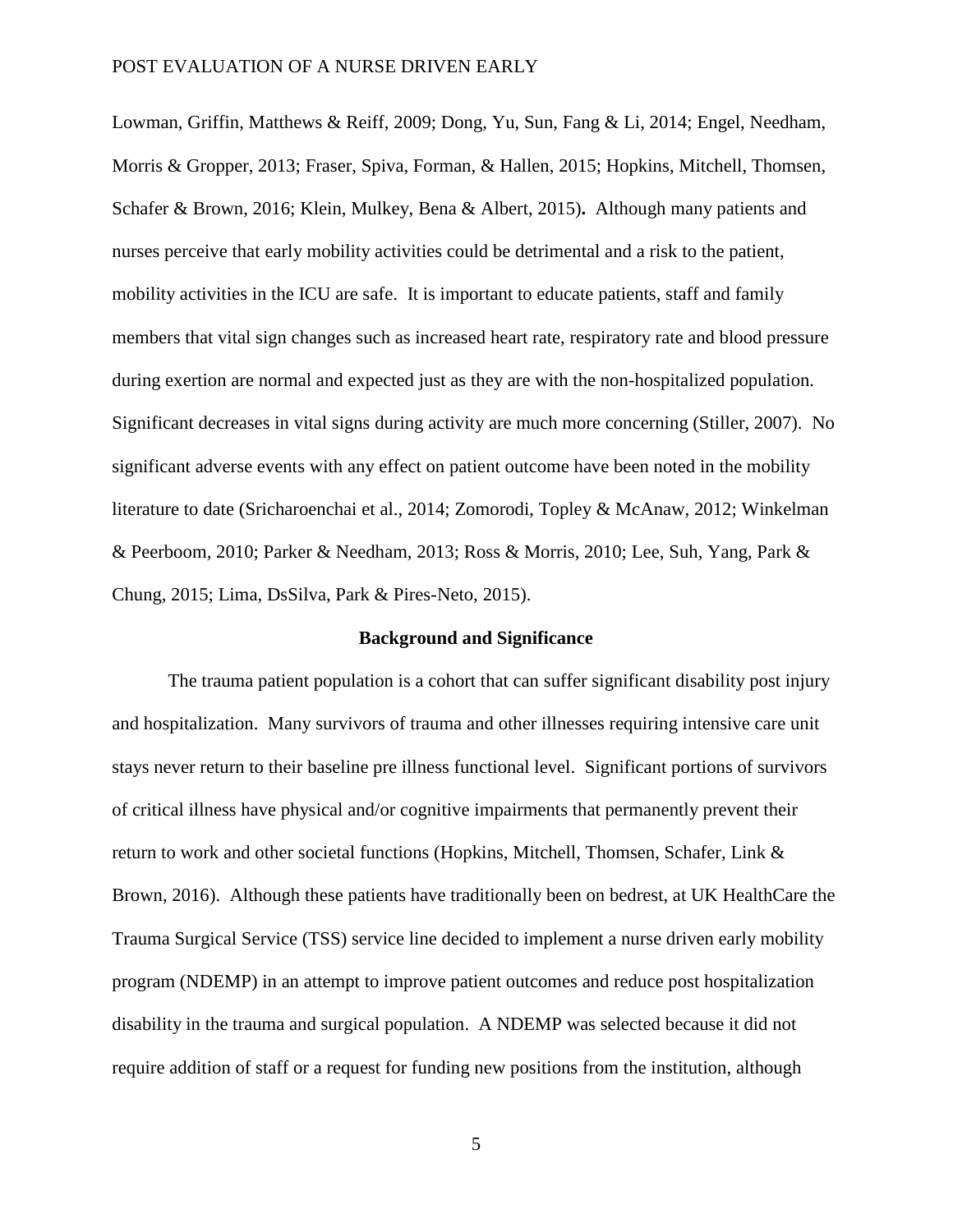much of the evidence regarding early mobility does cite the use of extra personnel specifically for mobility activities. A mobility program workgroup consisting of a clinical nurse specialist (CNS), physician champion, nursing service line director, assistant patient care manager, physical and respiratory therapy leadership, physical therapists, staff nurses and nurse care technicians was formed. The workgroup identified necessary stakeholders: administrative nursing and physician leadership for the service line, staff nurses and nurse care technicians, physical and respiratory therapist partners and physical medicine and rehabilitation physicians.

The mobility program workgroup partnered with Stryker to adapt their evidence based early ICU mobility program to an entire service line NDEMP, including all levels of care. One way to generate excitement among the staff was to have a contest for a slogan to name the mobility program. The winning slogan was "Walking the Road to Recovery". The Stryker educator and the TSS CNS rolled out education for the entire service line including nurses, nursing care technicians, pharmacists, physical and respiratory therapists and physicians including residents. In order to maintain excitement and reward staff for great work, the mobility program leadership group gave "secret shopper" prizes to staff that went beyond the daily expectation mobilizing their patients. The winners and their photos were featured in the service line's end of week notes. The UK HealthCare Trauma Program Office provided financial support for the t-shirts and prizes; no additional funding was needed for development or staff education.

### **Description of the NDEMP**

The program consists of an assessment of the patient's mobility score within 24 hours of admission to the service line. All patients are verticalized immediately as soon as blood pressure permits by elevating the head of bed at least 30 degrees or by placing patients with spinal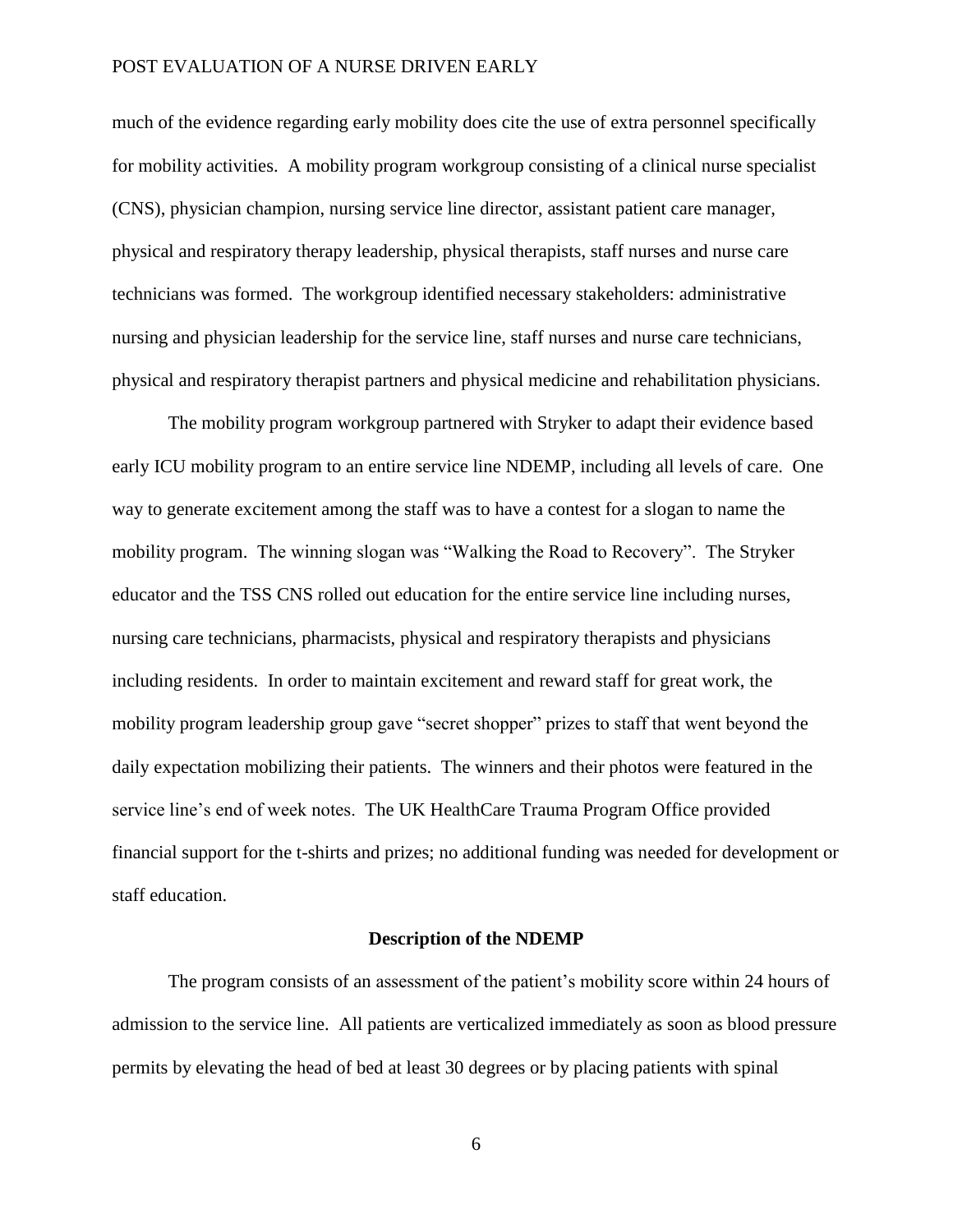precautions in reverse Trendelenburg position. Mobilization activities begin upon stabilization of hemodynamic and respiratory parameters with emphasis on core engagement and weight bearing. This frequently begins within 24-48 hours of intensive care admission. Nursing staff are responsible for mobilizing patients to their maximum ability twice daily in addition to any therapy provided by Physical and Occupational Therapists. Multidisciplinary team collaboration is integral to this process and all team members including nurses, nurse care technicians, mobility techs, management, clinical nurse specialists, physicians and respiratory therapists participate in mobility activities. See Appendix C for Mobility activities.

### **Objectives**

The purpose of this study was to evaluate the effectiveness of the UK HealthCare Trauma Surgical Services Nurse Driven Early Mobility Program (TSSNDEMP) "Walking the Road to Recovery. Specific objectives are as follows:

- 1. Explore the relationship between the TSSNDEMP and ICU and hospital LOS.
- 2. Explore the relationship between the TSSNDEMP and pneumonia and venous thromboembolism (VTE) incidence in the ICU population.
- 3. Explore the relationship between the TSSNDEMP and patient mobility scores at ICU and hospital discharge.
- 4. Explore the relationship between the TSSNDEMP and patient disposition at discharge.

### **Methods**

### **Study Design**

The study was an outcome evaluation using an uncontrolled before and after design with retrospective data analysis of patient data obtained from the electronic medical record (EMR) from December 2014 through April 2016. Data points were electronically extracted by the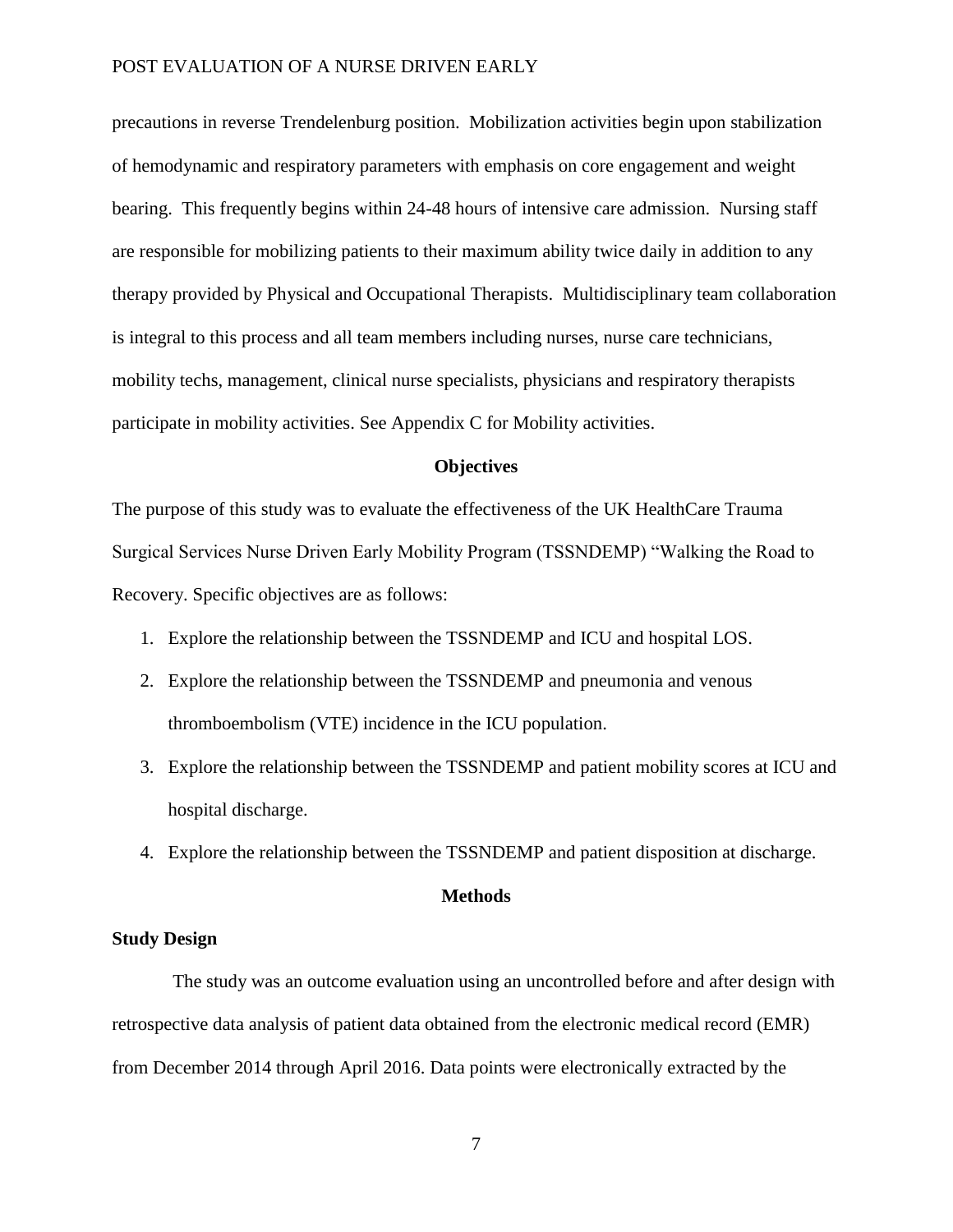University of Kentucky's Center for Translational Science department and then confirmed by the principle investigator examining the patients EMR as necessary.

Patients were divided into pre and post- implementation groups. The pre-implementation group consisted of 232 patients the post-implementation group consisted of 228 patients. The intervention began August 1, 2015.

### **Sample and Setting**

This program evaluation was conducted at the University of Kentucky Healthcare, which is a Level One Trauma Center licensed for 945 inpatient beds. UK Healthcare has 8 Adult Intensive care units with 110 beds. Service lines include Trauma Surgical Service, Neurology, Neurosurgery, Medicine/Pulmonary, and Cardiothoracic. The sample for this study was 460 patients admitted to one of two trauma/surgical ICUs at UKHC. Each unit has 12 beds with patient populations managed predominately by the Trauma Surgical Service (TSS) Physicians and subspecialty services. TSS ICUs admit approximately 1700 ICU patients annually. Patient diagnoses include complex multiple-system trauma and burns, emergency general surgery, abdominal solid organ transplant, and other subspecialty surgical services.

Data were collected from December 1, 2014 through April 30, 2016 on patients admitted to one of two TSS ICUs who were over 18 years of age.

### **Inclusion and Exclusion Criteria**

Inclusion criteria for the program evaluation study sample was all patients that are admitted to TSS ICUs eight months prior to and eight months after implementation of the TSSNDEMP (December 2014 through April 2016). Exclusion criteria will include:

1. Non-weight bearing on bilateral lower extremities

2. Unstable spine fractures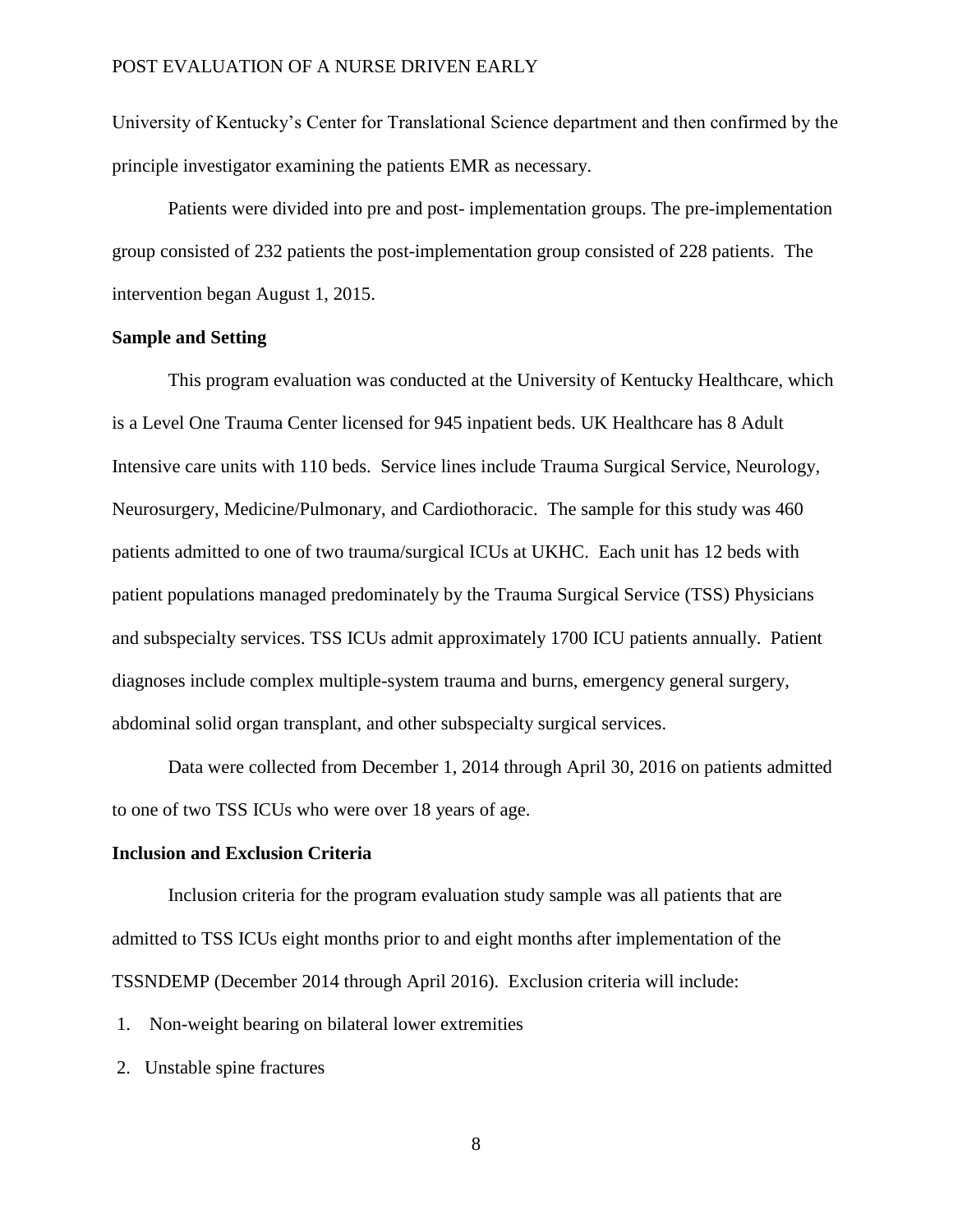- 3. Patients that expired in the ICU within 1 week of admission
- 4. Patients with profound terminal injuries at the time of admission.
- 5. Patients with continuous renal replacement therapy (CRRT)
- 6. Patients with an open abdominal wall
- 7. Patients with profound inability to follow commands and work cooperatively with staff

## **Data Sources**

## **The sources for data collection included:**

- a. Sunrise Clinical Manager (SCM) electronic medical record
- b. Finance reports to determine length of stay data
- c. Infection Prevention and Control

## **Sample Demographics**

The demographic data included, but was not limited to age, gender, ethnicity, body mass

index (BMI), ICU LOS, ICU readmission, and vasopressor use.

## **Outcomes and Evaluation**

The outcome evaluation used an uncontrolled before and after design to examine patient outcomes.

## **Outcome Evaluation**

The outcome evaluation examined the effect of the TSSNDEMP on the following

outcomes:

- a. Intensive care unit (ICU) and overall length of stay (LOS)
- b. ICU readmissions
- c. Ventilator days
- d. Pneumonia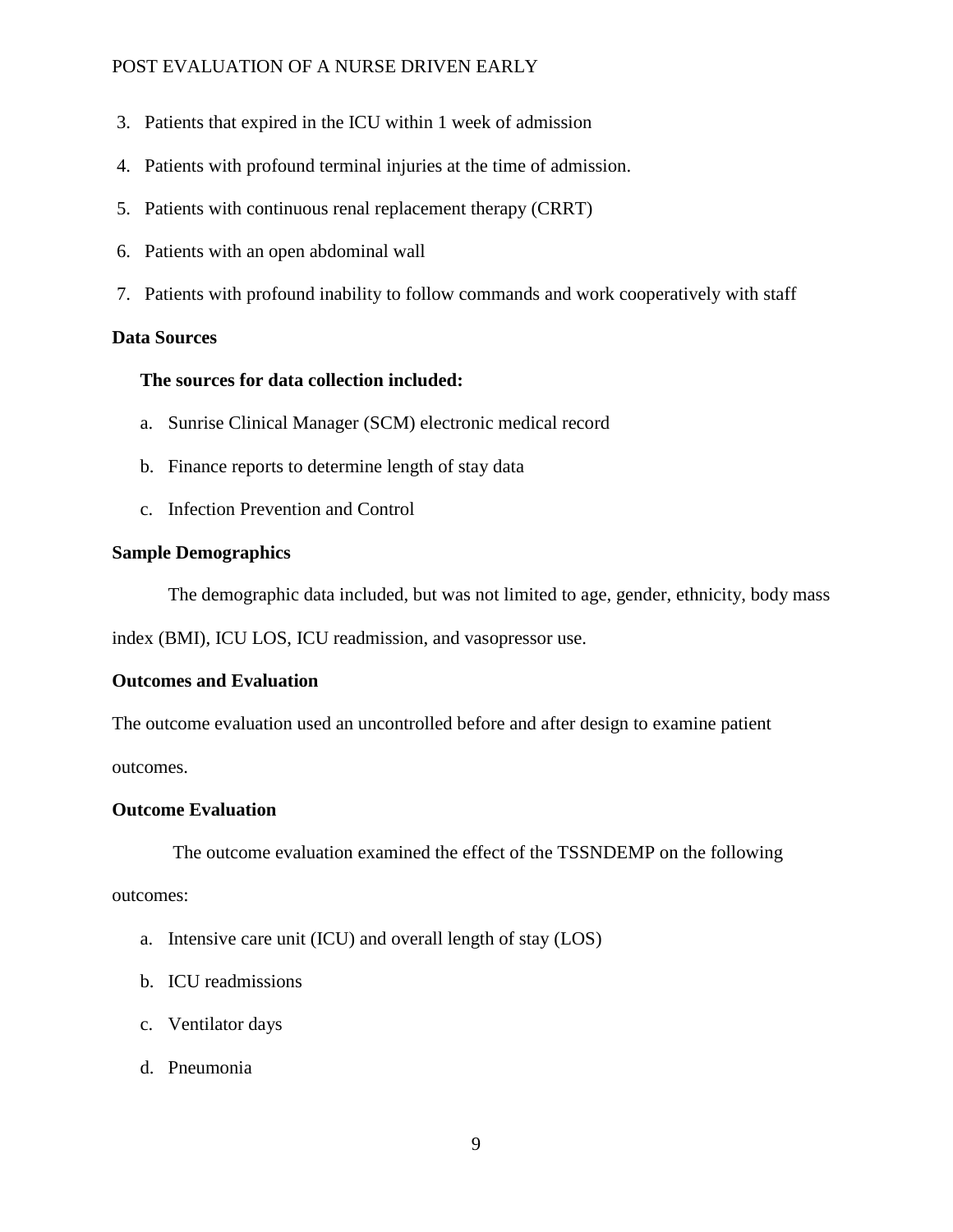- e. Venous Thromboembolism (VTE)
- f. Disposition at discharge (home, outpatient rehabilitation, acute rehabilitation, long term care facility (LTAC)
- g. Mobility score at ICU and hospital discharge

Outcomes were evaluated pre and post program implementation.

### **Definition of Variables**

Diagnosis of pneumonia and VTE was obtained by including patients who had a positive diagnosis noted in the physician problem list. Mobility scores were the highest score of the day that the patient was discharged from the ICU or the hospital. Discharge disposition was pulled from the patient's discharge summary. ICU admissions were determined to be when a patient changed from an acute or progressive level of care to an ICU level of care. A trip to the OR from the ICU where the patient returned to the ICU was not counted as a separate admission. ICU LOS was obtained from the EHR and included all ICU days from that admission. Hospital LOS was obtained from the EHR and included all days during that admission. Mortality within 1 week of admission was obtained from the patients "notification of death" in the EHR.

### **Data Analysis**

Sample demographics were described using frequencies and percentages (for categorical and ordered categorical variables) and means and standard deviations (for continuous variables). Differences in sample demographics before and after the intervention were examined using chi-square analyses for categorical/ordered-categorical variables and paired sample t-tests for continuous variables. An independent sample t-test was used to assess the differences in pre and post intervention groups on the LOS, ventilator days, and mobility scores at ICU, and at hospital discharge. Chi square analyses were used to examine differences in pre and post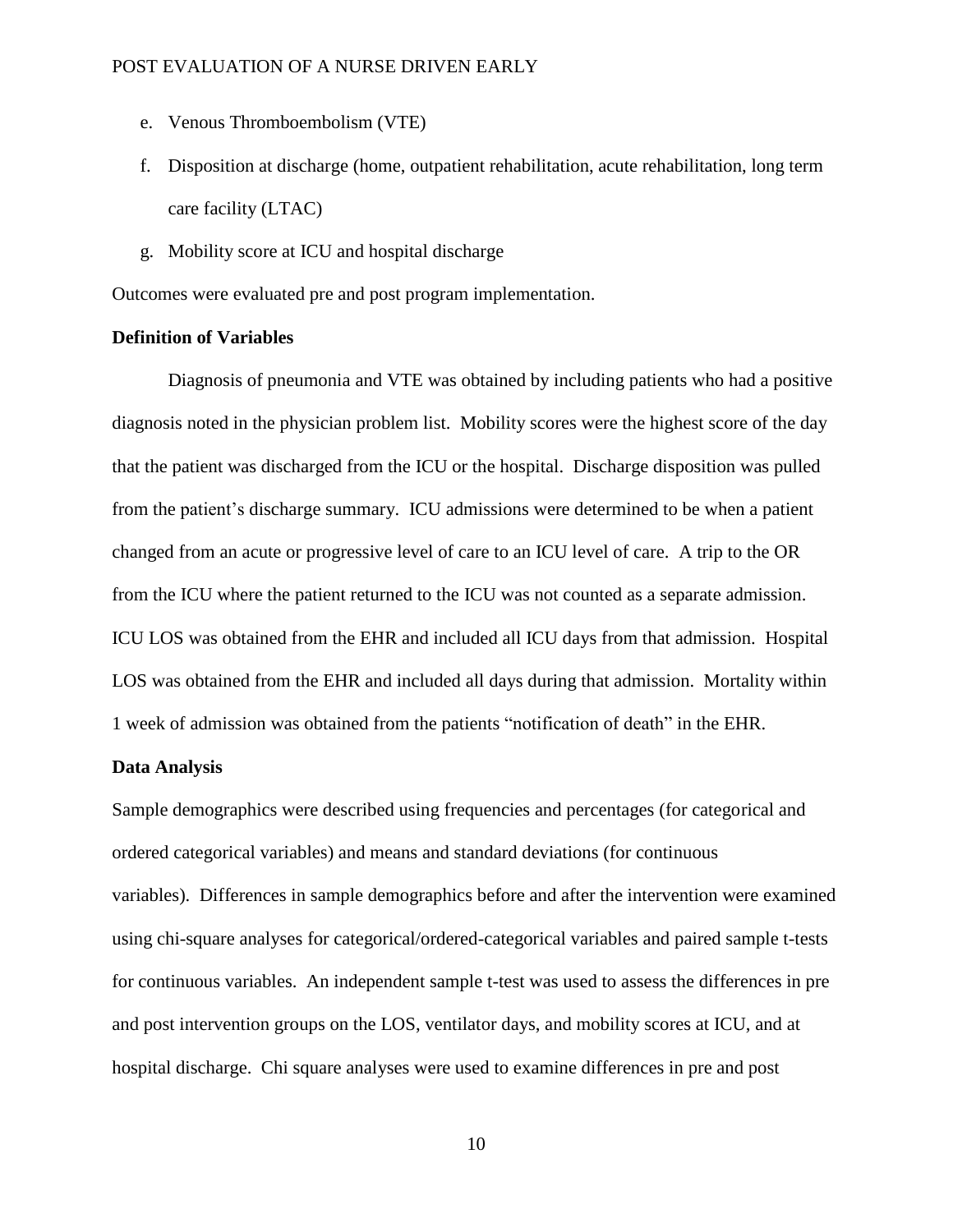intervention groups on pneumonia rates, VTE rates and hospital discharge disposition (home or to another facility) pre and post intervention facility.

### **Institutional Review Board**

An exempt level of IRB approval was obtained.

### **Results**

### **Sample Description**

The sample was comprised of mostly male (58.7%) and Caucasian (94.8%) participants. The mean age was 54.4 years (sd = 16.0) and average BMI was 29.7 kg/m<sup>2</sup> (sd = 9.3). There were no differences in demographic variables between the pre and post samples (see Table 3).

### **The Effect of TSSNDEMP on Patient Outcomes**

Table 4 presents the analysis of the effect of the TSSNDEMP on selected patient outcomes. ICU mobility score (pre mean score  $= 5.5$  vs. post mean score  $= 7.1$ ) and hospital mobility scores (pre mean score  $= 7.5$  vs. post mean score  $= 7.9$ ) at discharge significantly increased. There was a non-statistically significant increase in VTE ( $pre = 3.0\%$  vs.  $post =$ 4.8%) and ICU days (pre mean days  $= 5.7$  vs. post mean days  $= 5.8$ ), and a non-significant decrease in discharge to home (pre  $= 98.3\%$  vs. post  $= 96.5\%$ ). In addition, there was a nonsignificant decrease in pneumonia (pre  $= 7.3\%$  vs. post  $= 5.7\%$ ) and in ventilator days (pre mean days  $= 2.2$  vs. post mean days  $= 1.9$ ). There were no appreciable decreases in LOS.

### **Discussion**

The purpose of this program evaluation was to determine the effectiveness of the UK HealthCare Trauma Surgical Services Nurse Driven Early Mobility Program (TSSNDEMP) "Walking the Road to Recovery". A retrospective analysis of patient data obtained from the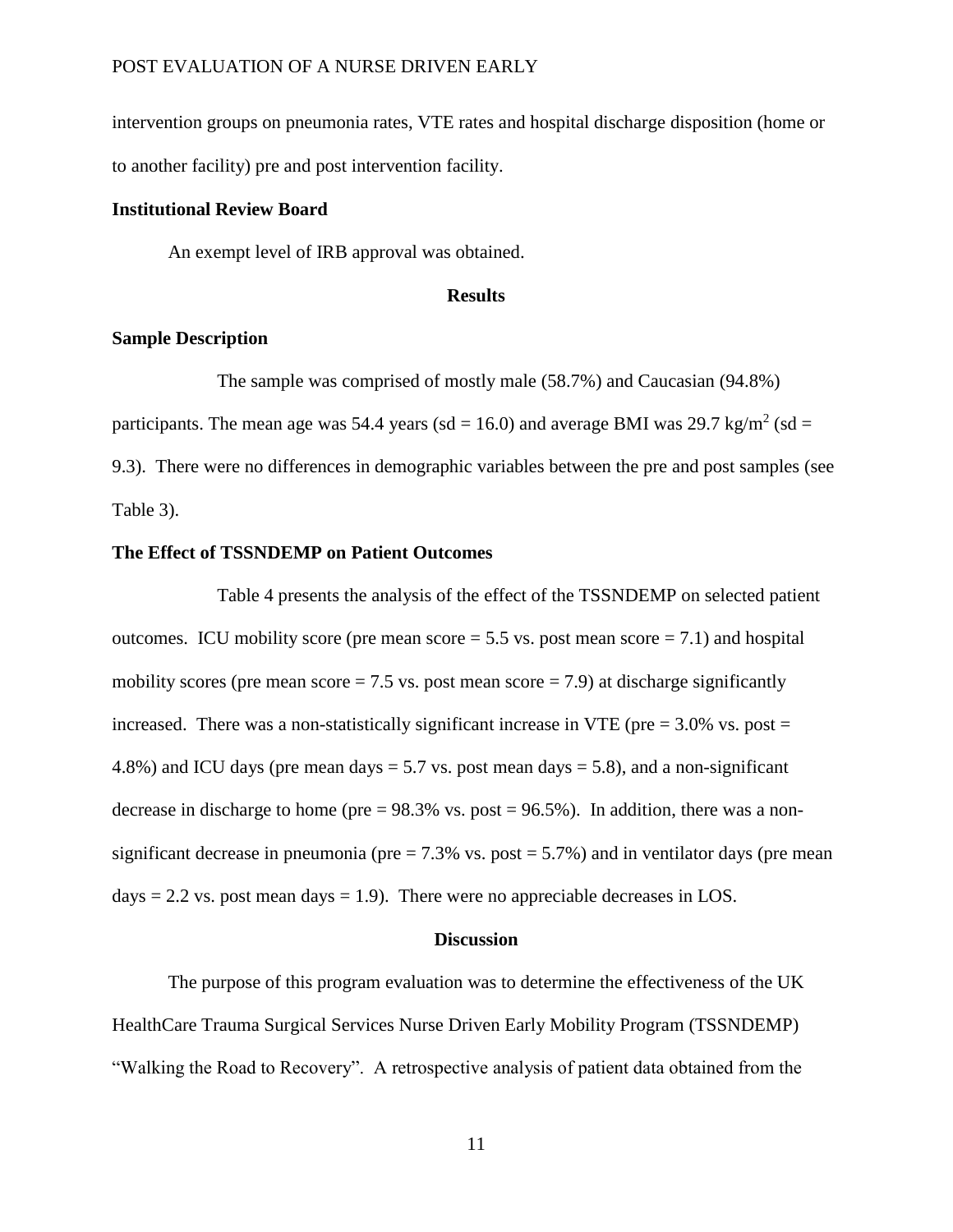electronic medical record (EMR) from December 2014 through April 2016 was performed to evaluate the specific outcomes of the TSSNDEMP.

There were no significant changes in length of stay for the ICU or hospital, which is consistent with several other studies (Burtin et al, 2009, Clark et al., 2013, Fraser et al., 2015). Several studies that found significant decreases in hospital and ICU LOS performed their evaluations over a longer period of time and/or had larger sample sizes (Morris et al., 2008, McWilliams et al., 2015, Klein, Mulkey, Bena & Albert, 2015 Hopkins et al., 2016). The ICU discharge and hospital discharge mobility scores significantly increased post-implementation of the TSSNDEMP. Based on mobility scores, patients were out of bed and ambulating much sooner. Several studies also had similar results with reduced ventilator days and earlier mobilization (Dong, Yu, Sun, Fang & Li, 2014, Engel, Needham, Morris & Gropper, 2013, Fraser et al., 2015, Hopkins et al., 2016, Needham et al., 2010). This increase in mobility could translate into less post intensive care disability, a quicker return to pre injury functional status, and improved quality of life.

There was a non-statistically significant decrease in pneumonia and ventilator days noted. Cost savings can be difficult to quantify, however at UK HealthCare a pneumonia diagnosis adds an additional \$16,931 to each patient encounter and ventilator days add an average of \$291 per day just for the ventilator (UK HealthCare Finance, 2016). Although this study did not specifically look at cost savings, it could be extrapolated from the figures obtained from UK HealthCare Finance that there are cost saving opportunities over \$8,000.00 with the 1.8% reduction in pneumonia and over \$400.00 with the 15% reduction in vent days. No adverse events associated with mobility occurred during the course of the study.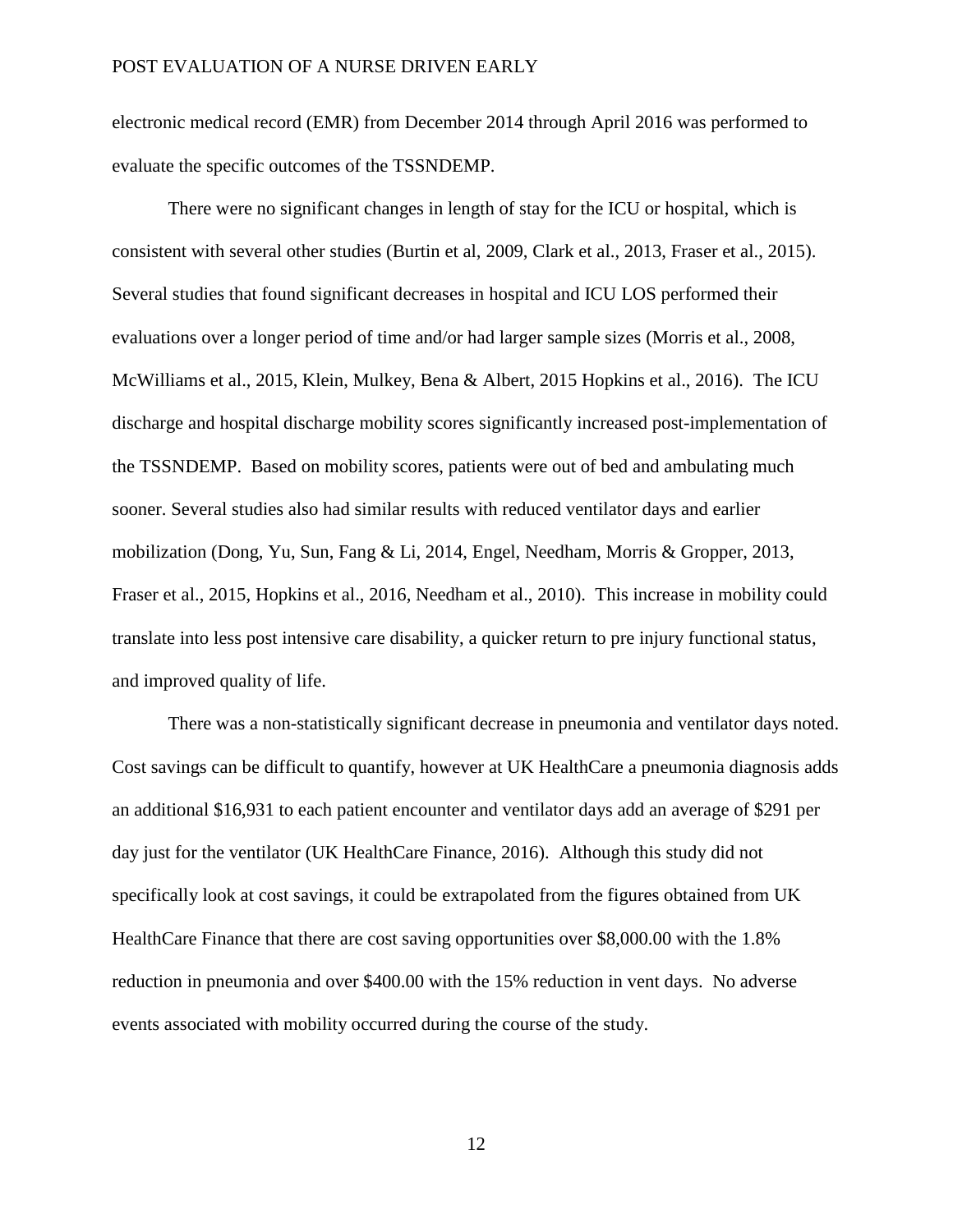### **Limitations**

It is important to recognize that in today's health care setting, multiple practice improvement projects and research studies are going on simultaneously at any given time. The short length of time, post implementation, for the evaluation was a limitation. This was a new program and there is a learning curve for staff to adjust to the program requirements; and it takes time to cement such a change into practice. T-shirts and "secret shopper" prizes, which were not available during the pre-intervention period, could have played a role in nurse compliance with the program during the introductory period. The period of inquiry was not long enough to sufficiently evaluate long-term outcomes of the program or to evaluate the effectiveness of nursing adoption of the program. Unforeseen complications with data mining resulted in a significant number of transplant and oncology surgery patients being included in the sample, which may have affected the LOS data; as these populations tend to have longer LOS for medication therapies and diagnostic exams. The plan is to repeat the evaluation after longer intervals and draw from a sample of strictly trauma patients.

### **Implications**

**Nursing leadership and financial implications**. Any program that can potentially reduce patient complications, length of stay and improve functional recovery post hospitalization is worthy of consideration by nursing leadership. The TSSNDEMP had a very minimal startup cost and required no additional staffing to implement. Although this study did not specifically look at cost savings, there are potential savings that can be extrapolated from the outcomes of the study. The evaluation at this Level One Trauma Center performed only eight months post TSSNDEMP implementation showed a decrease in pneumonia which would save an average of \$16, 931 per encounter and decreased ventilator days with an average potential savings of \$291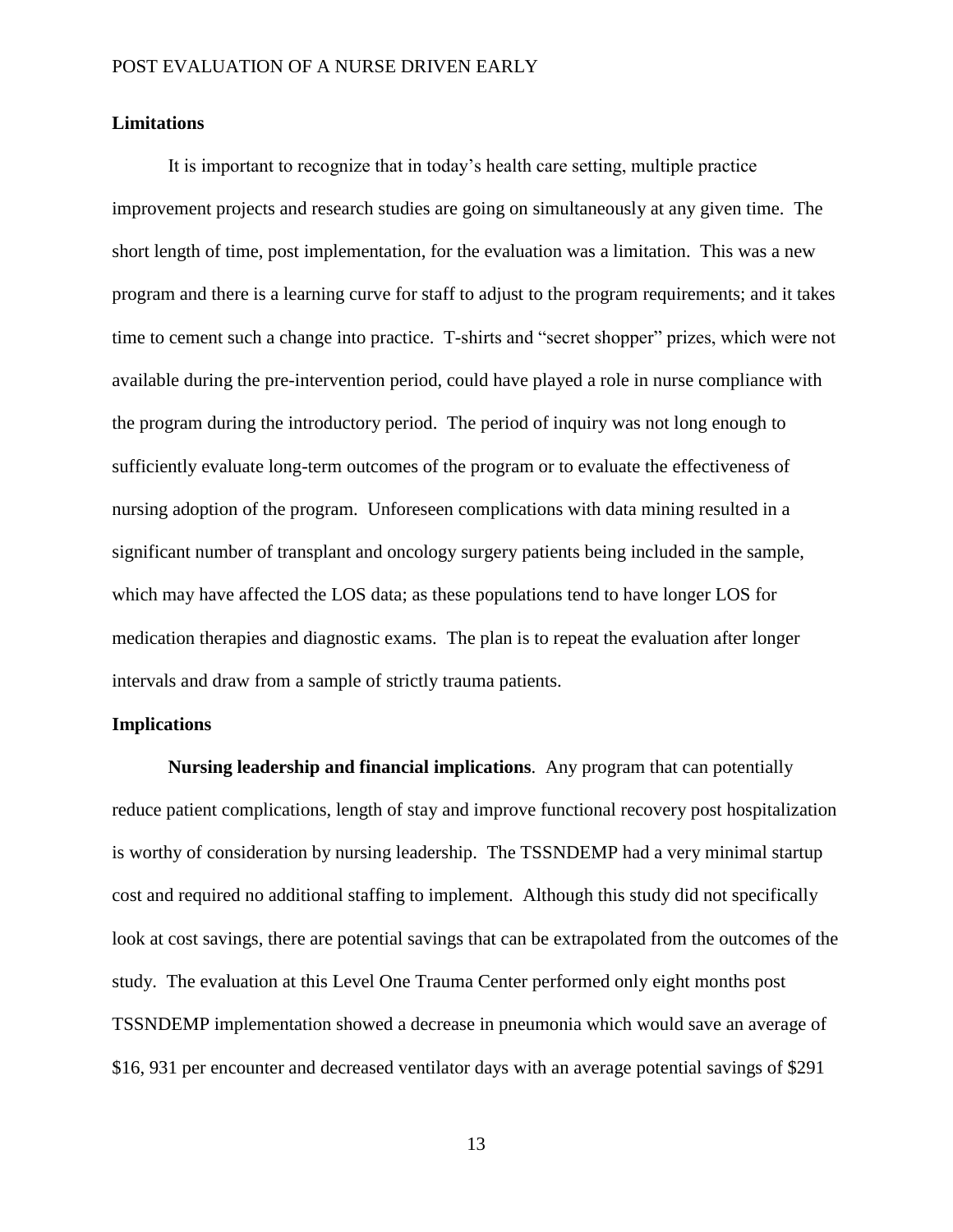(UK HealthCare Finance, 2016) per day as well as significant increases in patient ICU and hospital discharge mobility scores. Reduction of hospital acquired conditions (HAC) are consistent areas of focus in health care institutions due to multiple factors which include financial concerns related to potential increased length of stay, lack of reimbursement and associated fines. Although this study did not show reduction in LOS, as discussed earlier the short evaluation time and patient population may have been a factor. Many early mobility studies have shown reductions in LOS (Morris et al., 2008, McWilliams et al., 2015, Klein, Mulkey, Bena & Albert, 2015, Hopkins et al., 2016). Although this study did not look at hospital acquired pressure injury (HAPI) incidence, evidence indicates that early mobility does impact HAPI rates. Patients with higher mobility scores have higher levels of independent functioning and movement which reduces time lying in bed and could increase the potential for lower rates of HAPI. Ogochukwu et al. (2016) noted a significant pressure ulcer reduction in a large sample early mobility study. Lord et al., (2013) developed a model of net financial savings related to a Johns Hopkins early mobility study and determined that cost savings based on LOS reduction data alone for ICU and acute care was over \$800,000.00 during the course of the study. The annual projection for savings was nearly 4 million dollars.

**Nursing practice and patient outcomes.** Mobility programs that are nurse driven empower nursing staff to evaluate and make recommendations for improvements in the patient's mobility plan. Although this study did not measure nursing staff satisfaction and involvement, many of the TSS nurses took special interest and ownership in the mobility plans and included family members and other disciplines in the patient care. Nursing involvement gave them a sense of ownership of patient outcomes and allows them to advocate for their patients. The staff initiated discussions among themselves and multidisciplinary team members regarding ways to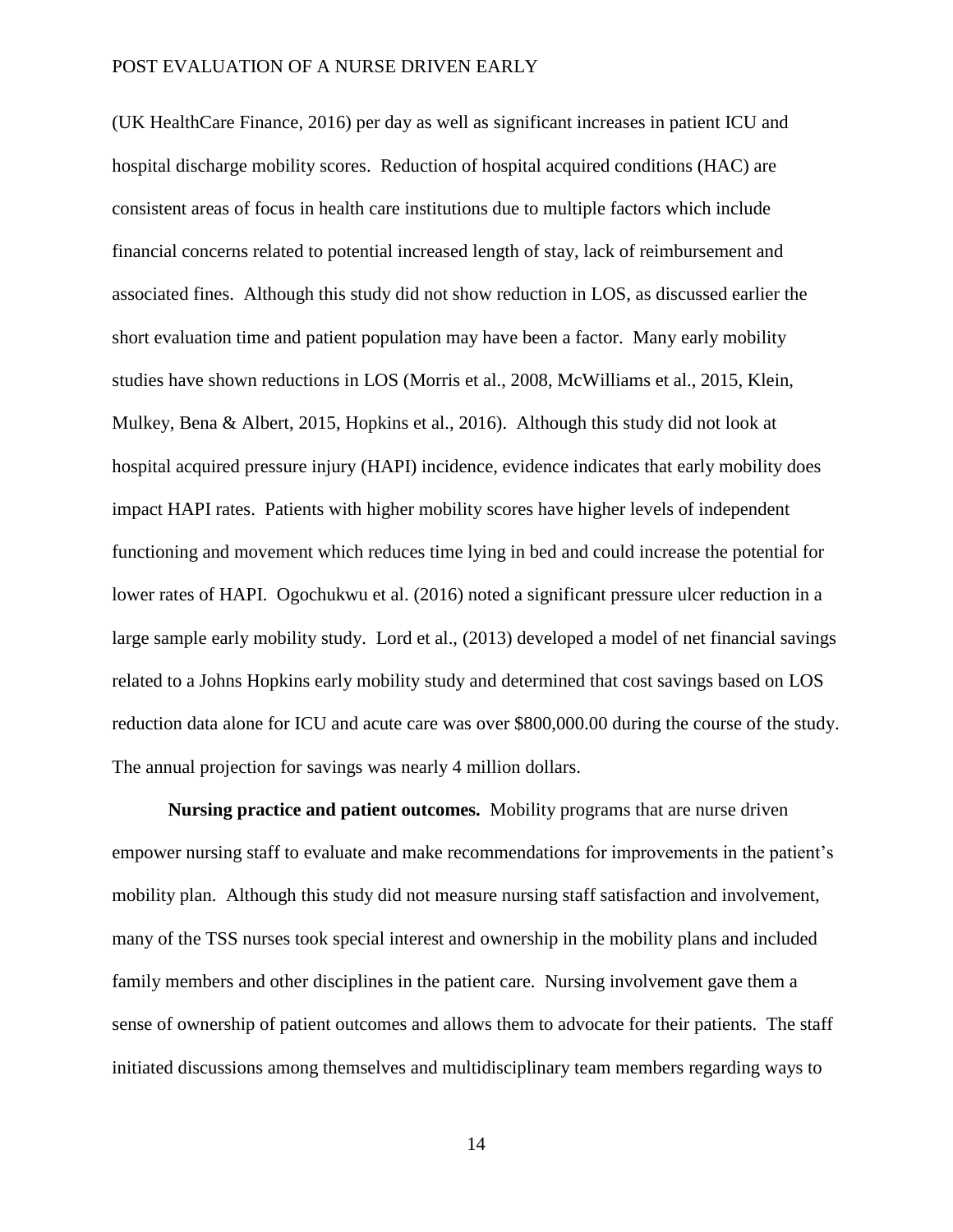improve the implementation of the mobility plan and to distribute the workload among all shifts. Several improvements were implemented after multidisciplinary team communication regarding the availability and timing of mobility tech help in the ICUs. The techs were employed by Physical Therapy Department and based on communication with nursing staff began making rounds at set times in the units to lend an extra hand for very complex or large patients. Again, although this study did not evaluate team collaboration and physician involvement, anecdotally after the TSSNDEMP implementation nursing staff satisfaction, patient mobility and multidisciplinary relationships improved. The mobility program also increased physician involvement in and communication regarding the daily mobility plan for the patients. This communication has increased nursing staff awareness of physical requirements/criteria for patients to determine the difference between pending discharge to home versus a skilled care facility.

Early mobility not only reduces or prevents deconditioning that can affect lifelong functioning, it also improves the morale for patients and family because they perceive the ability to mobilize and ambulate as a return to normalcy (Hopkins, Weaver, Collinridge, Parkinson, Chan & Orme, 2005). Patients that mobilize early in their hospital course have lower rates of post hospital depression, deconditioning and contractures, receive less sedation which leads to less ventilator days, have lower incidence of HACs, and less permanent functional disability after discharge (Clavet et al., 2008, Dong et al., 2014, Engel, Needham, Morris & Gropper, 2013, Herridge et al, 2003, Needham et al., 2010). As noted above, evidence shows reduced HAPI rates in patients with increased mobility (Ogochukwu et al, 2016). Patients that are stronger and can move themselves more independently have less shearing and friction injuries related to movement with draw sheets or patient lifts (Arnold, 2003).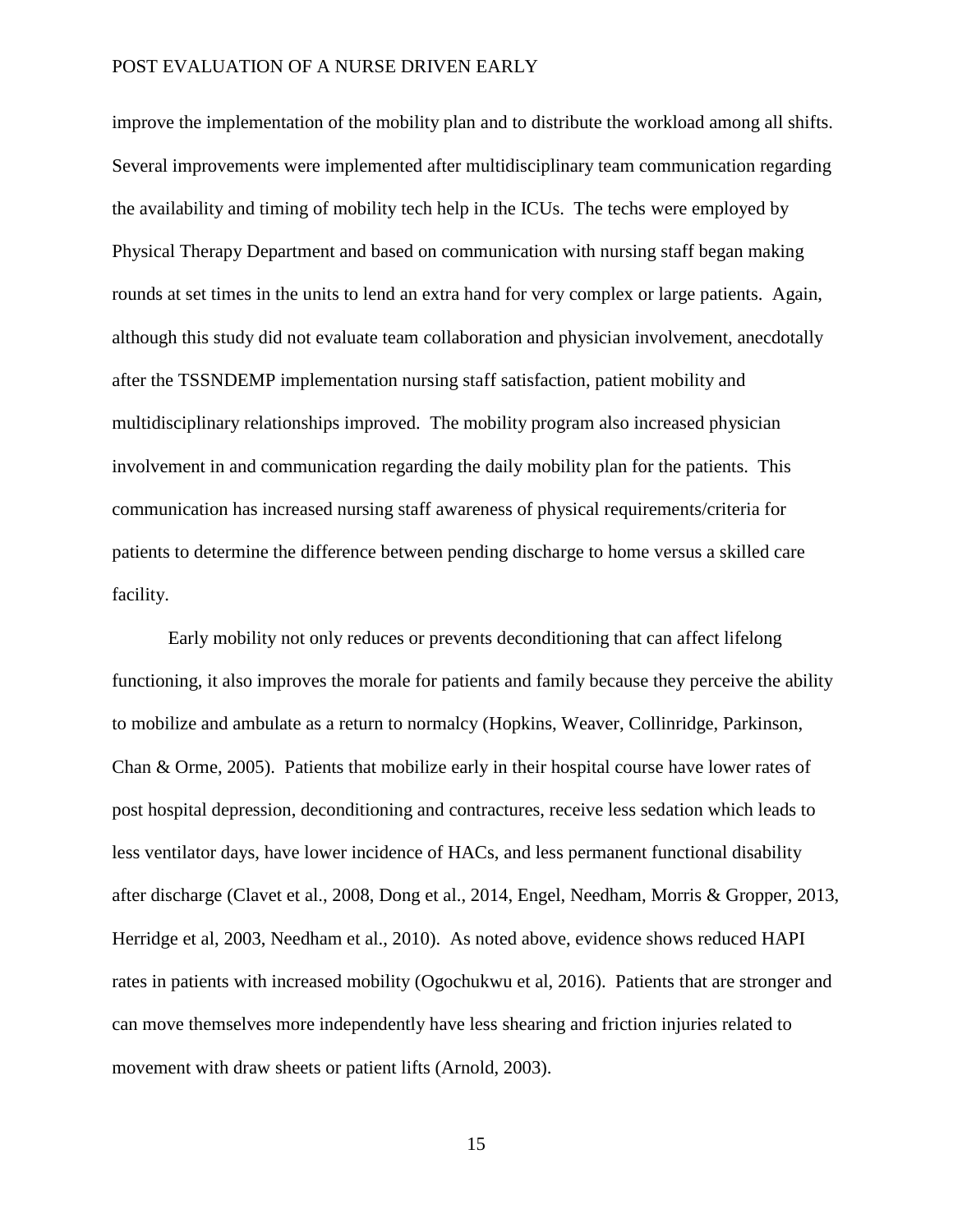**Nursing education, scholarship and further clinical inquiry.** The findings of this evaluation provide evidence to support the safety and efficacy of early ICU mobility programs. In order to sustain the program, frequent updates regarding patient outcomes should be presented to the staff so that they can see the improvement resulting from their early mobility efforts. (Doody & Doody, 2011). Further sustainability could be achieved by including education regarding the TSSNDEMP as part of orientation for all new staff. It is very important that nurses think critically about early mobility and involve the patient and family in the plan from the beginning. Staff should be encouraged to read new evidence relating to early mobility and be offered enrichment activities including opportunities to participate in research to peak their interest (Doody & Doody, 2011).

Further study should look at nurse perceptions, perceived barriers, actual cost savings and adherence to early mobility programs as this study looked only at patient outcomes. Although no adverse events occurred as a result of mobility activities, it would be interesting to look at mortality data at intervals post discharge. This study should be repeated after a longer implementation time. This sample included quite a few patients that traditionally have longer hospital stays such as oncology and transplant surgery patients. It would be very interesting to look as specific populations individually. The trauma population is particularly important as there is little evidence published about early mobility in this population. Additional areas of interest in the trauma population are comparison of injury severity scores (ISS) and HAPI incidence. Much of the mobility literature is specific to pulmonary, medical and uncomplicated general surgery patients.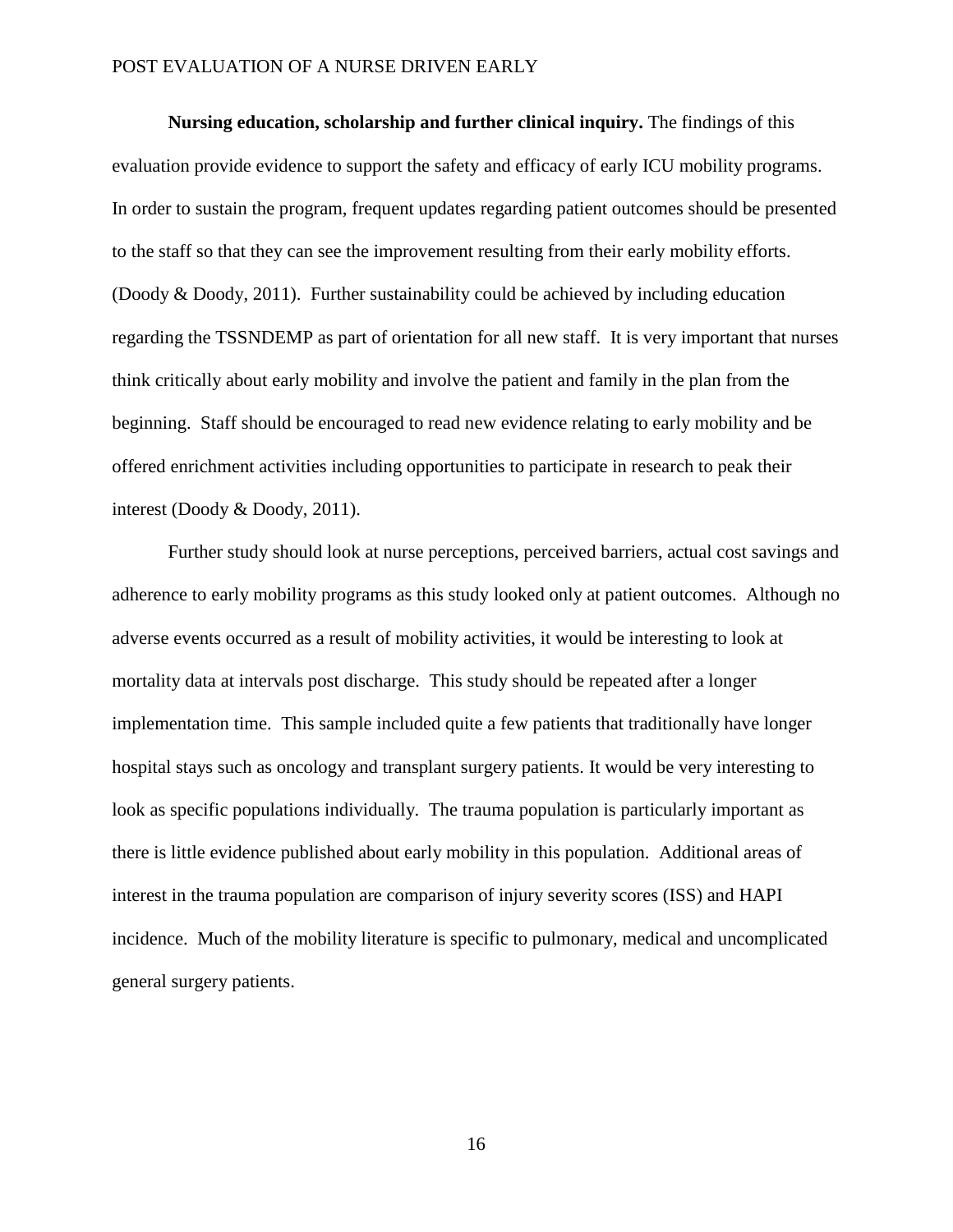### **Conclusion**

The purpose of this study was to evaluate the effectiveness of a recently implemented nurse driven early mobility program on patients in two Trauma/Surgical Intensive Care Units at the UKHC. The ability to translate current evidence into practice is imperative in order to deliver optimum patient care and prevent harm. The old practices of bedrest for critically ill patients have proven to be detrimental. Evidence supports early mobilization of the most critically ill patients as soon as hemodynamic status allows. Early mobility activities are safe and no significant adverse events related to mobility activities have been documented in the literature. The TSSNDEMP provided a standardized, safe approach for mobilizing patients that did not require addition of staff for a mobility team. Multidisciplinary communication and education regarding the risks of immobility and safety of early mobility activities increased the nursing staff's comfort with the program. Within a very short time frame, the TSSNDEMP showed a reduction in ventilator days and pneumonia as well as a significant increase in ICU and hospital discharge mobility scores. No adverse events occurred during the study. The success of this program supports the ability of nursing to mobilize patients safely utilizing the existing multidisciplinary team rather than adding staff.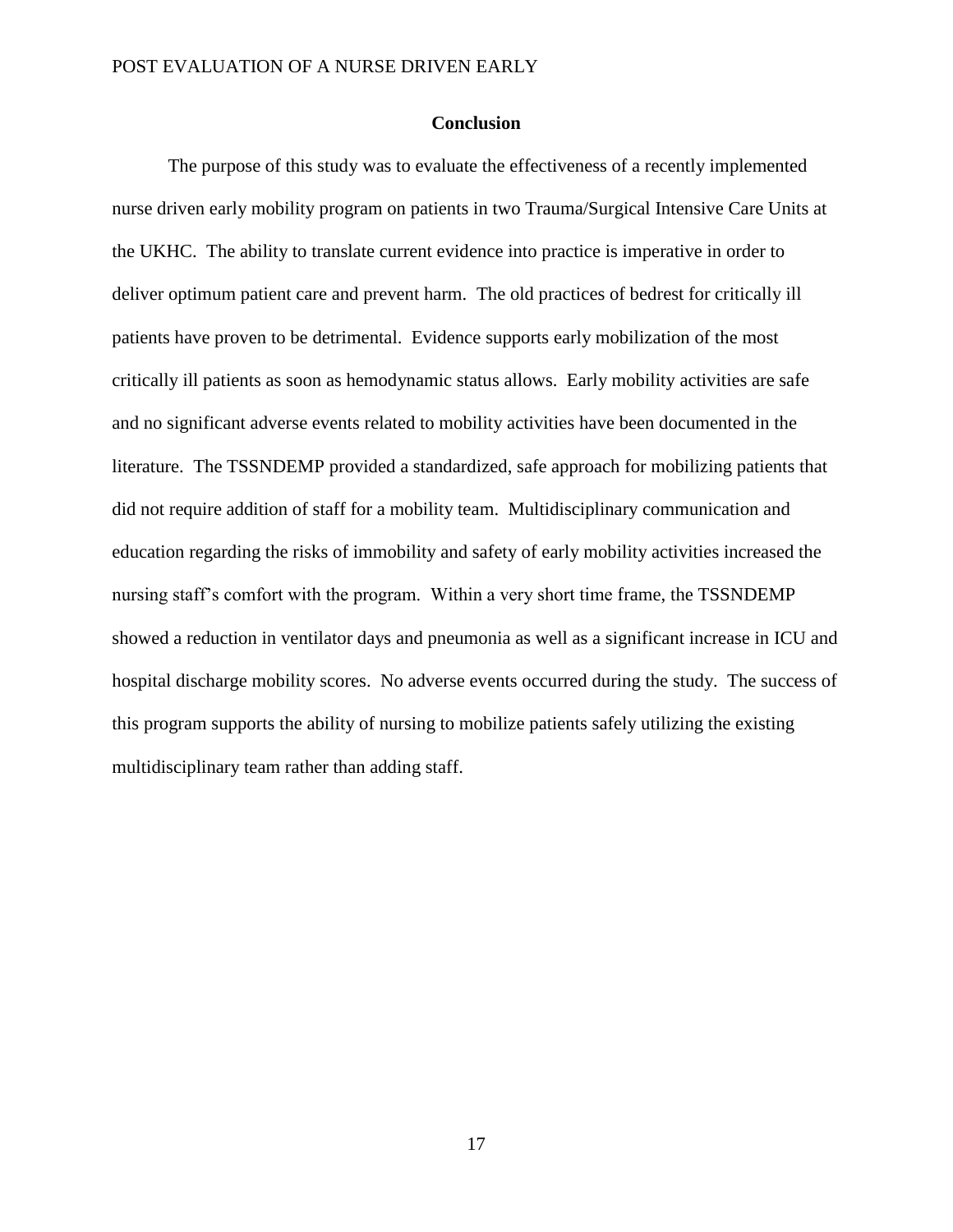# Table 1: Logic Model

| <b>Category</b>                  | <b>Components</b>                                             |
|----------------------------------|---------------------------------------------------------------|
| <b>Resources and Inputs</b>      | Development of evidenced based practice nurse driven early    |
|                                  | mobility program; Physician, Leadership, and Staff engagement |
|                                  |                                                               |
| <b>Process/Activities</b>        | Development of program, education of staff and implementation |
|                                  | of program.                                                   |
| <b>Outputs</b>                   | Patient outcomes.                                             |
| <b>Short term effectiveness:</b> | Increases in mobility scores and LOS reductions.              |
| <b>Outcomes</b>                  |                                                               |
| Long term effectiveness:         | Sustained improved patient outcomes: LOS, ventilator days,    |
| <b>Impact</b>                    | VTE rates, pneumonia rates and mobility score changes.        |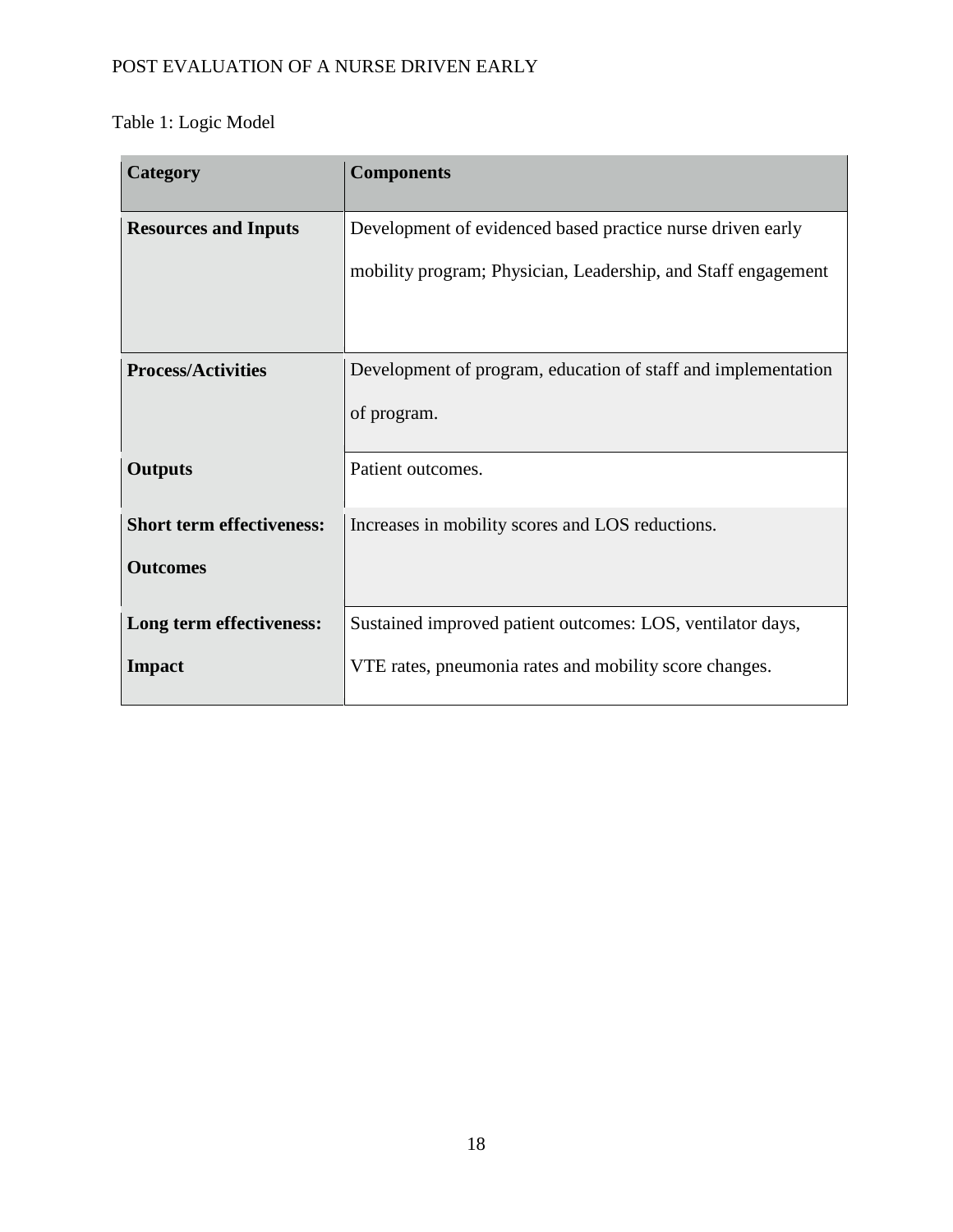## Table 2: Evaluation Plan

| Evaluation |                           | Assessment and        | Data Sources | Outcome            |
|------------|---------------------------|-----------------------|--------------|--------------------|
|            | Aims/Objectives           | Evaluation            |              | Measures           |
| Outcome    | What is the effect of the | ICU and overall       | Hospital     | Average LOS pre    |
| Evaluation | NDERMP on patient         | LOS.                  | finance      | and post program   |
|            | outcomes?                 |                       |              | initiation.        |
|            |                           | Ventilator days       | <b>EHR</b>   | Average            |
|            |                           |                       |              | ventilator days    |
|            |                           | Pneumonia rates       | <b>IPAC</b>  | Pneumonia rates    |
|            |                           |                       |              | pre and post       |
|            |                           |                       |              | intervention       |
|            |                           | <b>VTE</b>            | <b>IPAC</b>  | VTE rate pre and   |
|            |                           |                       |              | post intervention  |
|            |                           | <b>Mobility Score</b> | <b>EHR</b>   | Average mobility   |
|            |                           |                       |              | score at ICU and   |
|            |                           |                       |              | Hospital           |
|            |                           |                       |              | discharge.         |
|            |                           | Disposition at        | <b>EHR</b>   | Percent of         |
|            |                           | discharge             |              | patients           |
|            |                           |                       |              | discharged home,   |
|            |                           |                       |              | inpatient          |
|            |                           |                       |              | rehabilitation and |
|            |                           |                       |              | long term acute    |
|            |                           |                       |              | hospital (LTAC)    |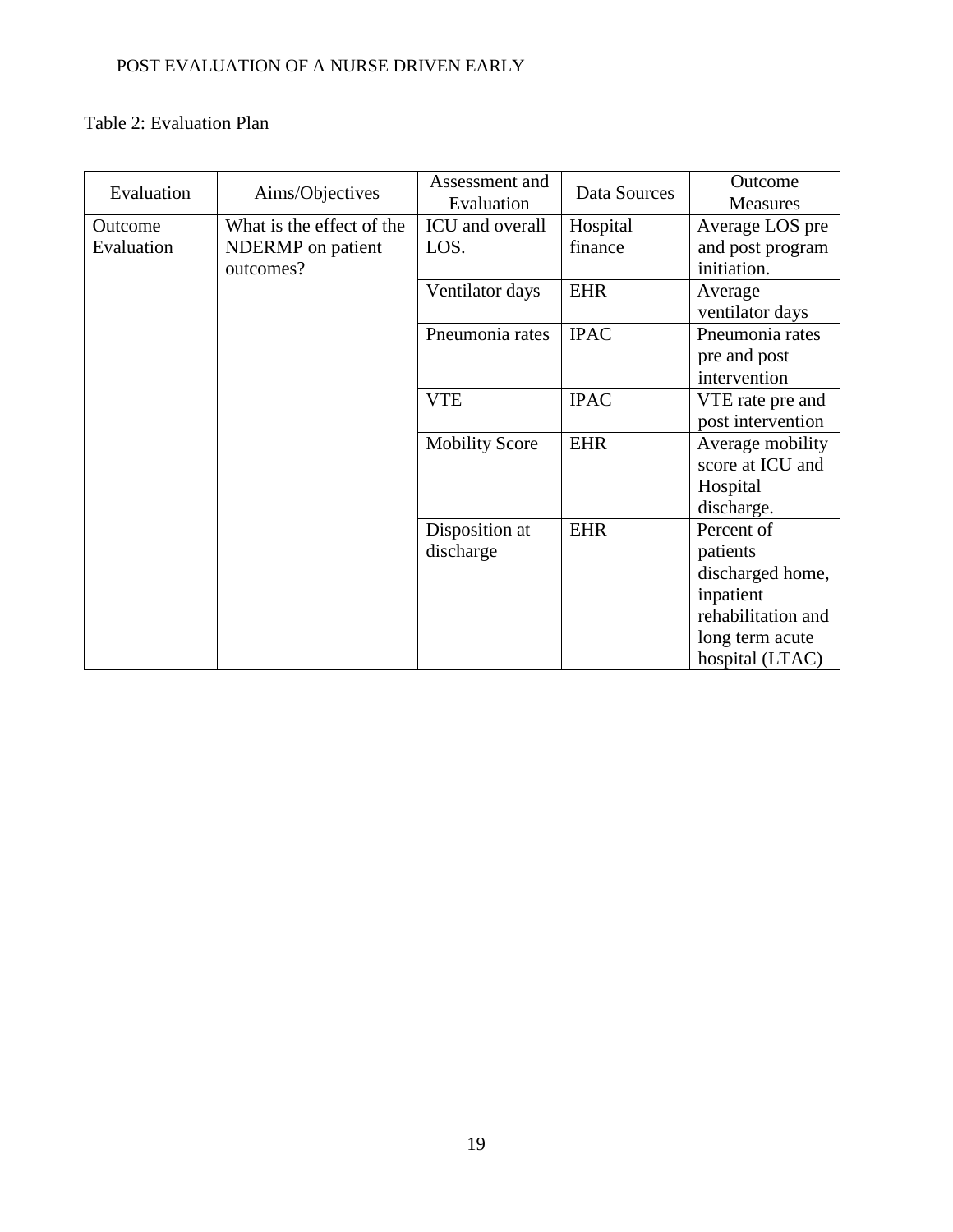Table 3. Sample Characteristics

|                  | Total     |                  | Pre         |          | Post        |      | Difference |         |
|------------------|-----------|------------------|-------------|----------|-------------|------|------------|---------|
|                  | ${\bf N}$ | $\%$             | $\mathbf n$ | $\%$     | $\mathbf n$ | $\%$ | Chi Square | P value |
|                  |           |                  |             |          |             |      | (DF)       |         |
| Gender           |           |                  |             |          |             |      | 0.17(1)    | .681    |
| Female           | 190       | 41.3             | 98          | 42.2     | 92          | 40.4 |            |         |
| Male             | 270       | 58.7 134         |             | 57.8 136 |             | 59.6 |            |         |
|                  |           |                  |             |          |             |      |            |         |
| Ethnicity        |           |                  |             |          |             |      | 0.21(1)    | .643    |
| Caucasian        | 436       | 94.8 221         |             | 95.3     | 215         | 94.3 |            |         |
| Non-Caucasian    | 24        | $\overline{5.2}$ | $11\,$      | 4.7      | 13          | 5.7  |            |         |
|                  |           |                  |             |          |             |      |            |         |
| <b>Admitting</b> |           |                  |             |          |             |      | 3.19(6)    | .785    |
| <b>Service</b>   |           |                  |             |          |             |      |            |         |
| Trauma Surgery   | 147       | $\overline{32}$  | 71          | 30.6 76  |             | 33.3 |            |         |
| Transplant       | 39        | 8.5              | 21          | 9.1      | 18          | 7.9  |            |         |
| Surgery          |           |                  |             |          |             |      |            |         |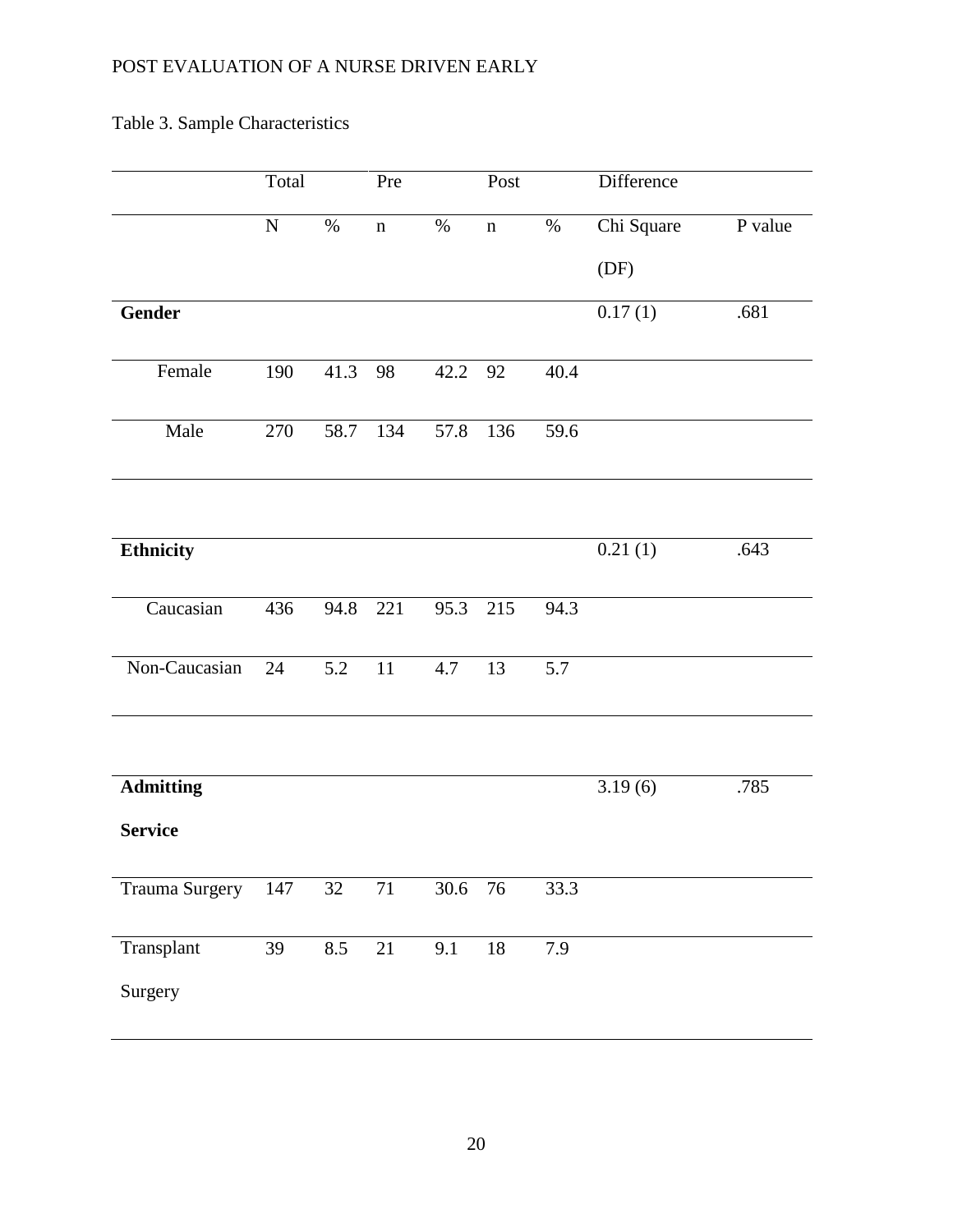| Vascular               | 125         | 27.2      | 60              | 25.2       | 65             | 28.9       |             |         |
|------------------------|-------------|-----------|-----------------|------------|----------------|------------|-------------|---------|
| Surgery                |             |           |                 |            |                |            |             |         |
|                        |             |           |                 |            |                |            |             |         |
| Oncology               | 131         | 28.5      | 72              | 31         | 59             | 25.9       |             |         |
| Surgery                |             |           |                 |            |                |            |             |         |
| <b>Burn</b>            | 13          | 2.8       | $5\overline{)}$ | 2.2        | 8              | 3.5        |             |         |
|                        |             |           |                 |            |                |            |             |         |
|                        |             |           |                 |            |                |            |             |         |
| <b>Plastic Surgery</b> | 5           | 1.1       | 3               | 1.3        | $\overline{2}$ | 0.9        |             |         |
|                        |             |           |                 |            |                |            |             |         |
|                        |             |           |                 |            |                |            |             |         |
|                        |             |           |                 |            |                |            |             |         |
|                        | $\mathbf M$ | <b>SD</b> | $\mathbf M$     | ${\rm SD}$ | M              | ${\rm SD}$ | T-test (DF) | P value |
| Age                    | 54.4        | 16.0      | 54.3            | 17.0       | 54.5           | 15.0       | .12(458)    | .909    |
|                        |             |           |                 |            |                |            |             |         |
| <b>BMI</b>             | 29.7        | 9.3       | 29.9            | 9.3        | 29.5           | 9.2        | .43(456)    | .670    |

Note. Differences in demographic variables were examined using chi square tests for categorical variables and independent sample t-tests (with Levene's test for equality of variances) for continuous variables.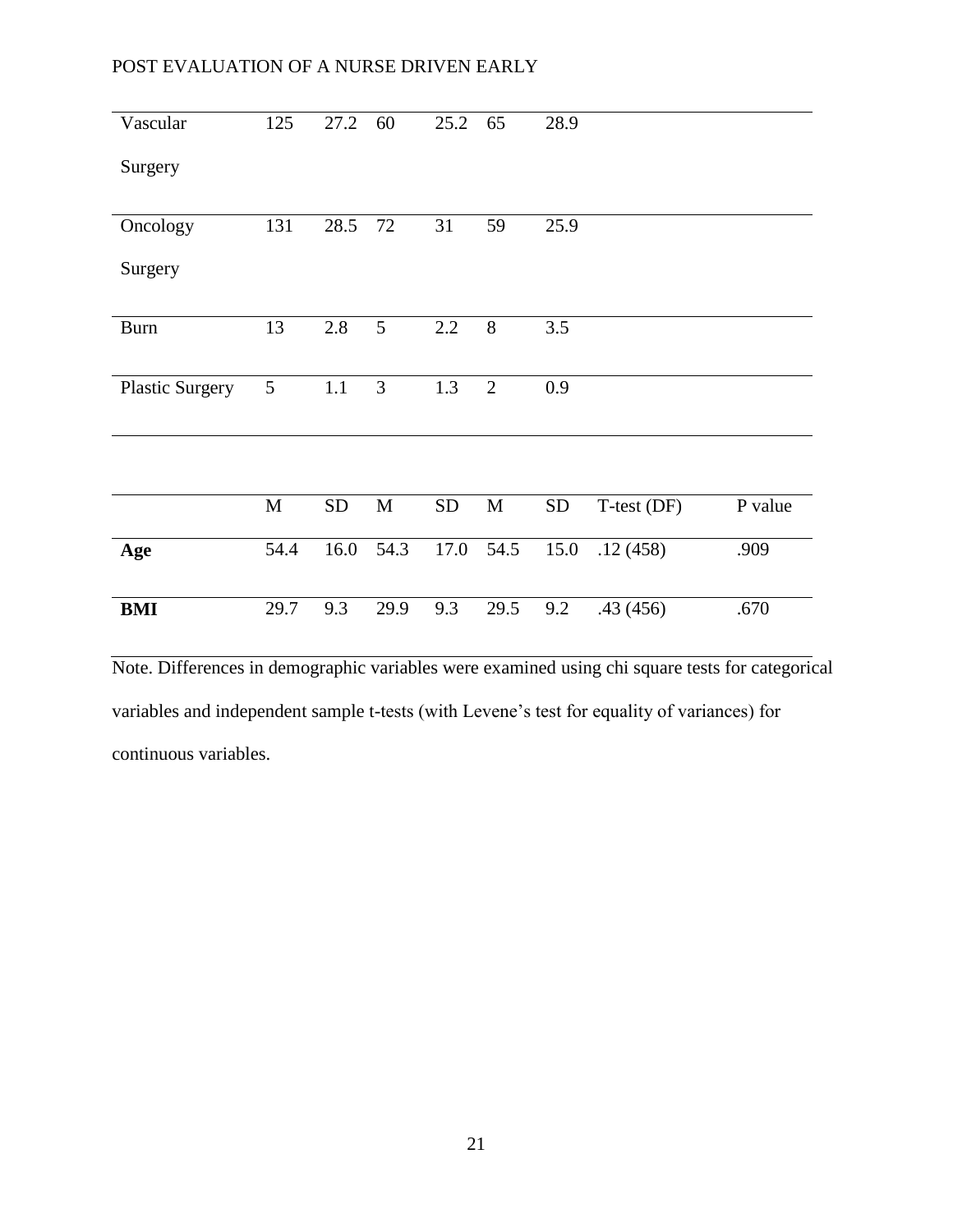| Patient             | Total       |           | Pre         |                  | Post        |           | Difference  |         |
|---------------------|-------------|-----------|-------------|------------------|-------------|-----------|-------------|---------|
| Outcomes            |             |           |             |                  |             |           |             |         |
|                     | ${\bf N}$   | $\%$      | $\mathbf n$ | $\%$             | $\mathbf n$ | $\%$      | Chi Square  | P value |
|                     |             |           |             |                  |             |           | (DF)        |         |
| Pneumonia           | 30          | 6.5       | 17          | 7.3              | 13          | 5.7       | 0.50(1)     | .480    |
| <b>VTE</b>          | $18\,$      | 3.9       | $\tau$      | $\overline{3.0}$ | $11\,$      | 4.8       | 1.00(1)     | .318    |
| Home                | 448         | 97.4      | 228         | 98.3             | 220         | 96.5      | 1.44(1)     | .230    |
| <b>Discharge</b>    |             |           |             |                  |             |           |             |         |
|                     | $\mathbf M$ | <b>SD</b> | $\mathbf M$ | <b>SD</b>        | $\mathbf M$ | <b>SD</b> | T-test (DF) | P value |
| <b>Ventilator</b>   | 2.1         | 5.1       | 2.2         | 5.8              | 1.9         | 4.3       | .31(458)    | .579    |
| <b>Days</b>         |             |           |             |                  |             |           |             |         |
| <b>ICU Days</b>     | 5.7         | 6.4       | 5.7         | 6.6              | 5.8         | 6.2       | .01(458)    | .931    |
| ICU                 | 1.2         | 0.6       | 1.2         | $0.5\,$          | 1.2         | 0.6       | .00(458)    | .998    |
| <b>Admissions</b>   |             |           |             |                  |             |           |             |         |
| <b>ICU Mobility</b> | 6.3         | 2.5       | 5.5         | 2.7              | 7.1         | 2.0       | 7.2(408)    | < .0001 |
| at Discharge        |             |           |             |                  |             |           |             |         |

## Table 4. Outcome of TSSNDEMP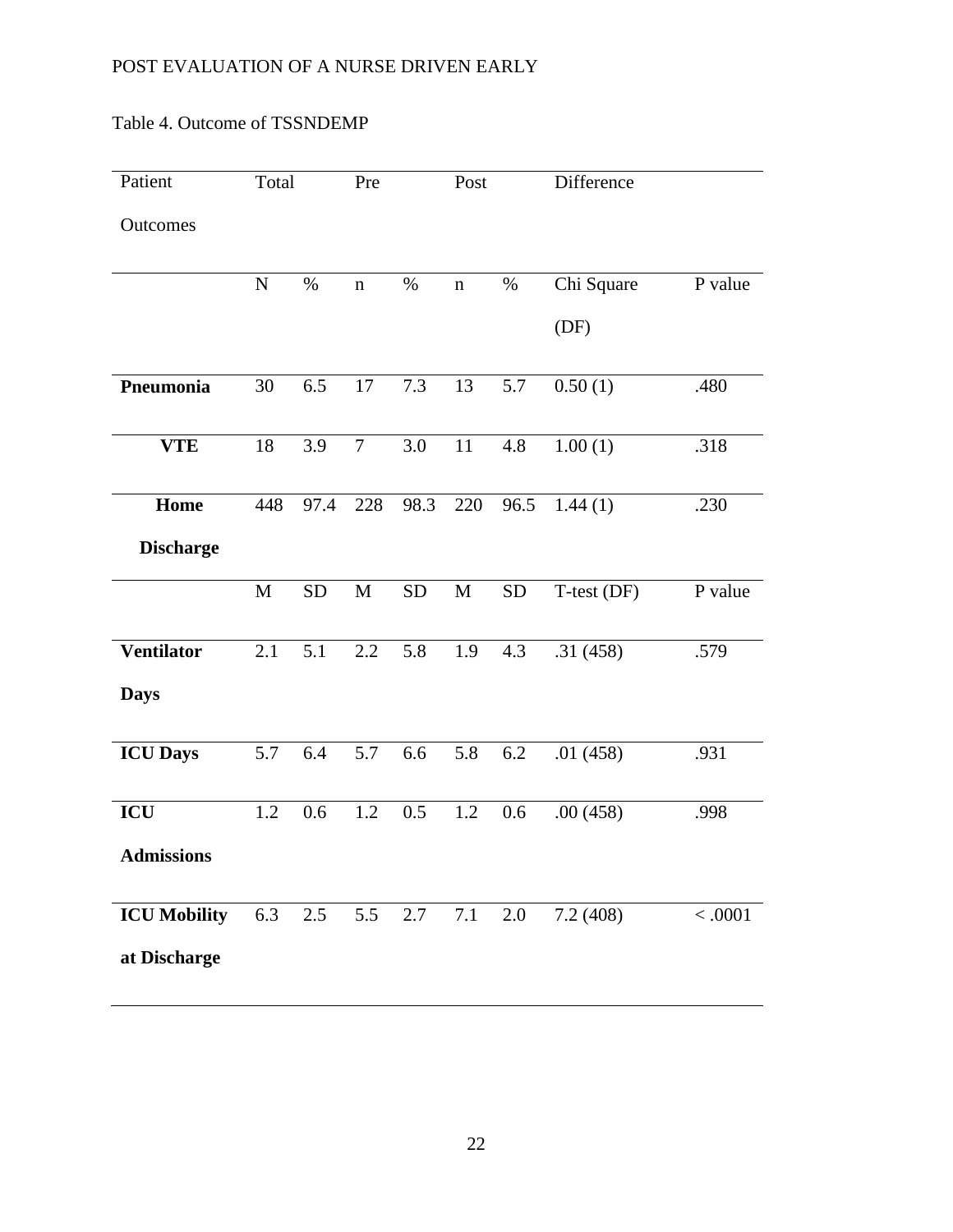| <b>Mobility at</b> |  |  |  | 7.7 1.1 7.5 1.5 7.9 0.5 3.6 (290) | < .0001 |
|--------------------|--|--|--|-----------------------------------|---------|
| <b>Hospital</b>    |  |  |  |                                   |         |
| <b>Discharge</b>   |  |  |  |                                   |         |
|                    |  |  |  |                                   |         |

Note. Differences in demographic variables were examined using chi square tests for categorical variables and independent sample t-tests (with Levene's test for equality of variances) for continuous variables.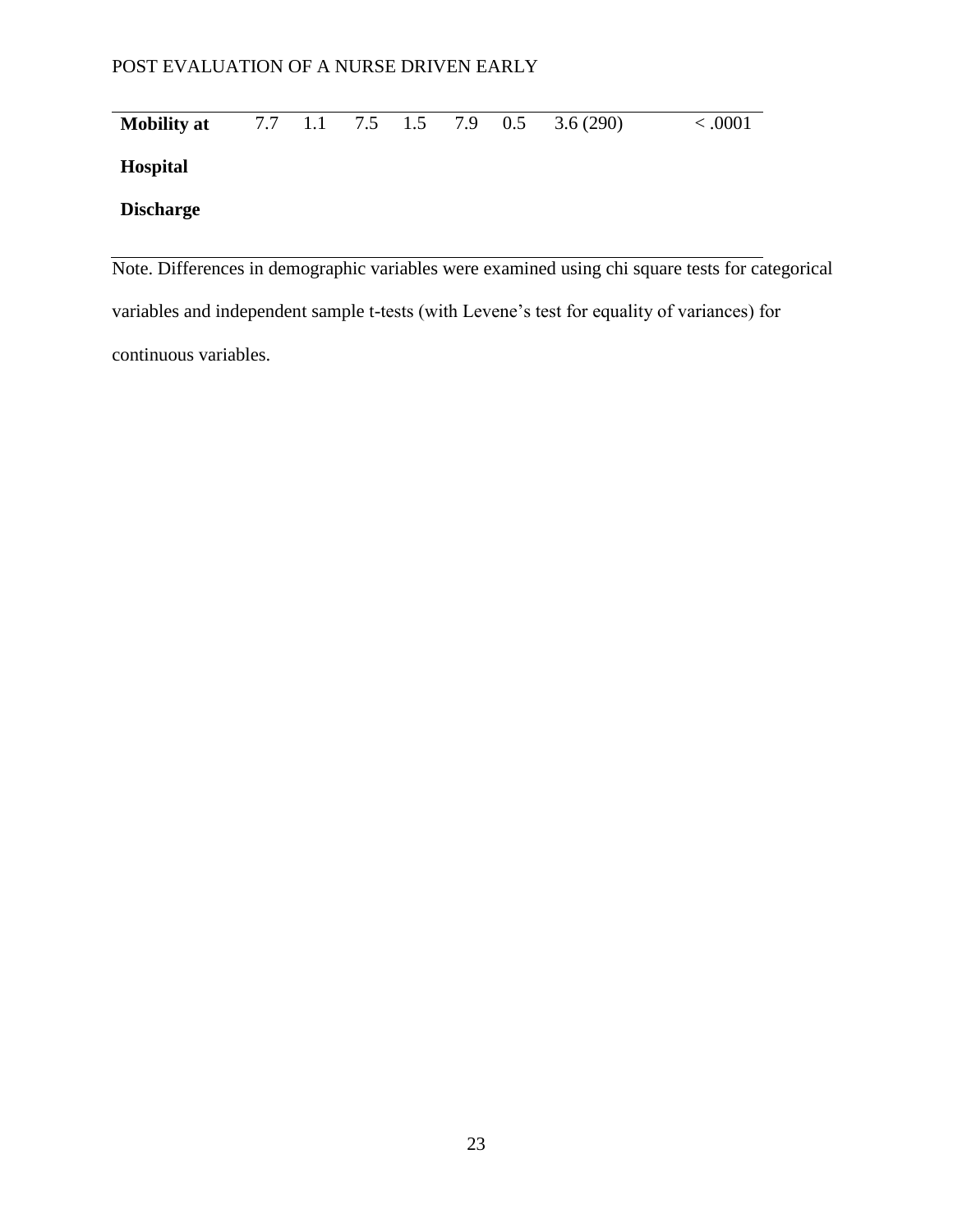# Appendix A

# Comprehensive Literature Review Table

| <b>Author/Year</b>                                                                   | Level of<br><b>Evidence</b> | <b>Study Design</b>                                                                                   | <b>Sample/Measures</b>                                                                                    | <b>Key Findings/Implications</b>                                                                                                                                                                                                                                                                                  | <b>Sustainability</b>                             |
|--------------------------------------------------------------------------------------|-----------------------------|-------------------------------------------------------------------------------------------------------|-----------------------------------------------------------------------------------------------------------|-------------------------------------------------------------------------------------------------------------------------------------------------------------------------------------------------------------------------------------------------------------------------------------------------------------------|---------------------------------------------------|
| Bailey, P. et al., (2007).                                                           | $\mathop{\rm III}$          | Prospective cohort<br>study.                                                                          | $N = 103$ .<br>All mobility/activity events.                                                              | Majority of patients were able<br>to ambulate .100 feet at<br>discharge from the Resp ICU.<br>Less than 1% adverse events<br>were noted. None was life<br>threatening.                                                                                                                                            | Repeatable,<br>generalizable.                     |
| Burtin, C. et al., (2009).                                                           | $\mathbf I$                 | <b>RCT</b>                                                                                            | Patients admitted to the ICU<br>$N = 90$                                                                  | No difference in ICU LOS,<br>quadriceps or berg balance<br>scale.                                                                                                                                                                                                                                                 | Repeatable,<br>generalizable.                     |
| Clark, D.E., Lowman, J.D.,<br>Griffin, R.L., Matthews, H.M.<br>& Reiff, D.A. (2013). | III                         | Retrospective cohort<br>study                                                                         | Patients admitted to the<br><b>TBICU</b><br>Pre intervention $N = 1,044$<br>Post intervention $N = 1,132$ | No statistically significant<br>decrease in ICU or hospital<br>LOS or vent days. No adverse<br>events occurred related to<br>mobility. There were<br>statistically significant<br>reductions in pneumonia and<br>VTE.                                                                                             | Repeatable,<br>generalizable.                     |
| Clavet, H., Hebert, P.C.,<br>Fergusson, D., Doucette, S. &<br>Trudel, G. (2008).     | III                         | Retrospective chart<br>review of ICU<br>patients looking at<br>joint dysfunction at<br>ICU discharge. | N=155 tertiary ICU patients<br>with LOS 2 weeks or longer.<br>Evidence of joint<br>dysfunction.           | At least 1 joint contracture<br>noted in 36% patients, 34%<br>had contractures documented<br>that would impair function, 8<br>week or longer stay<br>significantly associated with<br>greater risk of contracture.<br>50% of patients still had<br>significant contracture almost<br>7 weeks post ICU discharges. | Repeatable. Results<br>somewhat<br>generalizable. |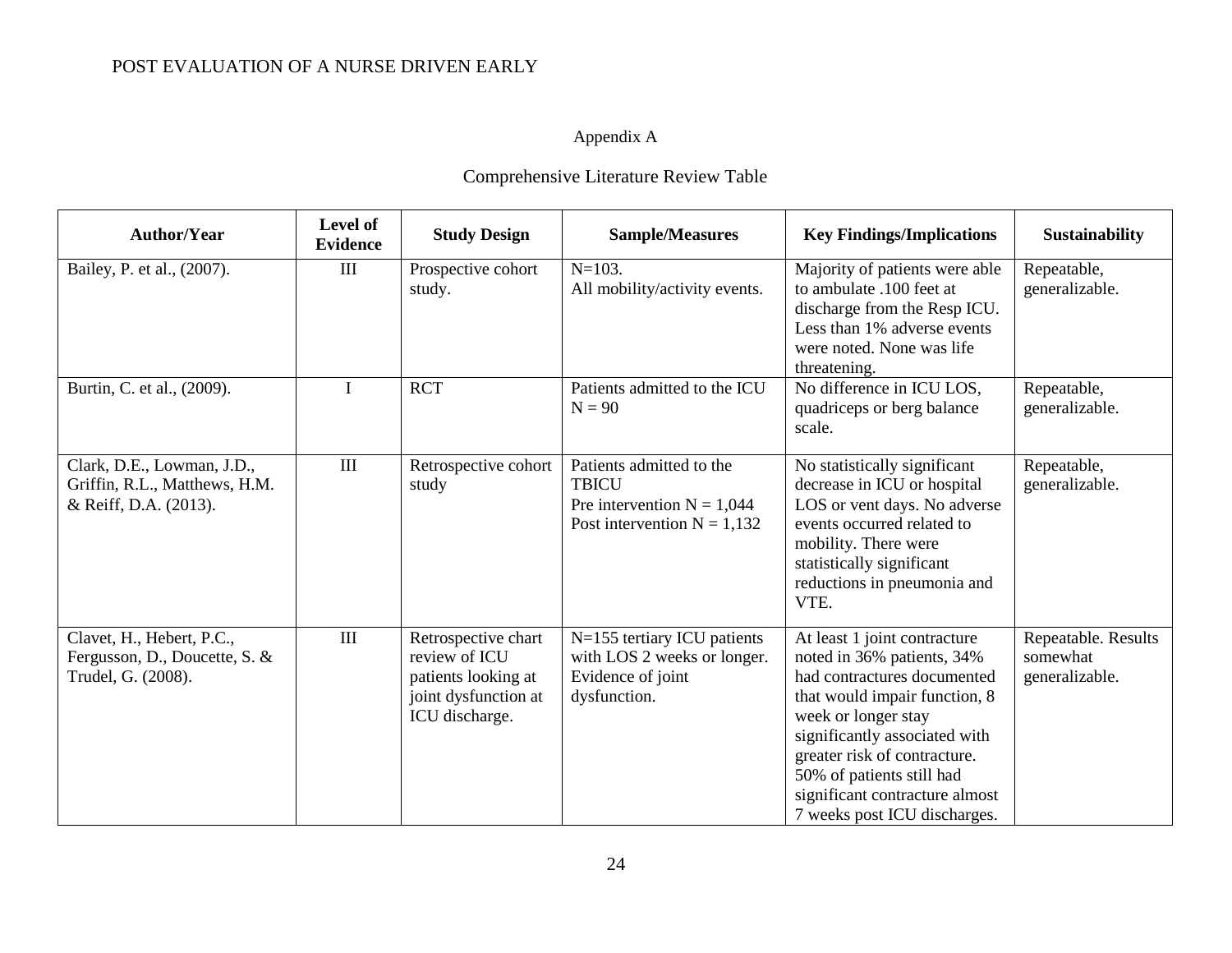|                                                                        |             |                                                                                                                                                                                                                                                  |                                                                                                                                                                                                                                                     | Steroids seemed to protect<br>joints from contracture. Limb<br>contractures impair ADLs                                                                                                                                                                         |                                                        |
|------------------------------------------------------------------------|-------------|--------------------------------------------------------------------------------------------------------------------------------------------------------------------------------------------------------------------------------------------------|-----------------------------------------------------------------------------------------------------------------------------------------------------------------------------------------------------------------------------------------------------|-----------------------------------------------------------------------------------------------------------------------------------------------------------------------------------------------------------------------------------------------------------------|--------------------------------------------------------|
| Covinsky, K.E.et al., (2003).                                          | III         | Prospective<br>observational study.<br>Patients interviewed<br>at admission<br>(regarding 2 weeks)<br>prior to admission<br>and at admission)<br>and discharge<br>regarding functional<br>status. Looking at<br>changes in<br>functional status. | $N = 2293$<br>Cognitive screen: Short<br><b>Portable Mental Status</b><br>Questionnaire.<br>In depth interviews regarding<br>functional status and ADLs                                                                                             | 35% of patients had functional<br>decline between discharge and<br>admission. Greater age tends<br>to come with greater decline.<br>Up to 50% of patients 85 and<br>older had significant decline.                                                              | Repeatable. Results<br>generalizable to<br>population. |
| De Jong, B. et al., (2007).                                            | III.        | Prospective<br>observational                                                                                                                                                                                                                     | Patients in medical, surgical,<br>and combined units in 3<br>hospitals.<br>$N = 116$                                                                                                                                                                | Respiratory and limb muscle<br>strength are altered after 1<br>week of mechanical<br>ventilation. This is associated<br>with delayed extubation.                                                                                                                | Repeatable,<br>generalizable                           |
| Dong, Z.H., Yu, B.X., Sun,<br>Y.B., Fang, W. & Li, L. (2014)           | $\mathbf I$ | <b>RCT</b>                                                                                                                                                                                                                                       | Patients on mechanical<br>ventilation $> 48$ hours<br>$N=60$                                                                                                                                                                                        | Out of bed 3.5 days sooner,<br>vent days reduced 7.1 days,<br>ICU LOS reduced by 2.5 days                                                                                                                                                                       | Repeatable. Results<br>generalizable to<br>population  |
| Engel, H.J., Needham, D.M.,<br>Morris, P.E. & Gropper, M.A.<br>(2013). | III         | <b>Evaluation of</b><br>quality improvement<br>projects.                                                                                                                                                                                         | Patients admitted to the ICUs.<br>Group 1 pre-intervention n<br>=165, post intervention $n =$<br>165. Group 2 pre intervention<br>$n = 27$ , post intervention $n =$<br>30. Group 3 pre intervention<br>$n = 179$ , post intervention $n =$<br>294. | No adverse events noted.<br>Decreased doses of sedatives,<br>decreased ICU and hospital<br>LOS, decreased delirium<br>rates, increased distance<br>walked in ICU and increased<br>percent of patients discharged<br>home instead of rehabilitation<br>facility. | Repeatable. Results<br>generalizable to<br>population\ |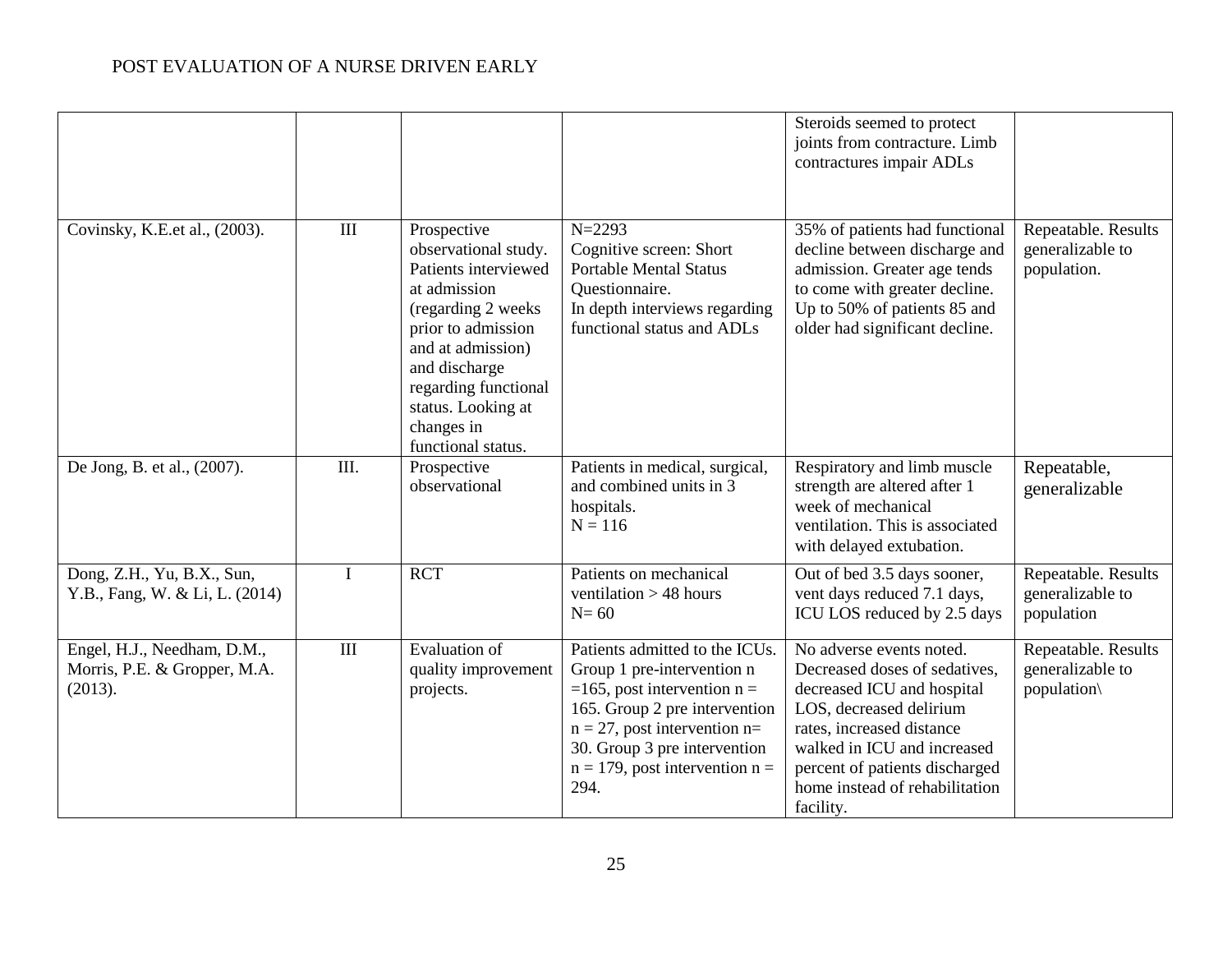| Fink, H., et al., (2008).                                                                               | $\rm III$ | Prospective<br>randomized<br>experimental study.<br>Animal study on<br>rats.                  | $N=55$<br>Compared SIRs rats with<br>health immobilized rats.                                       | Inflammation and<br>immobilization both<br>independently lead to muscle<br>weakness.                                                                                                                                                                                                                                                                     | Repeatable. Results<br>generalizable.                                                                                                                  |
|---------------------------------------------------------------------------------------------------------|-----------|-----------------------------------------------------------------------------------------------|-----------------------------------------------------------------------------------------------------|----------------------------------------------------------------------------------------------------------------------------------------------------------------------------------------------------------------------------------------------------------------------------------------------------------------------------------------------------------|--------------------------------------------------------------------------------------------------------------------------------------------------------|
| Fraser, D., Spiva, L., Forman,<br>W. & Hallen, C. (2015).                                               | $\rm III$ | Retrospective<br>longitudinal study<br>with pre and post<br>sample.                           | Patients admitted to surgical,<br>medical or coronary care<br>ICU.<br>$n = 66$ pre<br>$n = 66$ post | Intervention group has a<br>slightly longer LOS but the<br>mean cost of the stay was<br>lower. The intervention group<br>had higher mobility score<br>increases from ICU to hospital<br>discharge and got out of bed<br>2.5 times more than the usual<br>care group. Intervention group<br>less likely to go to rehab<br>facility than usual care group. | Small sample size<br>at one hospital.<br>Repeatable,<br>generalizable                                                                                  |
| Herridge, M.S. et al., (2003).                                                                          | IV        | Longitudinal<br>interview study of<br>ARDS survivors.                                         | Survivor interviews at 3, 6,<br>and 12 months.<br>$N = 109$                                         | Survivors of ARDS have<br>persistent functional<br>disabilities one-year post<br>discharge from the ICU.<br>Muscle wasting and weakness<br>are very common. These<br>weaknesses may contribute to<br>pulmonary symptoms as well.                                                                                                                         | Prevention of<br>muscle<br>deterioration may<br>mitigate long-term<br>disabilities. Further<br>study needed.                                           |
| Hopkins, R.O., Weaver, L.K.,<br>Collinridge, D., Parkinson,<br>R.P., Chan, K.J. & Orme, J.F.<br>(2005). | III       | Evaluation of<br>patients from an<br>earlier RCT.<br>Followed 2 years<br>post original study. | ARDS patients that<br>participated in a RCT.<br>$N = 66$ -year one<br>$N = 62$ -year two            | ARDS survivors had 70% had<br>neurocognitive sequel at<br>hospital D/C, 46% at year one,<br>47% year two. Minimal<br>depression and anxiety were<br>noted at year 2.                                                                                                                                                                                     | <b>ICU</b> stay for ARDS<br>can have significant<br>impact on the<br>survivor that is long<br>lasting. This is an<br>area that needs<br>further study. |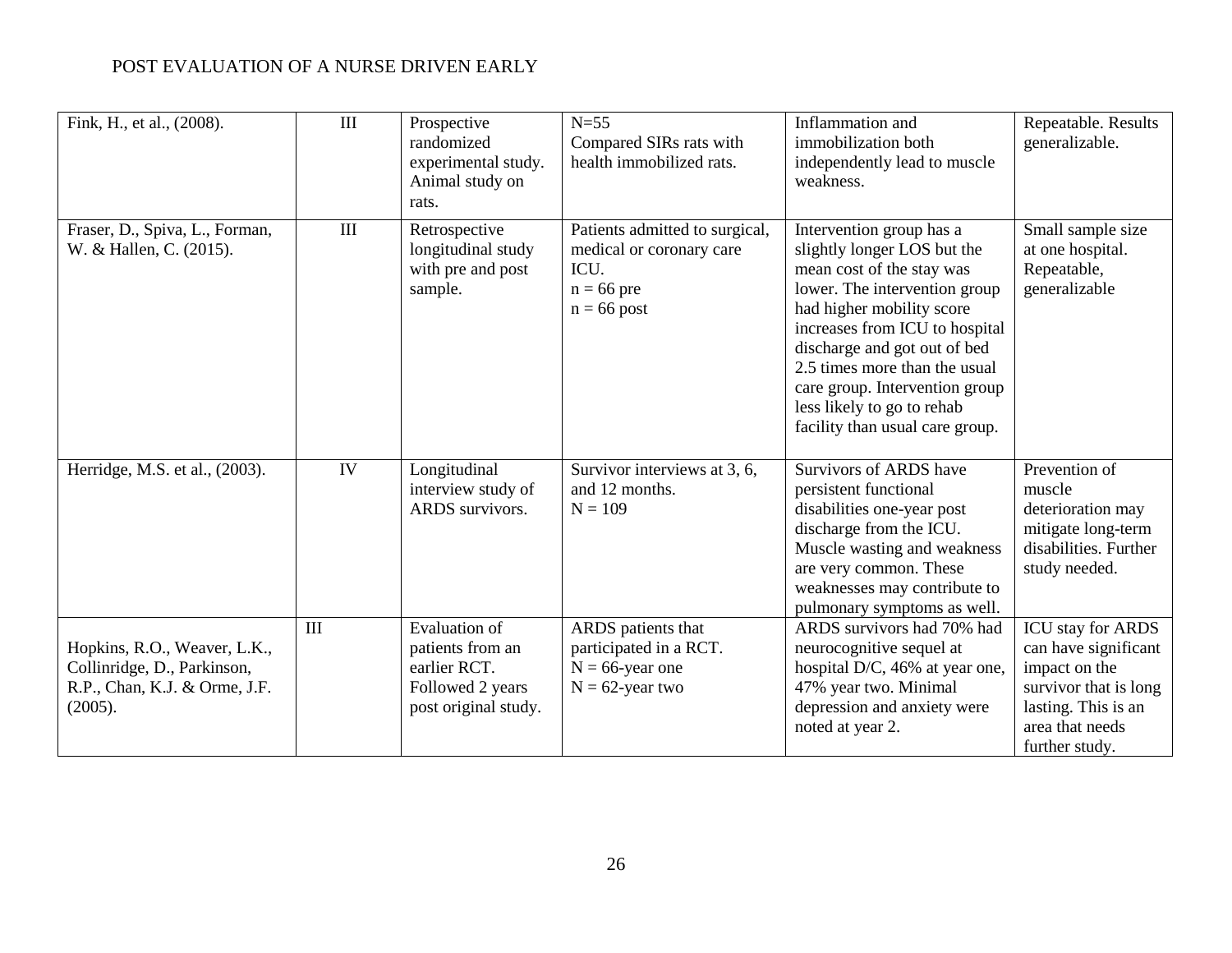| Hopkins, R.O., Mitchell, L.,<br>Thomsen, G.E., Schafer, M,<br>Link, M. & Brown, S.M.<br>$(2016.)$ . | $\rm III$        | <b>Outcomes</b><br>evaluation of early<br>mobility program in<br>pulmonary ICU,<br>medical ICU, shock<br>trauma ICU. | All patients admitted to the<br>unit that met inclusion<br>criteria | 69.4% of patients ambulated<br>100 ft prior to ICU d/c. Time<br>to extubation dropped as well<br>as ICU LOS                                                                                     | Repeatable results<br>generalizable                                                                                                                                                                                                        |
|-----------------------------------------------------------------------------------------------------|------------------|----------------------------------------------------------------------------------------------------------------------|---------------------------------------------------------------------|-------------------------------------------------------------------------------------------------------------------------------------------------------------------------------------------------|--------------------------------------------------------------------------------------------------------------------------------------------------------------------------------------------------------------------------------------------|
| Jolley, S.E., Dale, C.R. &<br>Hough, C.L. (2015).                                                   | III              | Cross sectional<br>interview study of<br>nurse managers.                                                             | Managers of ICUs with<br>ventilator patients.<br>$N = 47$           | Managers at 3/4 of eligible<br>hospitals reported early<br>mobility in mechanically<br>ventilated patients.                                                                                     | Hospitals with high<br>volume and<br>academic affiliation<br>had higher levels of<br>early mobility.<br>Presence of written<br>ICU activity<br>protocol was<br>associated with<br>mobility being<br>reported in more<br>critical patients. |
| Klein, K., Mulkey, M., Bena,<br>J.F. & Albert, N.M. (2015).                                         | $\rm III$        | Prospective, pre-<br>post cohort study                                                                               | Neurologic ICU patients N<br>$= 637$                                | Increase in ability to bear<br>weight, pivot, Decreased ICU<br>LOS by 2.55 days, decreased<br>overall LOS by 5.06 days, 5%<br>more likely to discharge home<br>rather that other level of care. | Repeatable,<br>generalizable.                                                                                                                                                                                                              |
| Lee, H. et al., (2015).                                                                             | $\overline{III}$ | Retrospective<br>review                                                                                              | Medical ICU patients<br>$N = 99$                                    | No safety events that<br>increased patient cost or LOS<br>occurred.                                                                                                                             | Repeatable,<br>generalizable.                                                                                                                                                                                                              |
| Lee, N.P., DaSilva, G.M.C.,<br>Park, M. & Pires-Neto, R.C.<br>(2015).                               | $\rm III$        | Retrospective chart<br>analysis                                                                                      | ICU patients<br>$N = 275$                                           | No association between<br>catheter related adverse events<br>and mobilization in ICU.                                                                                                           | Repeatable<br>generalizable                                                                                                                                                                                                                |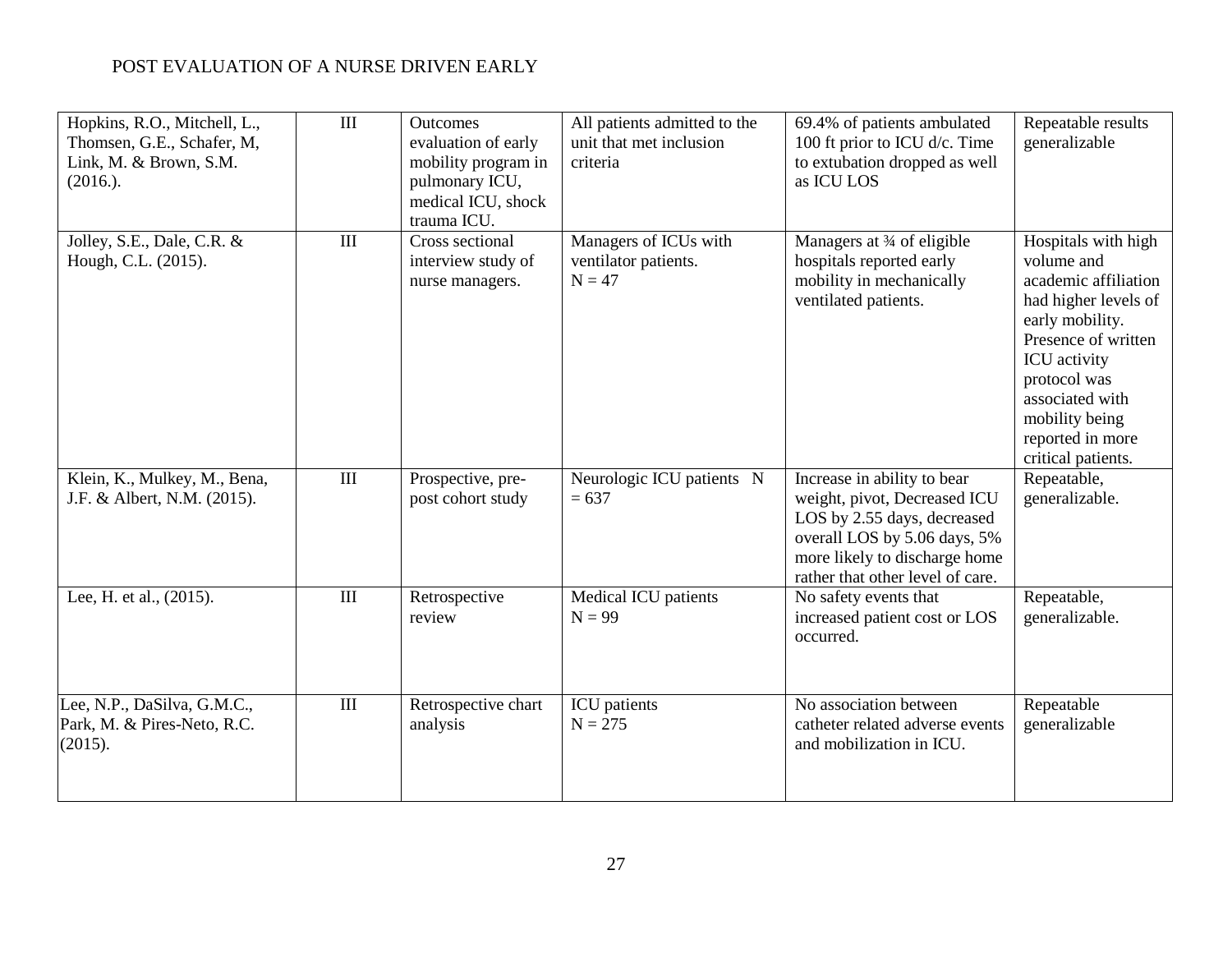| McWilliams, D. et al., (2015). | III         | Retrospective chart<br>review of early<br>mobility<br>intervention with a<br>rehab team. | Patients that were<br>mechanically ventilated in a<br>mixed ICU pre and post<br>intervention.<br>$n = 290$ pre<br>$n = 292$ post | ICU rehab team was<br>associated with a significant<br>increase in mobility at ICU<br>discharge, significant<br>reduction in ICU LOS, vent<br>days and hospital LOS as well<br>as in hospital mortality.                                                                                                        | Early mobility is<br>beneficial and<br>feasible.                         |
|--------------------------------|-------------|------------------------------------------------------------------------------------------|----------------------------------------------------------------------------------------------------------------------------------|-----------------------------------------------------------------------------------------------------------------------------------------------------------------------------------------------------------------------------------------------------------------------------------------------------------------|--------------------------------------------------------------------------|
| Morris, P.E. et al., (2011).   |             | <b>RCT</b>                                                                               | Acute respiratory failure<br>$N = 258$                                                                                           | Lack of early mobility was<br>predictive of hospital<br>readmission and increased<br>mortality                                                                                                                                                                                                                  | Repeatable results<br>generalizable                                      |
| Morris, P.E. et al., (2008).   | $\mathbf I$ | Prospective<br>randomized cohort<br>study                                                | Acute respiratory failure ICU<br>patients<br>$N = 330$                                                                           | Out of bed at 5 vs 11 days,<br>Shorter ICU LOS by 1.4 days,<br>Shorter overall LOS by 3.3<br>days                                                                                                                                                                                                               | Repeatable results<br>generalizable                                      |
| Needham, D.M. et al., (2010).  | $\rm III$   | Prospective pre and<br>post quality<br>improvement<br>project.                           | Patients in a medical ICU.<br>$N = 57$                                                                                           | Reduced benzodiazepine use<br>and increased staffing of<br>PT/OT for increased patient<br>visits. Benzodiazepine use<br>reduced by 50%, Reduced<br>delirium, and 6 more PT/OT<br>visits per patient than before<br>intervention. ICU LOS<br>decreased by 2.1 days and<br>hospital LOS decreased by 3.1<br>days. | Early mobility safe<br>and effective.<br>Increased positive<br>outcomes. |
| Ogochukwu, A. et al., (2016).  | $\rm III$   | Evaluation of a<br>quality improvement<br>initiative.                                    | $N = 3,233$<br>Evaluated effects of new<br>mobility plan using wound<br>care nurses and patient<br>mobility assistants.          | Pressure ulcer rate dropped<br>significantlyfrom9.2 to 6.1%.<br>Hospital readmission dropped,<br>as well as ICU LOS.                                                                                                                                                                                            |                                                                          |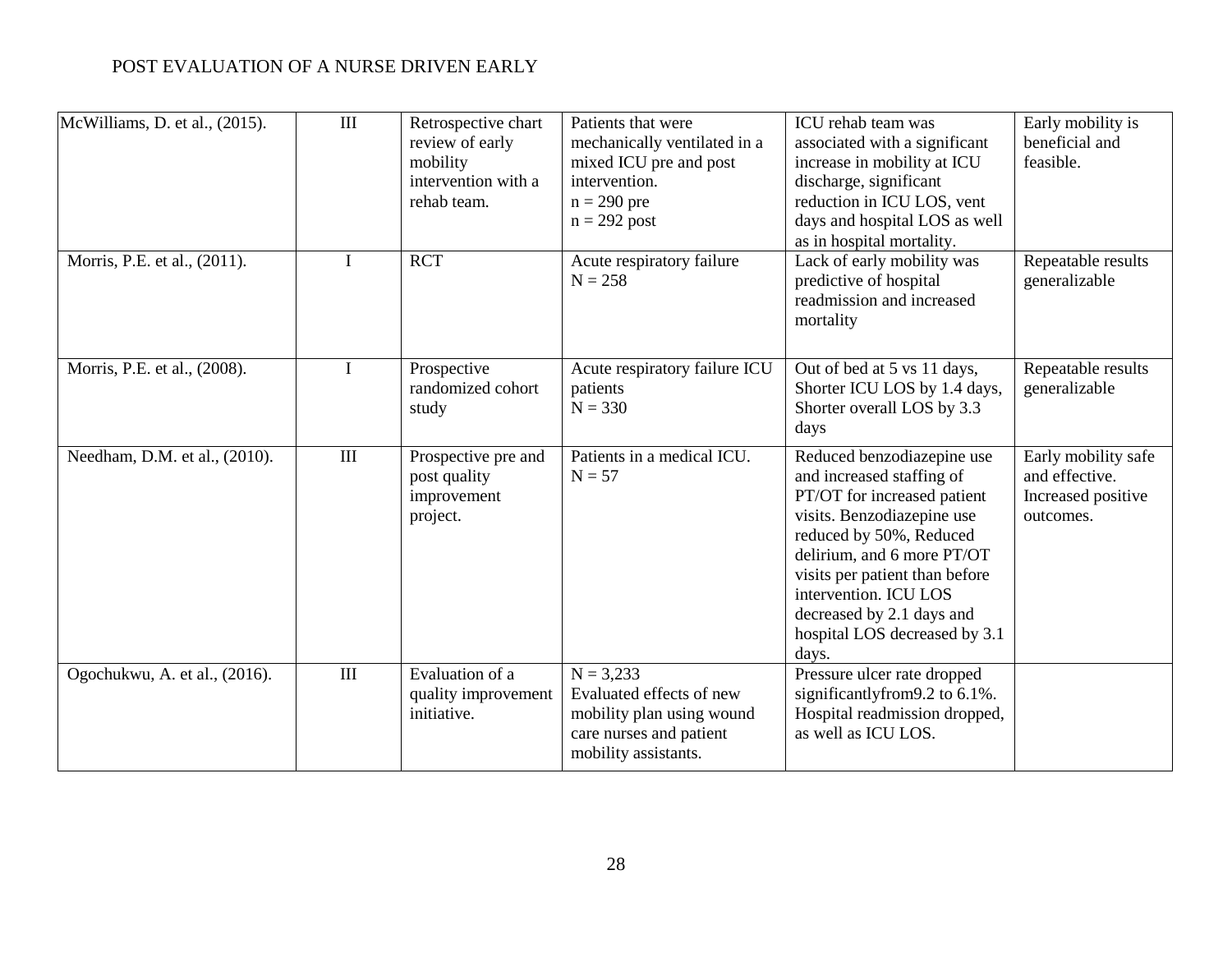| Pandullo, S.M. et al., (2015).                                                                             | $\rm III$   | Retrospective<br>analysis                                                                                                                                                                                                            | Patients in a 24 bed ICU<br>taking medical, surgical and<br>trauma patients.<br>$N = 182$                                                                                                                 | Delay of up to 2.5 - 16 hours<br>noted between ICU discharge<br>and first full ward day. Only<br>41% patients ambulated on<br>the day of discharge. Patients<br>that ambulated in the ICU has<br>shorter LOS compared to<br>those that did not. | Repeatable,<br>generalizable                                   |
|------------------------------------------------------------------------------------------------------------|-------------|--------------------------------------------------------------------------------------------------------------------------------------------------------------------------------------------------------------------------------------|-----------------------------------------------------------------------------------------------------------------------------------------------------------------------------------------------------------|-------------------------------------------------------------------------------------------------------------------------------------------------------------------------------------------------------------------------------------------------|----------------------------------------------------------------|
| Perme, C., Nalty, T.,<br>Winkelman, C. Kenji Nawa, R.<br>& Masud, F. (2013).                               | IV          | Prospective<br>observational study                                                                                                                                                                                                   | $n = 77$<br>Observed for complications<br>with physical therapy in<br>patients with femoral<br>catheters.                                                                                                 | No evidence of any<br>complications thrombotic or<br>catheter malfunctions was<br>observed.                                                                                                                                                     | Repeatable,<br>generalizable.                                  |
| Sricharoenchai, T., Parker,<br>A.M., Zanni, J.M., Nelliot, A.,<br>Dinglas, V.D. & Needham,<br>D.M. (2014). | $\rm II$    | Prospective<br>evaluation                                                                                                                                                                                                            | $N = 1,110$ medical intensive<br>care unit patients that<br>received physical therapy.                                                                                                                    | Out of more than 5,200 PT<br>sessions, there was 1 fall, 2<br>feeding tube and one arterial<br>line inadvertent removal.<br>There were no lasting effects<br>for any of the patients.                                                           | Repeatable,<br>generalizable.                                  |
| Schweickert, W.D. et al.,<br>(2009).                                                                       | $\mathbf I$ | RCT. Daily sedation<br>interruption with<br>early mobilization<br>and exercise vs daily<br>sedation interruption<br>with routine therapy<br>as ordered by<br>primary team.<br>Patients recruited<br>from 2 major<br>medical centers. | Return to independent<br>functional status AEB ability<br>to walk independently and<br>perform six ADLs: transfer<br>from bed to chair, use toilet,<br>eating, bathing, dressing and<br>grooming. $N=104$ | 59% of patients in the<br>intervention group returned to<br>baseline status vs 35% in the<br>usual care control group.<br>Intervention group has less<br>delirium, less vent days.                                                              | Repeatable. Results<br>generalizable to<br>population.         |
| Zomorodi, M., Topley, D. &<br>McAnaw, M. (2012).                                                           | III         | Protocol<br>development and<br>pilot study.<br>Is early an early<br>mobility protocol<br>safe and feasible in                                                                                                                        | Patients in a trauma/surgical<br>ICU. Very small convenience<br>sample of 3 patients.<br>Convenience sample.<br>(similar facility to UK)                                                                  | LOS for participant's less than<br>average SICU patients, VS<br>remained stable and no self-<br>removal of lines or tubes<br>occurred.<br>Next step RCT.                                                                                        | Small sample size<br>limits<br>generalizability of<br>results. |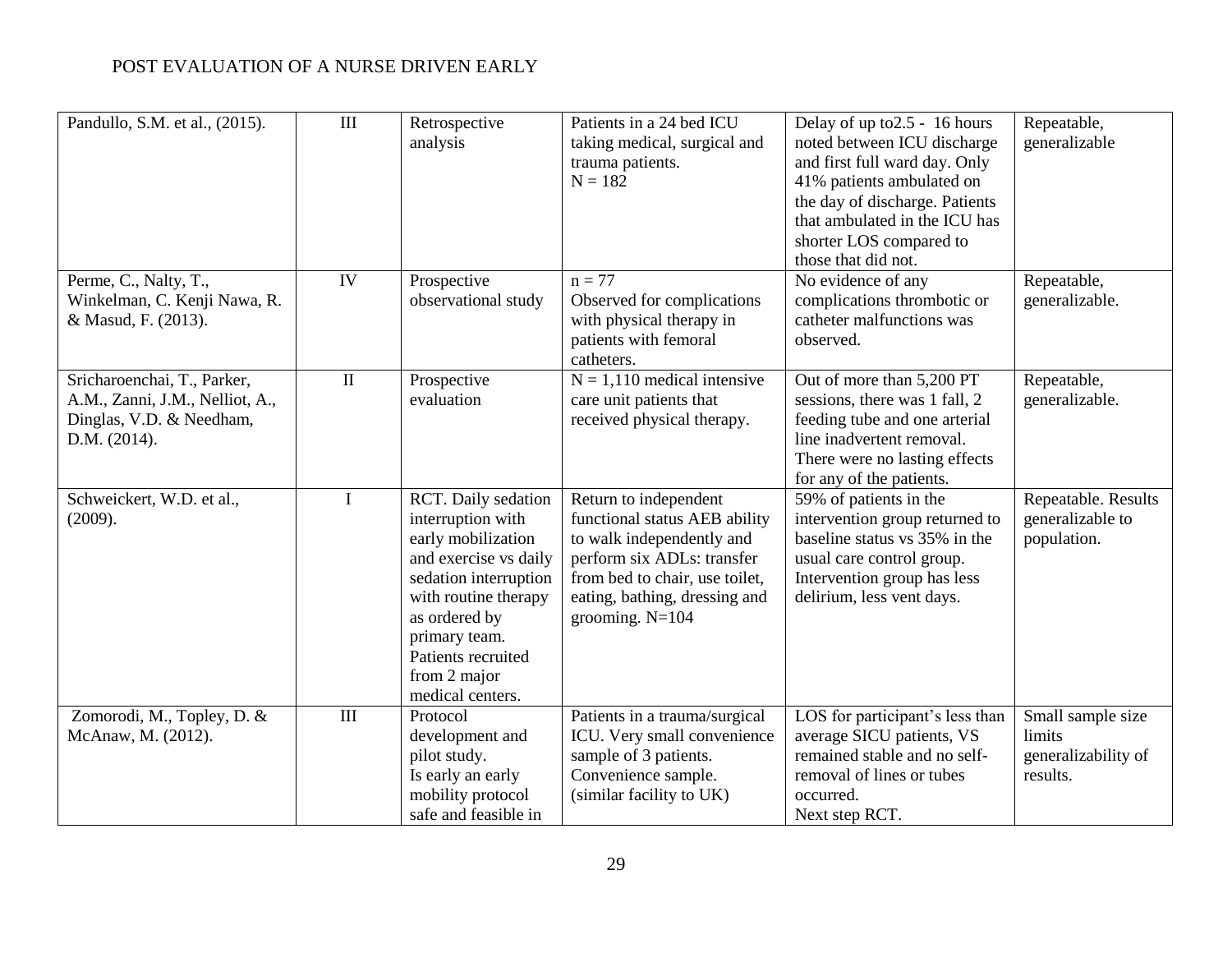|                                          |          | trauma /surgical<br>patients? Does the<br>early mobility<br>protocol decrease<br>ventilator days?<br>What are the effects<br>of an early mobility<br>protocol on VS and<br>perceived effort?        | Patient demographics,<br>admission diagnosis and co<br>morbidities, VS, LOS, Borg<br>Rate of perceived Exertion<br>Scale, Ventilator free days.                                                                                                                                                                             |                                                          |                                                   |
|------------------------------------------|----------|-----------------------------------------------------------------------------------------------------------------------------------------------------------------------------------------------------|-----------------------------------------------------------------------------------------------------------------------------------------------------------------------------------------------------------------------------------------------------------------------------------------------------------------------------|----------------------------------------------------------|---------------------------------------------------|
| Winkelman, C. et al., (2012).            | $\rm II$ | Prospective repeated<br>measures study with<br>control and<br>intervention groups<br>$N = 20$ control $N =$<br>55 intervention                                                                      | 5% of patients had<br>concerning alteration in<br>respiratory rate or peripheral<br>oxygenation. No other<br>adverse events occurred.<br>Findings suggested that early<br>progressive exercise reduced<br>inflammation rates. The<br>greater the duration of<br>exercise the lower the<br>inflammatory marker level<br>was. |                                                          |                                                   |
| Winkelman, C. & Peereboom,<br>K. (2010). | IV       | Descriptive study of<br>staff perceptions<br>regarding<br>progressive early<br>mobility. Nurses<br>providing care to a<br>sub sample of<br>patients from a<br>larger mobility<br>study.<br>$N = 33$ | Nurses cited safety concerns<br>related to vital sign changes,<br>fear of inadvertent line or<br>tube removal. Some cited<br>sedation or agitation as<br>barriers, PT consults did not<br>affect the nurse's perceptions.                                                                                                   | Staffing was not considered a<br>barrier or facilitator. | Small convenience<br>sample from one<br>hospital. |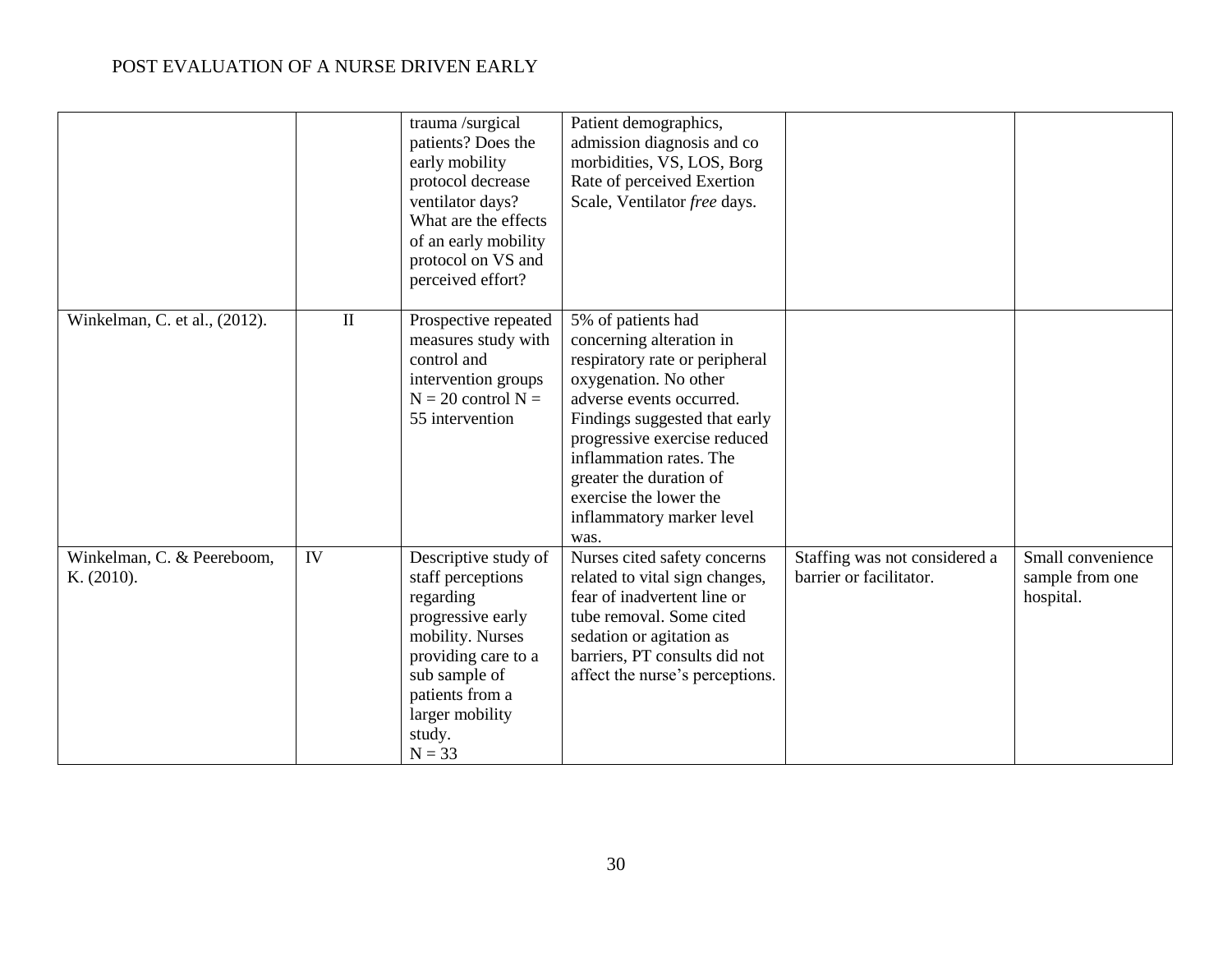| Author/Year/<br><b>Journal/Title/Reference</b><br><b>Information</b>                                                         | <b>Type of</b><br><b>Literature/Design</b>                  | <b>Findings/Results/Evidence</b>                                                                                                                                                                  | <b>Implications</b>                                                                                                                                                                                                                                                                                                             |
|------------------------------------------------------------------------------------------------------------------------------|-------------------------------------------------------------|---------------------------------------------------------------------------------------------------------------------------------------------------------------------------------------------------|---------------------------------------------------------------------------------------------------------------------------------------------------------------------------------------------------------------------------------------------------------------------------------------------------------------------------------|
| Adler, J. & Malone, D. (2012).                                                                                               | Systematic review of<br>literature                          | As technology improves and more<br>patients survive, IVU survivors are<br>experiencing higher rates of morbidity.                                                                                 | No serious adverse events were noted in over<br>1,449 activity sessions while in ICU. The<br>most common event was desaturation, which<br>is expected to a certain extent. Overall, early<br>mobility showed positive gains on respiratory<br>and physical strength and decreased time to<br>meet physical mobility milestones. |
| Appleton, R. & Kinsella, J. (2012).                                                                                          | Review of definitions of<br>CIP, CIM and CINM.              | Review of Pathophysiology and risk<br>factors. Critical Illness Polyneuropathy<br>and Myopathy overlap. High dose<br>steroids and neuromuscular blocking<br>agents increase risk.                 | Early mobility absolutely vital. Maintaining<br>euglycemia very important. FES of BLE may<br>be helpful.                                                                                                                                                                                                                        |
| Dowdy, D.W., Eid, M.P., Sedrakyan,<br>A., Mendez-Tellez, P.A., Pronovost,<br>P.J., Herridge, M.S. & Needham,<br>D.M. (2005). | Systematic review of<br>literature.                         | ICU survivors have lower quality of life<br>post discharge that persists during long-<br>term follow up.                                                                                          | Early mobility is a vital step in reducing post<br>discharge disability, which can be lifelong.                                                                                                                                                                                                                                 |
| deJonghe, B., Lacherade, J.C.,<br>Sharshar, T. & Outin, H. (2009).                                                           | Review of causes and<br>prevention strategies for<br>ICUAW. | Risk factors for critical illness<br>neuropathy include multiple organ<br>failure, limb immobilization, deep<br>sedation, Hyperglycemia, neuromuscular<br>blocking agents and corticosteroid use. | ABCDE bundle reduces risk.                                                                                                                                                                                                                                                                                                      |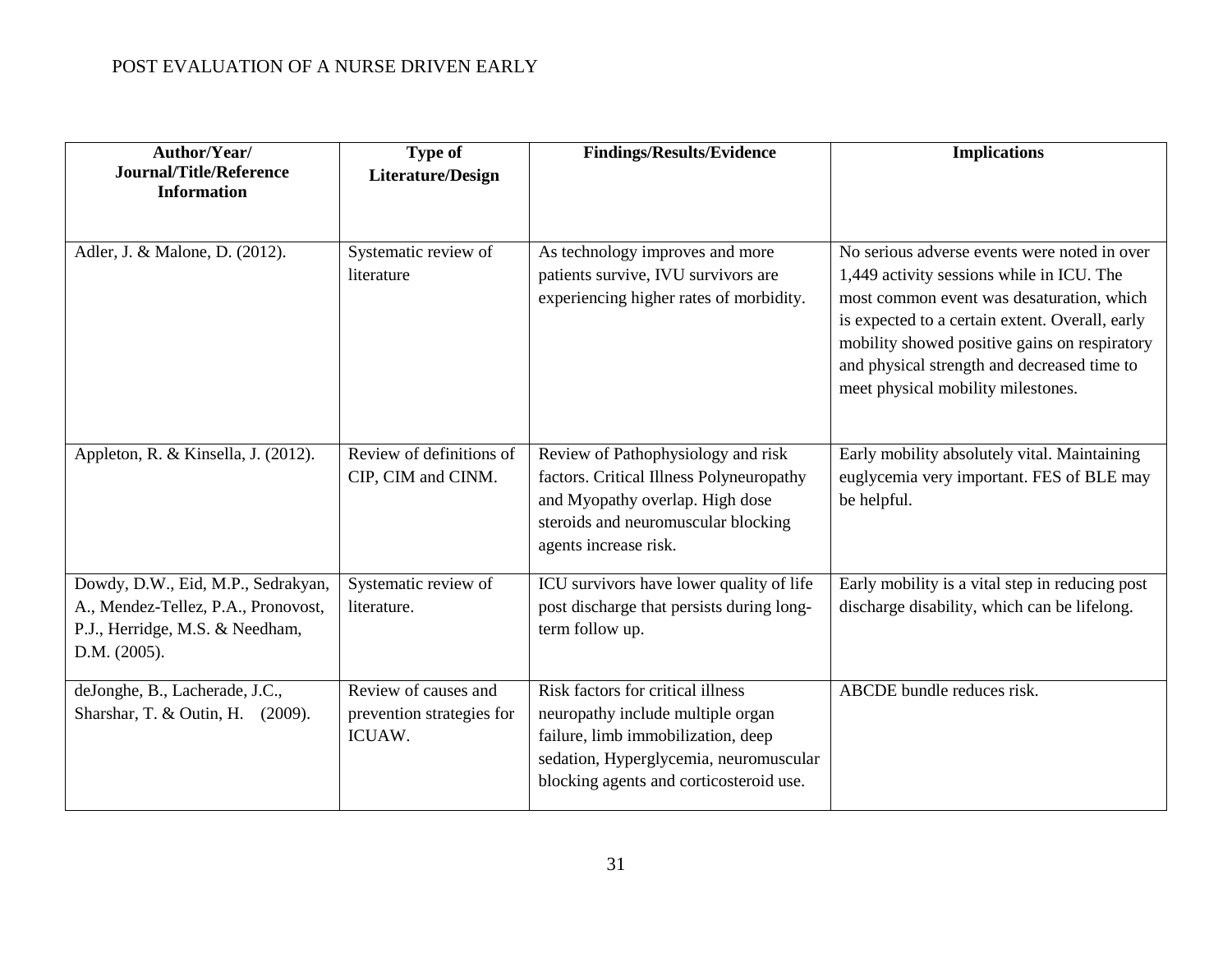| Herridge, M.S., Batt, J. & Hopkins,<br>R.O. (2008).                                                                                                                                                                                                                                                                                                         | Review of poor<br>outcomes following<br>critical illness.                                   | Studies have noted long-term disabilities<br>that persist up to 6 years post ICU stay.<br>Critical illness polyneuropathy and<br>myopathy are common. Often<br>precipitated by hyperglycemia and<br>inflammation from SIRS and sepsis.<br>Neurogenic abnormalities can be<br>precipitated by hypotension, hypoxemia,<br>delirium, sedatives and analgesics.                        | Any intervention such as the ABCDE bundle<br>that minimizes drug use, immobility and ICU<br>stay could have positive benefits for the<br>patient. |
|-------------------------------------------------------------------------------------------------------------------------------------------------------------------------------------------------------------------------------------------------------------------------------------------------------------------------------------------------------------|---------------------------------------------------------------------------------------------|------------------------------------------------------------------------------------------------------------------------------------------------------------------------------------------------------------------------------------------------------------------------------------------------------------------------------------------------------------------------------------|---------------------------------------------------------------------------------------------------------------------------------------------------|
| Hogdson, C.L., Stiller, K., Needham,<br>D.M., Tipping, C.J., Harrold, M.,<br>Baldwin, C.E., Bradley, S., Berney,<br>S., Caruna, L.R., Elliot, D., Green,<br>M., Haines, K., Higgins, A.M.,<br>Kaukonen, K.M., Leditschke, I.A.,<br>Nickels, M.R., Paratz, J., Patman, S.,<br>Skinner, E.H., Young, P.J., Zanni,<br>J.M., Denehy, L. & Webb, S.A.<br>(2014). | Recommendations for<br>safety criteria. Literature<br>review and meeting of<br>ICU experts. | Respiratory, cardiovascular, neurological<br>and other areas identified. Areas to<br>consider were ventilator status,<br>hemodynamics, dysrhythmias, LOC,<br>delirium, ICP, lines and surgical or<br>medical conditions. Used a traffic light<br>approach to categorize risks.                                                                                                     | Early mobility safe and feasible.                                                                                                                 |
| Hopkins, R.O., Suchyta, M.R.,<br>Farrer, T.J. & Needham, D.M.<br>(2012).                                                                                                                                                                                                                                                                                    | Effects of exercise on<br>the brain.                                                        | Early activity may reduce delirium and<br>improve neuropsychiatric function.<br>Cognitive impairment is noted in up to<br>70% of ICU survivors. Causes are likely<br>multifactorial and have synergistic<br>effects. In multiple animal studies, early<br>mobility is associated with reduces<br>duration of delirium, improved physical<br>function, decreased LOS and mortality. | Animal results should be generalizable to the<br>human population.                                                                                |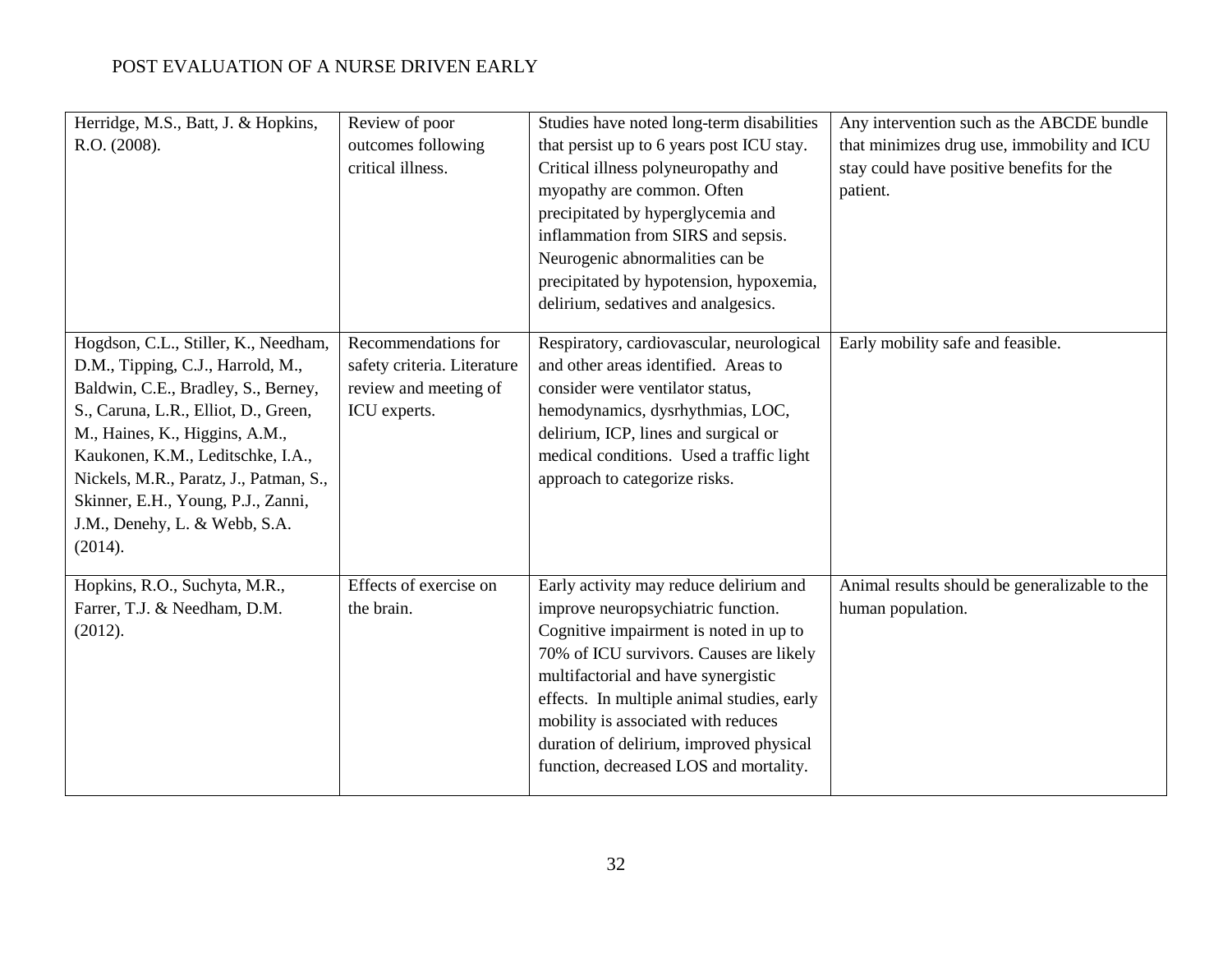| Hopkins, R.O., Spuhler, V.J. &<br>Thomsen, G.E. (2007).                                                                    | Tips for culture change.                                                                | Using the eight-stage change process:<br>establish a sense of urgency, create a<br>guiding coalition, create and<br>communicate a vision, empower others<br>to act, plan and create short term wins,<br>consolidate improvements and facilitate<br>more change and institutionalizing new<br>approaches. | Multidisciplinary involvement is vital as well<br>as support and buy in from administration.                     |
|----------------------------------------------------------------------------------------------------------------------------|-----------------------------------------------------------------------------------------|----------------------------------------------------------------------------------------------------------------------------------------------------------------------------------------------------------------------------------------------------------------------------------------------------------|------------------------------------------------------------------------------------------------------------------|
| Knight, J., Nigam, Y. & Jones, A.<br>(2009).                                                                               | Effects of bedrest on<br>body systems.                                                  | Immobility effects every body system in<br>a negative manner.                                                                                                                                                                                                                                            | Early mobility activities in the critically ill<br>population can prevent or mitigate the effects<br>of bedrest. |
| Lord, R. K., Mayhew, C. R.,<br>Korupolu, R., Mantheiy, E.C.,<br>Friedman, M. A., Palmer, J. B. &<br>Needham, D. M. (2013). | <b>Review of Financial</b><br>saving of an early<br>mobility/rehabilitation<br>program. | Studies demonstrate that early rehab<br>decreases LOS.<br>Study looked at reduction in LOS post<br>program, per day cost savings from<br>decreased LOS, Costs of implementing<br>the program, annual number of ICU<br>admissions.                                                                        | Johns Hopkins demonstrated a significant cost<br>saving after initiating an early mobility<br>program.           |
| Hopkins, R.O., & Spuhler, V.J.<br>(2009).                                                                                  | Strategies for promoting<br>mobility.                                                   | Prolonged immobilization leads to<br>neuromuscular abnormalities, long-term<br>functional disability, and ICU acquired<br>weakness. Decline in physical status is<br>noted more so than emotional or mental<br>status.                                                                                   | Mobility in this population is safe and<br>evidence based.                                                       |
| Morris, P.E. (2007).                                                                                                       | Review of mobility<br>issues.                                                           | ICU patients have 1-1.5% decline is<br>skeletal muscle strength per day of<br>bedrest. Patients with ARDS may lose                                                                                                                                                                                       | Immobility is detrimental.                                                                                       |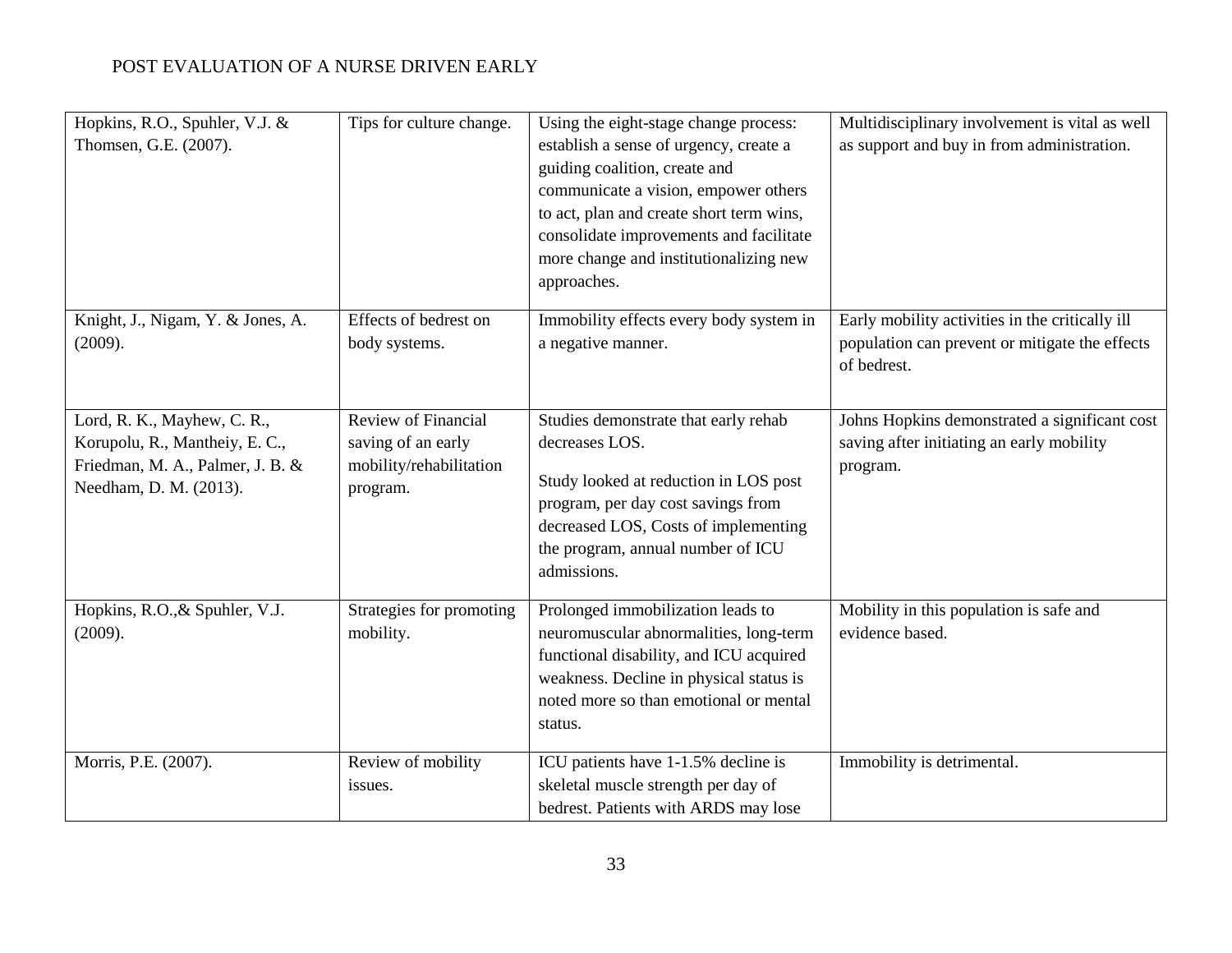|                                          |                                                                                   | up to 18% during their hospitalization.<br>Many ICU patients complain of severe<br>physical limitations after hospitalization.                                                                                                                                                                                                                           |                                                                    |
|------------------------------------------|-----------------------------------------------------------------------------------|----------------------------------------------------------------------------------------------------------------------------------------------------------------------------------------------------------------------------------------------------------------------------------------------------------------------------------------------------------|--------------------------------------------------------------------|
| Morris, P.E. & Herridge, M.S.<br>(2007). | Review of current<br>practice, problems and<br>future directions.                 | Incidence of critical illness<br>polyneuropathy is as high as 25%.<br>Utilization of the ABCDE bundle is<br>essential to increasing early mobility.                                                                                                                                                                                                      | Early Mobility safe and effective                                  |
| Needham, D. (2008).                      | <b>Systematic Review</b>                                                          | Healthy, well-nourished individuals lose<br>4-5% muscle strength for each week of<br>bedrest. BR causes fluid shifts causing<br>postural hypotension, tachycardia and<br>decreased SV and CO, as well as insulin<br>resistance and microvascular<br>dysfunction. Typically, only<br>approximately 20% of ICU patients<br>receive PT or mobility therapy. | Reduction of heavy sedation and early<br>mobility are key.         |
| Parker, A. & Needham, D.M.<br>(2013).    | Review of literature<br>regarding safety of and<br>barriers to early<br>mobility. | There is a very low incidence of<br>accidental line removal with early<br>mobility in the ICU. Early mobility<br>increases the likelihood of return to<br>independent functional status. Early<br>mobility decreases LOS and vent days.<br>Deep sedation is a definite barrier,<br>inadequate staffing for mobility<br>activities is another barrier.    | Early Mobility safe and effective                                  |
| Perme, C. & Chandrashekar, R.<br>(2009). | Outline of plan and<br>implementation for an                                      | Four Phase program for mobilizing ICU<br>patients                                                                                                                                                                                                                                                                                                        | Early mobility safe and effective in the<br>ventilated population. |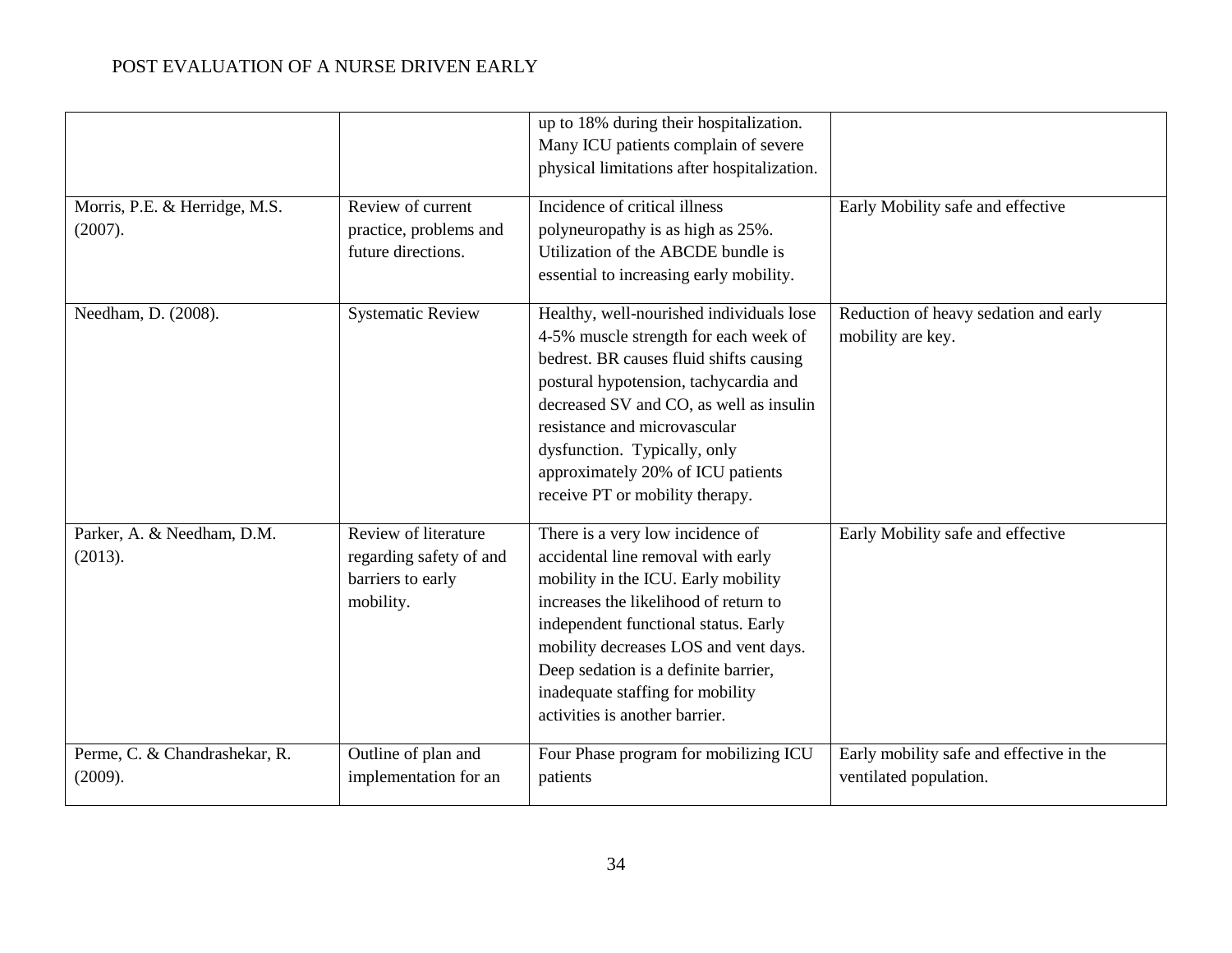|                                     | early ICU mobility       |                                           |                                                |
|-------------------------------------|--------------------------|-------------------------------------------|------------------------------------------------|
|                                     | intervention program.    |                                           |                                                |
|                                     |                          |                                           |                                                |
| Ross, A.G. & Morris, P.E. (2010).   | Safety of early mobility | Most early mobility studies report few if | Early Mobility safe and effective              |
|                                     | activities.              | any adverse events. Barriers include lack |                                                |
|                                     |                          | of adequate equipment, lack of            |                                                |
|                                     |                          | coordination of personnel, and staff      |                                                |
|                                     |                          | misperceptions regarding early mobility.  |                                                |
|                                     |                          | Lack of administration buy in is also a   |                                                |
|                                     |                          | factor.                                   |                                                |
|                                     |                          |                                           |                                                |
| Stevens, R.D., Dowdy, D.W.,         | Description of           | 46% of ICU patients diagnosed with        | Large prospective studies needed.              |
| Michaels, R.K., Mendez-Tellez,      | prevalence, outcomes     | CINMA. Risks include poor glycemic        |                                                |
| P.A., Pronovost, P.J. & Needham,    | and risk factors of      | control, SIRS, sepsis, MODS, CRRT,        |                                                |
| D.M. (2007).                        | critical illness         | and catecholamine administration. .       |                                                |
|                                     | neuromuscular            | Mechanical vent and LOS were              |                                                |
|                                     | abnormalities.           | increased with CINMA.                     |                                                |
|                                     |                          |                                           |                                                |
| Stiller, K. (2007).                 | Review of safety issues  | Note that HR, RR and blood pressure       | Mobilization improves resp. function           |
|                                     | with early mobility.     | increases of up to 10-20% are expected.   | increases LOC, increases functional            |
|                                     |                          | Temporary/transient desaturations         | independence, improves cardiovascular          |
|                                     |                          | Significant decreases are much more       | fitness, and psychological wellbeing. For      |
|                                     |                          | concerning. Concerning events are         | critically ill patient it can shorten recovery |
|                                     |                          | arrhythmias suggesting perfusion issues,  | time, decrease vent days and ICU and hospital  |
|                                     |                          | angina or new onset arrhythmias. Active   | LOS.                                           |
|                                     |                          | bleeding causing hemodynamic              |                                                |
|                                     |                          | instability is a safety concern.          |                                                |
| Stevens, R. D., Marshall, S. A.,    | Description of syndrome  | 3 groups noted myopathy,                  | Consider risk factors, early mobility and      |
| Cornblath, D. R., Hoke, A.,         | of neuromuscular         | polyneuropathy and prolonged              | minimization as possible of sedation and       |
| Needham, D. M., de Jonghe, B., Ali, |                          | pharmacologic neuromuscular blockade.     | NMBAs key.                                     |
| N. A. & Sharshar, T. (2009).        | dysfunction related to   | Neuropathy may persist for weeks to       |                                                |
|                                     |                          |                                           |                                                |
|                                     |                          | months. Critical care acquired weakness   |                                                |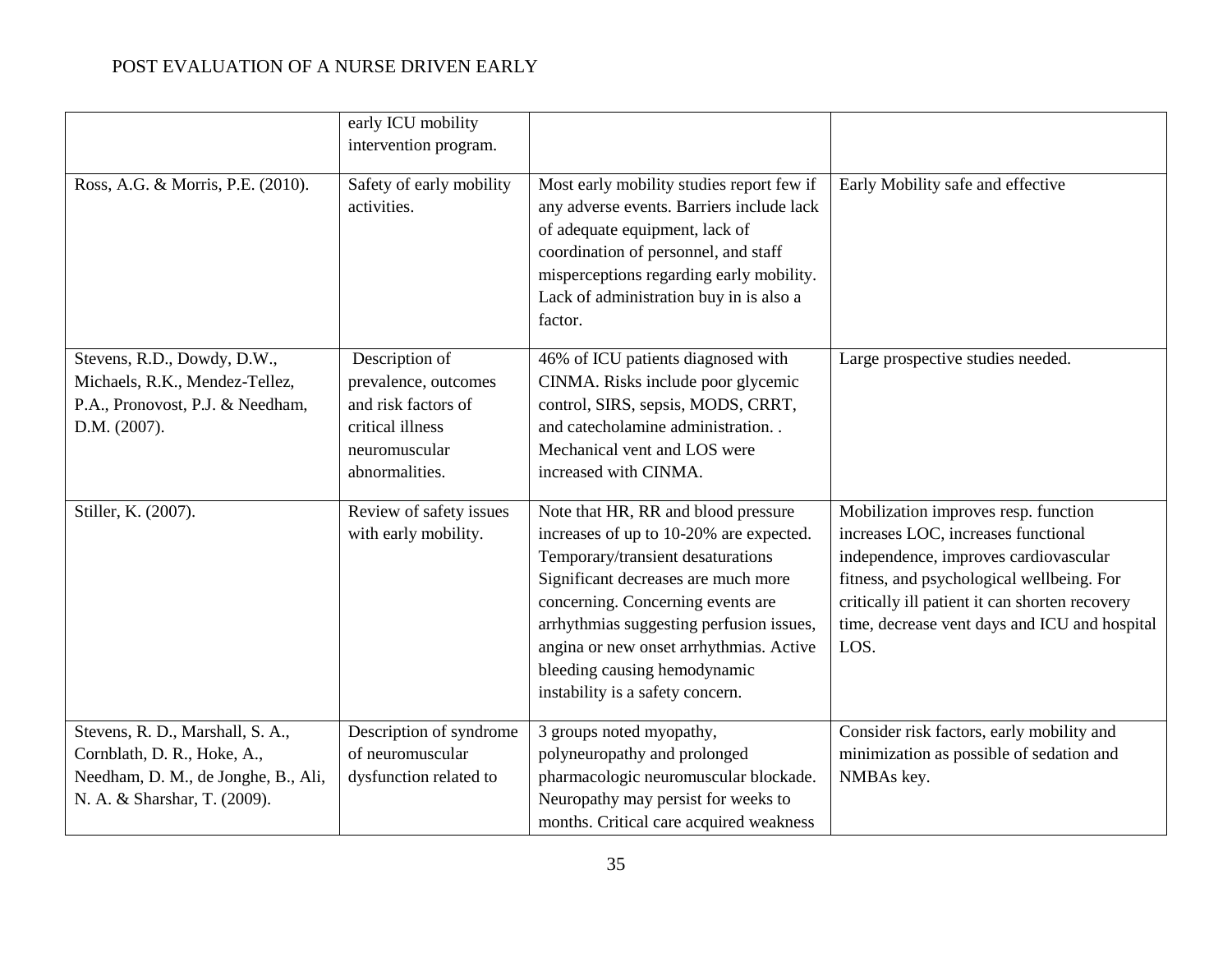|                        | critical illness and<br>treatment.                                                 | is weakness in the absence of any other<br>causative factor. Risk factors include<br>sepsis, MSOF, mechanical ventilation,<br>exposure to glucocorticoids or NMBA or<br>poor glycemic control                                                             |                                                                                                                                                                                                                                                                                                                                                                                                                  |
|------------------------|------------------------------------------------------------------------------------|-----------------------------------------------------------------------------------------------------------------------------------------------------------------------------------------------------------------------------------------------------------|------------------------------------------------------------------------------------------------------------------------------------------------------------------------------------------------------------------------------------------------------------------------------------------------------------------------------------------------------------------------------------------------------------------|
| Vollman, K. M. (2013). | Review of current<br>evidence about mobility<br>and the critically ill<br>patient. | Prolonged gravitational equilibrium<br>(prolonged supine positioning). reduces<br>plasma volume, increases insulin<br>resistance, and promotes hemodynamic<br>instability and lowered capacity to<br>vasoconstrict in response to<br>hemodynamic changes. | Patients should be screened within 8 hours of<br>admission and at a minimum every 24 hours<br>thereafter. Begin a lateral rotation schedule as<br>soon as patient can tolerate it<br>hemodynamically. Consider speed of turning<br>to limit inner ear (pressure receptors)<br>influences on cardiovascular response.<br>Physiologic rest and preoxygenation can help<br>when mobilizing critically ill patients. |
| Vollman, K. M. (2010). | Review of importance of<br>early mobility.                                         | Negative outcomes from reduced<br>mobility include ventilator-associated<br>pneumonia, longer ventilator days,<br>pressure ulcers, diminished quality of<br>life after discharge with significant<br>functional limitations.                              | Early mobility interventions are safe and<br>effective.                                                                                                                                                                                                                                                                                                                                                          |
| Winkelman, C. (2007).  | Bedrest has significant<br>detrimental effects                                     | Largest organ in the body is skeletal<br>muscle. Muscle is rapidly affected by<br>disuse. Ambulation and turning are the<br>most commonly missed nursing<br>interventions in the hospital.                                                                | Early mobility is vital as deterioration of<br>muscle begins within 4 hours of bedrest.<br>Changes in skeletal muscle affect lung<br>function and diaphragmatic endurance.<br>Hemodynamic instability begins within 48<br>hours of bedrest as well as cytokine release<br>and inflammation. Mood alterations such as<br>anxiety, hostility and depression can occur.                                             |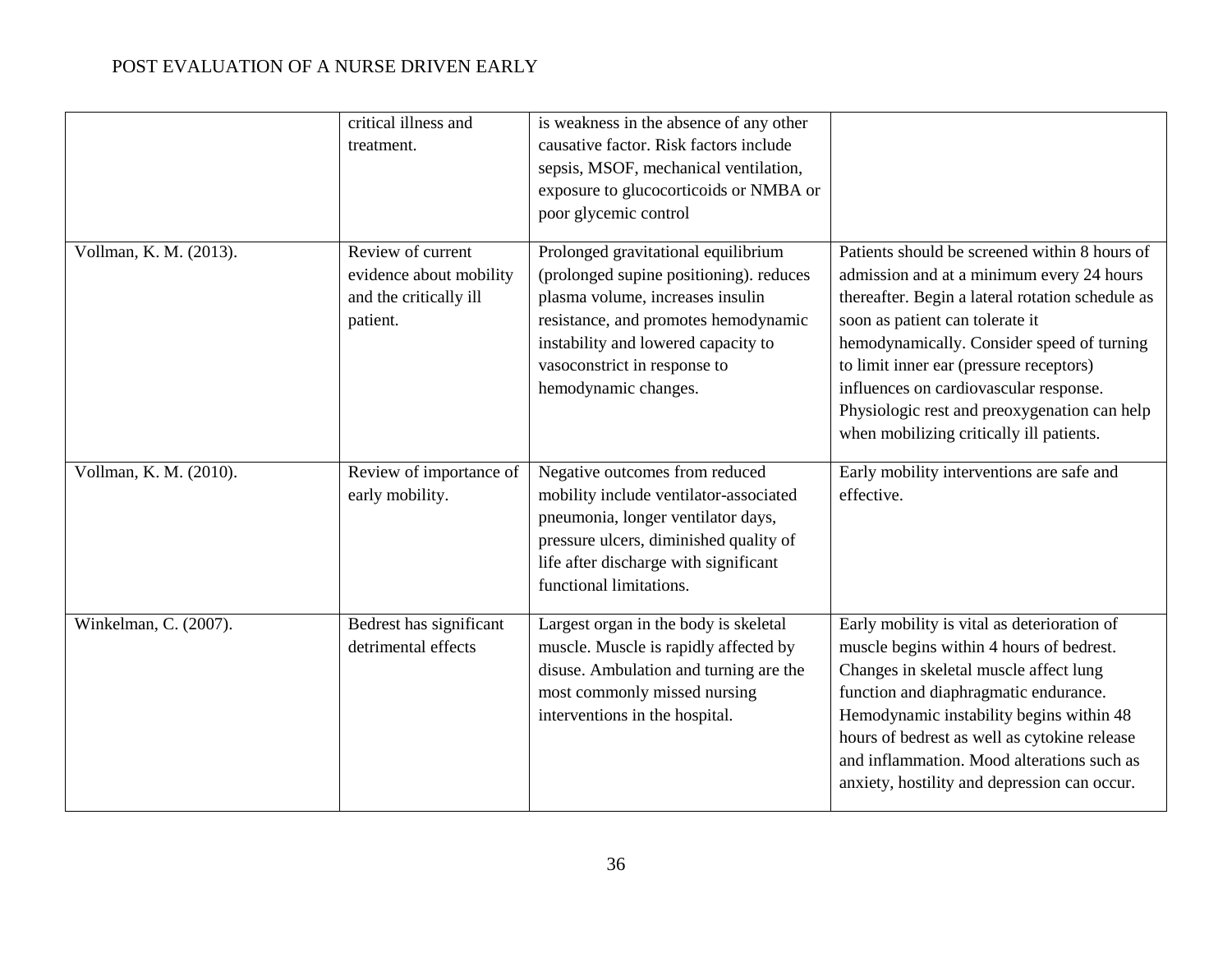| Wong, K, Trudel, G., & Laneuville, | Prolonged immobility | I Joint contractures cause pain, which | Contractures can be prevented by prescribed   |
|------------------------------------|----------------------|----------------------------------------|-----------------------------------------------|
| O. (2015).                         | causes to not        | further restricts mobility.            | and implemented mobility activities including |
|                                    | contractures.        |                                        | range of motion.                              |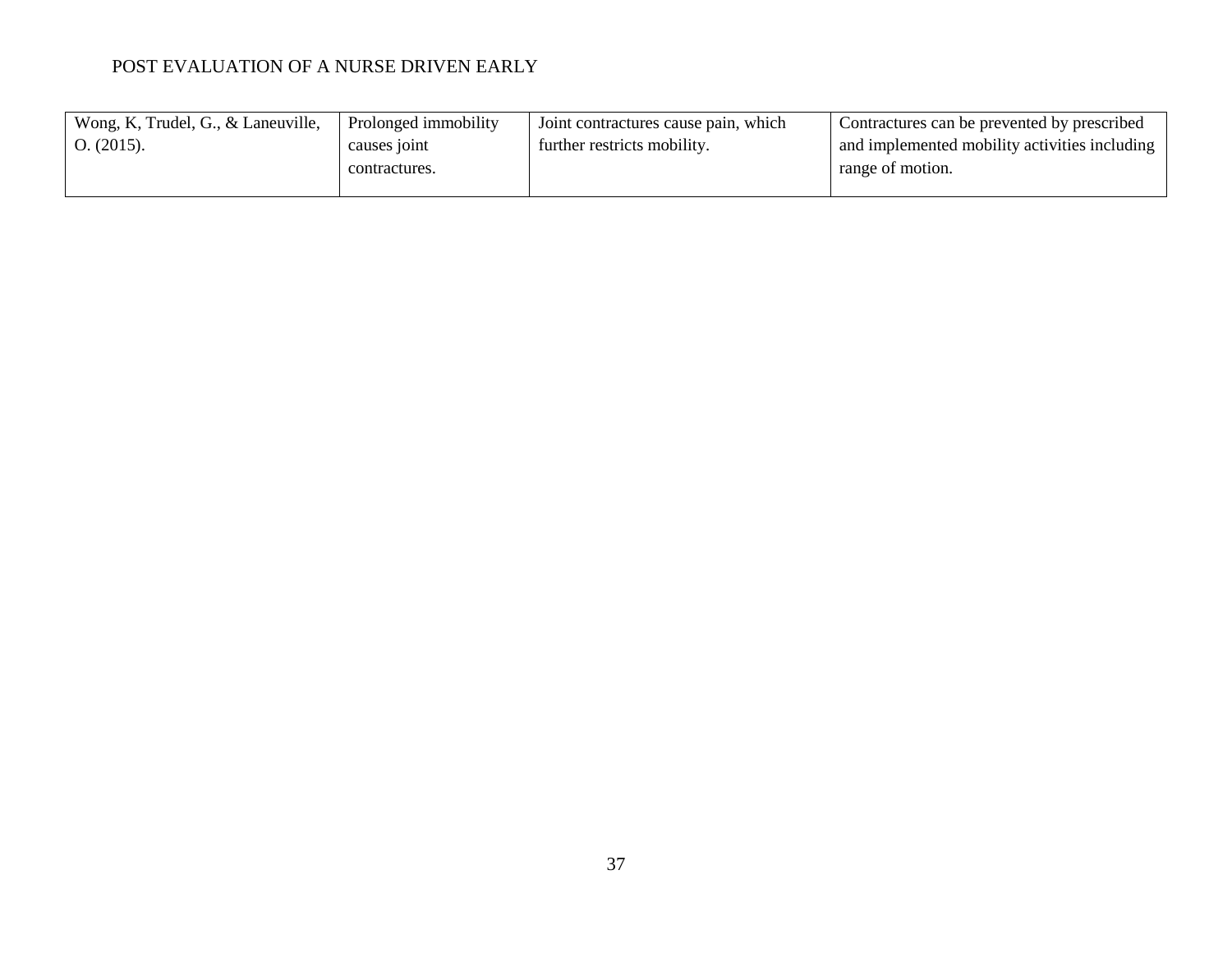## Appendix B

# Evidence Grading Criteria

| <b>Evidence Level</b> | <b>Criteria</b>                                                 |
|-----------------------|-----------------------------------------------------------------|
| I                     | Randomized control trials. Includes quasi-randomized            |
|                       | processes such as alternate allocation                          |
| $\mathbf{I}$          | Non-randomized control trial. A prospective study with          |
|                       | predetermined eligibility criteria and outcome measures.        |
| Ш                     | Observational studies with no controls. Includes retrospective, |
|                       | interrupted time studies, cohort studies with controls, and     |
|                       | health services research that includes adjustment for likely    |
|                       | confounding variables.                                          |
| IV                    | Observational studies without controls. Cohort, case series     |
|                       | and case control.                                               |

# **<http://www.ahrq.gov/>**

| <b>Evidence Grade</b> | <b>Criteria</b>                                                                        |  |
|-----------------------|----------------------------------------------------------------------------------------|--|
| A                     | Consistent level 1 studies                                                             |  |
| B                     | Consistent Level 2 or 3 studies, or extrapolation from Level 1<br>studies              |  |
| $\mathcal{C}$         | Level 4 studies, or extrapolation from Level 2 or 3 studies                            |  |
| D                     | Level 5 studies, or troublingly inconsistent or inconclusive<br>studies from any level |  |

CEBM: Grades of Recommendation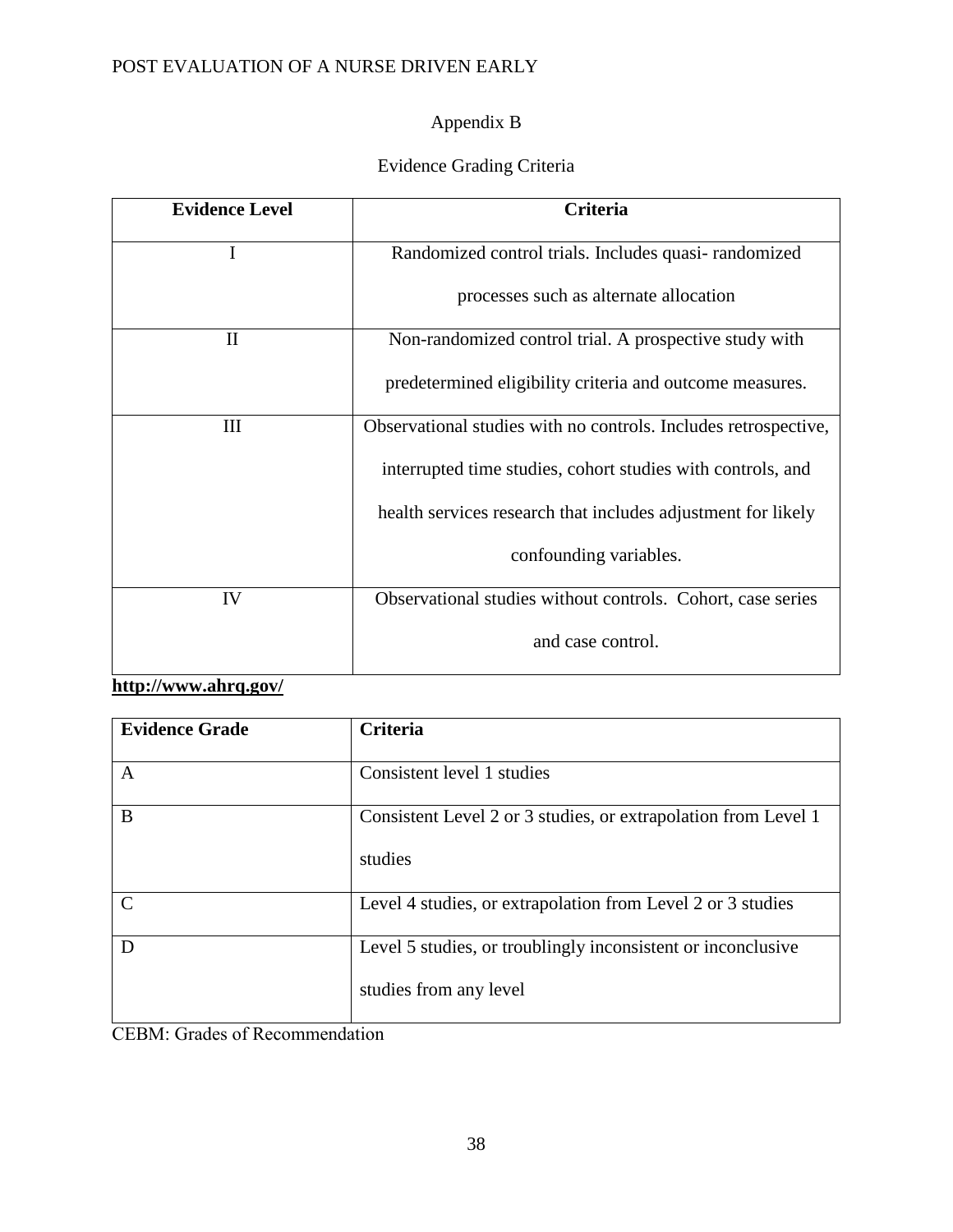## Appendix C

## UK HealthCare Mobility Scale

### **UK HealthCare Mobility Scale**

Please reference General Mobility and Ortho/Trauma/Spine guidelines for specific instructions.

#### Our Goal: Early Progression of Best Possible Mobility **Based on Patients' Success with Previous Steps**

| <b>Score</b>              | <b>Activity</b>                                                                                                            | <b>Length of Time</b>                         | <b>How Often</b>                                                                                        |  |
|---------------------------|----------------------------------------------------------------------------------------------------------------------------|-----------------------------------------------|---------------------------------------------------------------------------------------------------------|--|
| <b>Patient Immobile</b>   |                                                                                                                            |                                               |                                                                                                         |  |
| $\Omega$                  | Patient completely immobile<br>or prone                                                                                    | n/a                                           | n/a                                                                                                     |  |
| $\mathbf{1}$              | Turn depending on need.<br>HOB less than 30 degrees                                                                        | Every 1-2 hours                               | Every 1-2 hours                                                                                         |  |
| <b>Patient in Bed</b>     |                                                                                                                            |                                               |                                                                                                         |  |
| $\overline{2}$            | HOB elevated 30 or greater and less<br>than 45 degrees                                                                     | 5-10 minutes                                  | 2-3 times per day                                                                                       |  |
| 3                         | Head of bed elevated 45 to 64<br>degrees;<br>legs in dependent position.                                                   | 10-20 minutes<br>as tolerated                 | 2-3 times per day                                                                                       |  |
| 4                         | Head of bed elevated 65 degrees or<br>greater;<br>legs in dependent position (to be<br>used when pt to chair with lift).   | 10-30 minutes.<br>up to 1 hour<br>astolerated | 2-3 times per day                                                                                       |  |
|                           | <b>Patient - Sitting/Standing</b>                                                                                          |                                               |                                                                                                         |  |
| 5                         | Patient positioned on edge of bed<br>(EOB):<br>legs dangling with assist for balance<br>and safety.<br>* (see not e below) | 5-15 minutes                                  | 1-2 times per day<br>Note: Pt to sit on EOB<br>with minimal assist<br>(for balance) before<br>advancing |  |
| 6                         | Initiate standing/side stepping/<br>marching at EOB                                                                        | 1-5 minutes                                   | 1-2 times per day                                                                                       |  |
| $\overline{7}$            | Initiate stand-pivot or<br>steps to chair<br>(Reposition in chair every 30 min.<br>Refer to #4 if using lift.)             | 2 hrsmaximum                                  | 2-3 times daily as<br>tolerated                                                                         |  |
| <b>Patient Ambulating</b> |                                                                                                                            |                                               |                                                                                                         |  |
| 8.                        | Ambulation with assist as needed.                                                                                          | <b>Distance as</b><br>tolerated               | 2-3 times daily as<br>tolerated                                                                         |  |

\*Consider having 2 people to assist for scores/activities 3-6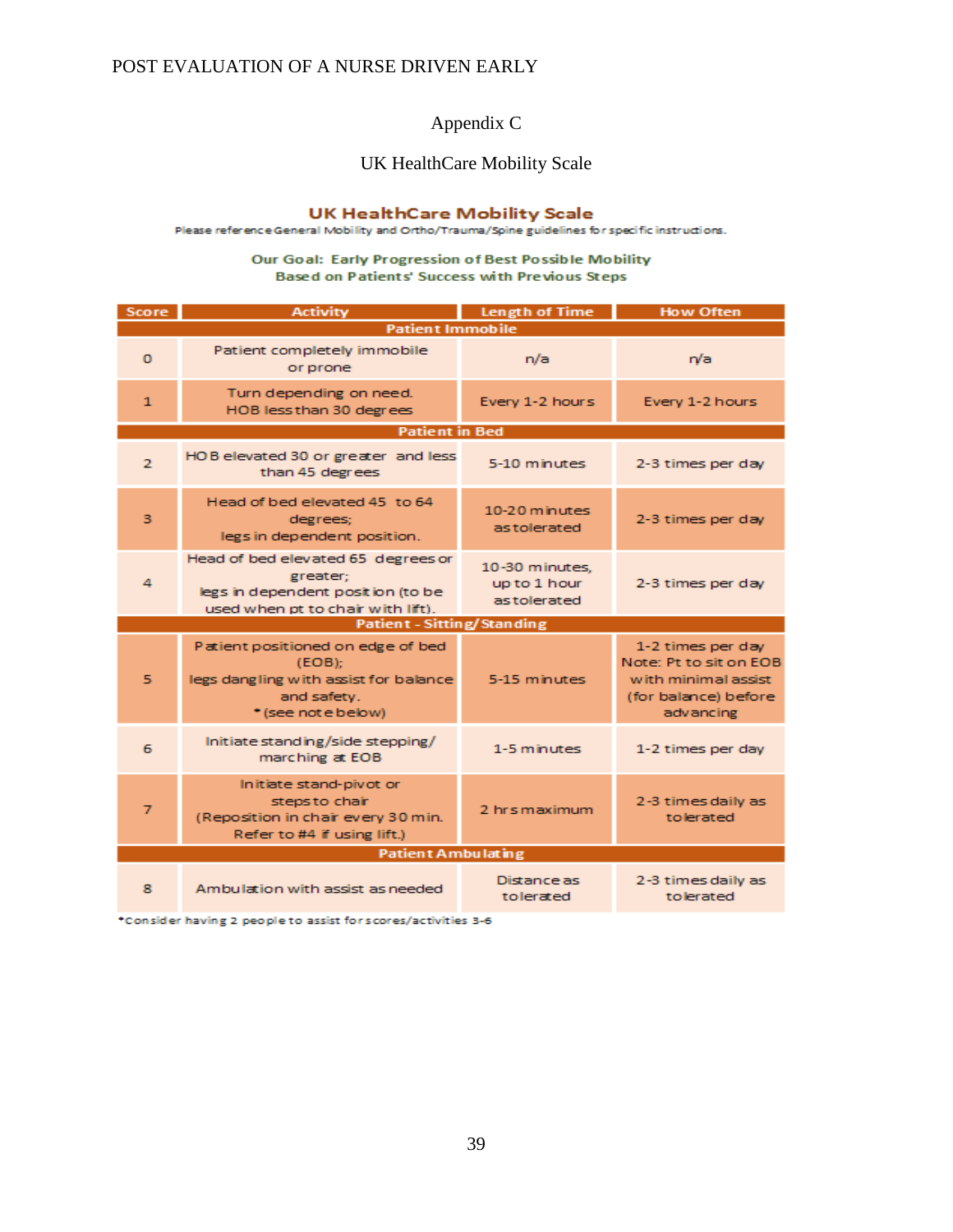### References

- Adler, J. & Malone, D. (2012). Early mobilization in the intensive care unit: A systematic review. *Cardiopulmonary Physical Therapy Journal, 23*(1), 5-132.
- Appleton, R. & Kinsella, J. (2012). Intensive care unit acquired weakness. *Continuing Education in Anesthesia, Critical Care and Pain, 12*(2), 62-66. doi:10.1093/bjaceaccp/mkr057
- Arnold, M. (2003). Pressure ulcer prevention and management: The current evidence for care. *AACN Clinical Issues, 14*(4), 411-428.
- Bailey, P., Thomsen, G.E., Spuhler, V.J., Blair, R., Jewkes, J., Bezdjian, L., Veale, K., Rodriguez, L. & Hopkins, R.O. (2007). Early activity is feasible and safe in respiratory failure patients. *Critical Care Medicine, 35*(1), 139-145. doi: 10.1097/01.CCM.0000251130.69568.87
- Balas, M.C., Vasilevskis, E.E., Burke, W.J., Boehm, L., Pun, B.T., Olsen, K.M., Peitz, G.J., & Ely, E.W. (2012). Critical care nurses' role in implementing the "ABCDE Bundle" into practice. *Critical Care Nurse*, *32*(2), 35-48. doi:10.4037/ccn2012229
- Burtin,C., Clerckx, B., Ferdinande, P., Langer, D., Troosters, T., hermans, G., Decramer, M., Gosselink, R. (2009). Early exercise in critically ill patients enhances short-term functional recovery. *Critical Care Medicine, 37*(9), 2499-2505. doi 10.1097/CCM.0b013e3181a38937
- Clark, D.E., Lowman, J.D., Griffin, R.L., Matthews, H.M. & Reiff, D.A. (2013). Effectiveness of an early mobilization protocol in a trauma and burns intensive care unit: A retrospective study. *Physical Therapy, 93*(2), 186-189. Retrieved from http://eds.a.ebscohost.com.ezproxy.uky.edu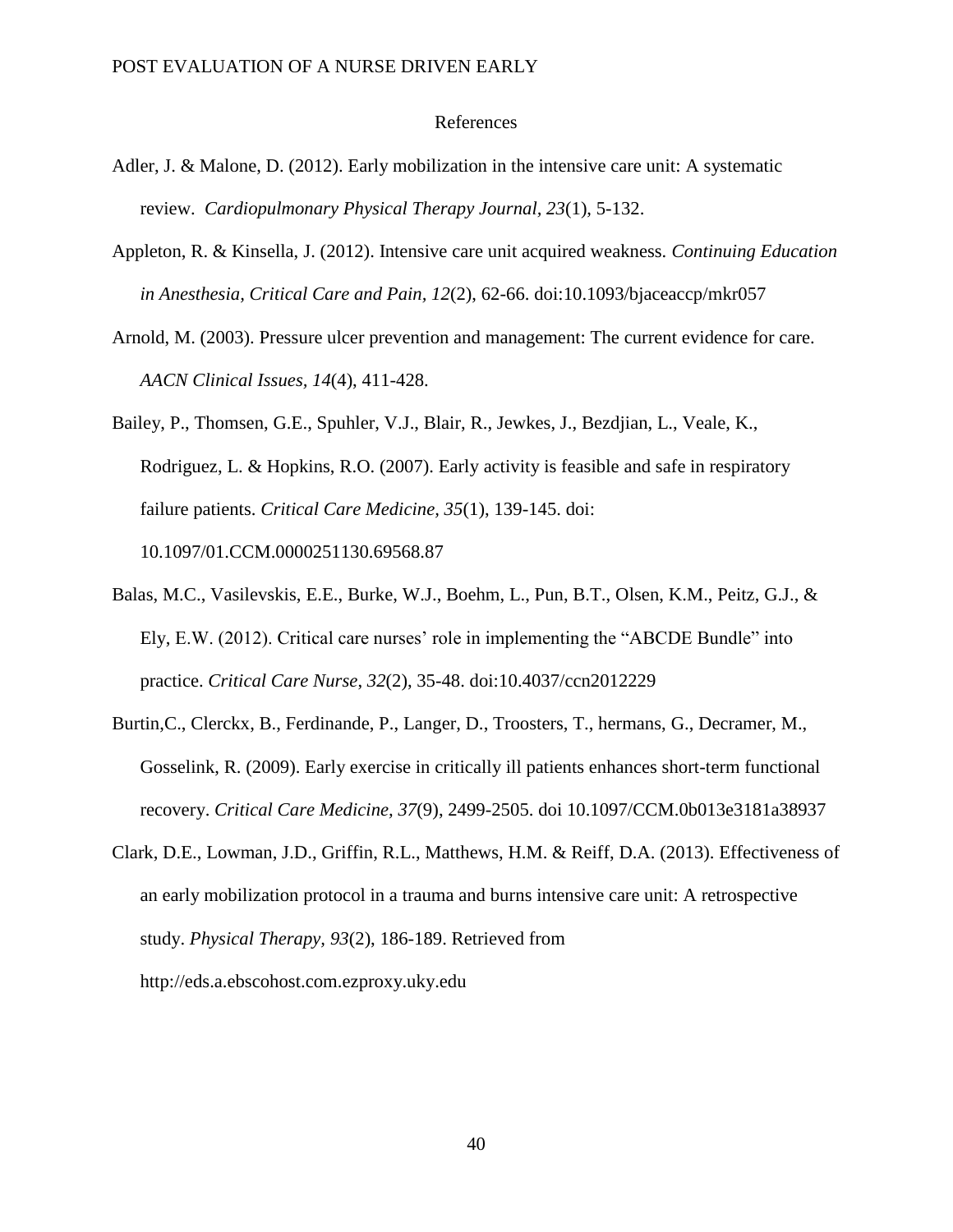- Clavet, H., Hebert, P.C., Fergusson, D., Doucette, S. & Trudel, G. (2008). Joint contracture following prolonged stay in the intensive care unit*. Canadian Medical Association Journal, 178*(6), 691-697. doi: 10.1503/cmaj.071056
- Covinsky, K.E., Palmer, R.M., Fortinsky, R.H., Counsell, S.R., Stewart, A.L., Kresevic, D., Burant, C.J. & Landefeld, C.S. (2003). Loss of independence in activities of daily living in older adults hospitalized with medical illnesses: Increased vulnerability with age. *Journal of the American Geriatric Society,51*, 451-458. Retrieved from http://eds.a.ebscohost.com.ezproxy.uky.edu
- de Jonghe, B, Bastuji-Garin, S., Durand, M.C., Malissin, I., Rodrigues, P., Cerf, C., Outin, H. & Sharshar, T. (2007). Respiratory weakness is associated with limb weakness and delayed weaning in critical illness. *Critical Care Medicine*, 35(9), 2007-2015. Doi: 10.1097/01.CCM.0000281450.01881.d8
- de Jonghe, B., Lacherade, J.C., Sharshar, T. & Outin, H. (2009). Intensive care unit acquired weakness: Risk factors and prevention. *Critical Care Medicine, (37)*10, S309-S315. doi: 10.1097/CCM.0b013e3181b6e64c
- Dong, Z.H., Yu, B.X., Sun, Y.B., Fang, W. & Li, L. (2014) Effects of early rehabilitation therapy on patients with mechanical ventilation. *World Journal of Emergency Medicine, 5*(1), 48-52. doi:10.5847/wjem.j.issn.1920-8642.2014.01.008
- Dowdy, D.W., Eid, M.P., Sedrakyan, A., Mendez-Tellez, P.A., Pronovost, P.J., Herridge, M.S. & Needham, D.M. (2005). Quality of life in adult survivors of critical illness: A systematic review. *Intensive Critical Care Medicine, 31*, 611-620. doi: 10.1007/s00134-005-2592-6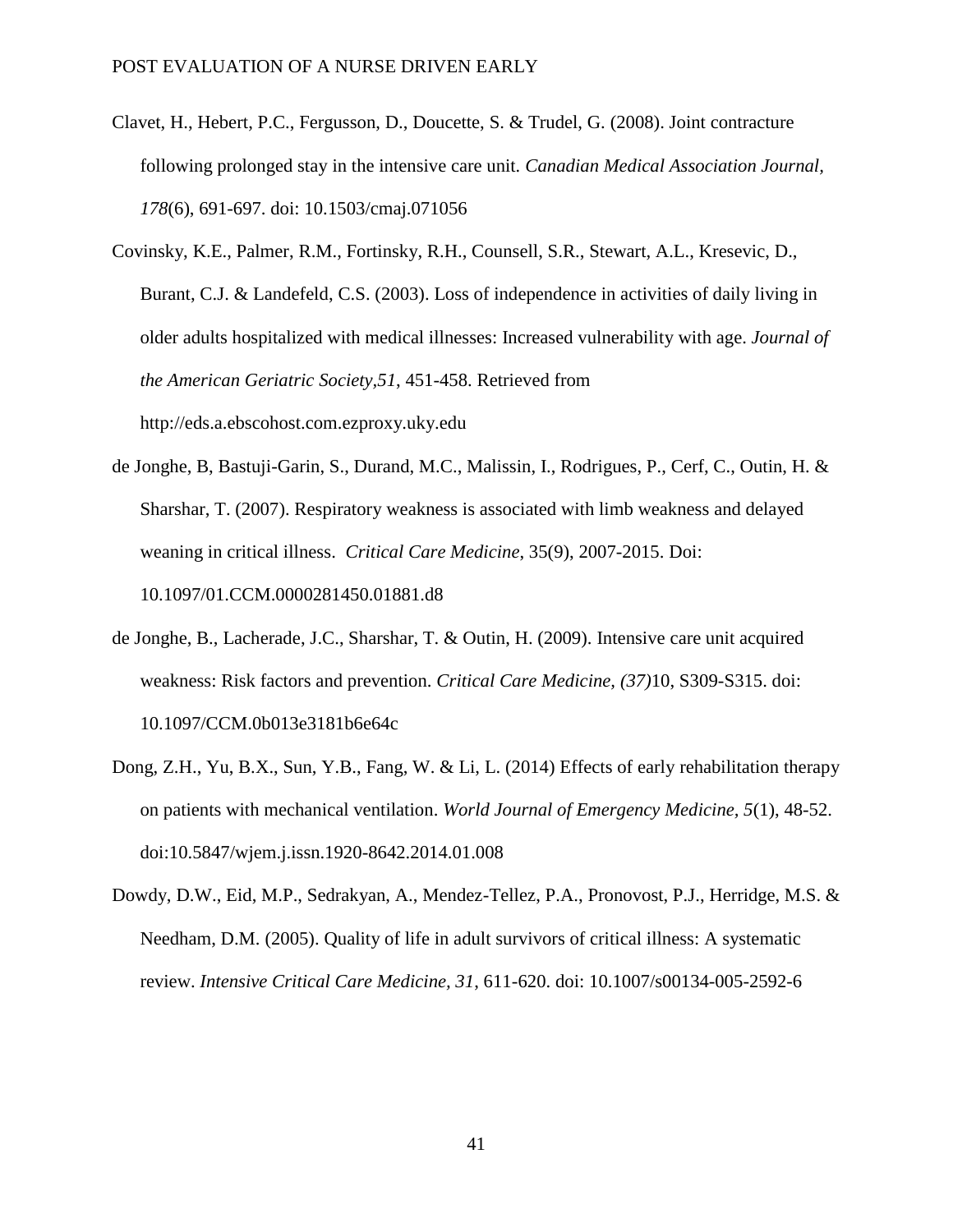- De Jonghe, B., Lacherade, J., Sharshar, T., & Outin, H. (2009). Intensive care unit acquired weakness: Risk factors and prevention. *Critical Care Medicine, 37*(10), S309-S315. doi:10.1097/ccm.0b013e3181b6e64c
- Engel, H.J., Needham, D.M., Morris, P.E. & Gropper, M.A. (2013). ICU early mobilization: From recommendation to implementation at three medical centers. *Critical Care Medicine, 41*, S69-S80. doi:10.1097/CCM.0b013e3182a240d5
- Fink, H., Helming, M, Unterbuchner, C. Lenz, A., Neff, F., Martyn, J. & Blobner, M. (2008). Systemic Inflammatory response syndrome increases immobility-induced neuromuscular weakness. *Critical Care Medicine, 36*(3), 910-916. doi: 10.1097/CCM.0B013E3181659669
- Fraser, D., Spiva, L., Forman, W. & Hallen, C. (2015). Original research: Implementation of an early mobility program in an ICU. *American Journal of Nursing*, 115(12), 49-58. Retrieved from http://eds.a.ebscohost.com.ezproxy.uky.edu
- Herridge, M.S., Batt, J. & Hopkins, R.O. (2008). The pathophysiology of long-term neuromuscular and cognitive outcomes following critical illness. *Critical Care Clinics, 24,* 179-199. doi10.1016/j.ccc.2007.11.002
- Herridge, M.S., Cheung, A.M., Tansey, C.M., Matte-Martyn, A., Diaz-Granados, N., Al-Saidi, F., Cooper, A.B., Guest, C.B., Mazer, C.D., Mehta, S., Stewart, T.E., Barr, A., Cook, D. & Slutsky, A.S. (2003). One-year outcomes in survivors of the acute respiratory distress syndrome. *New England Journal of Medicine*, 348(8), 683-693. Retrieved from http://eds.a.ebscohost.com.ezproxy.uky.edu
- Hogdson, C.L., Stiller, K., Needham, D.M., Tipping, C.J., Harrold, M., Baldwin, C.E., Bradley, S., Berney, S., Caruna, L.R., Elliot, D., Green, M., Haines, K., Higgins, A.M., Kaukonen, K.M., Leditschke, I.A., Nickels, M.R., Paratz, J., Patman, S., Skinner, E.H., Young, P.J.,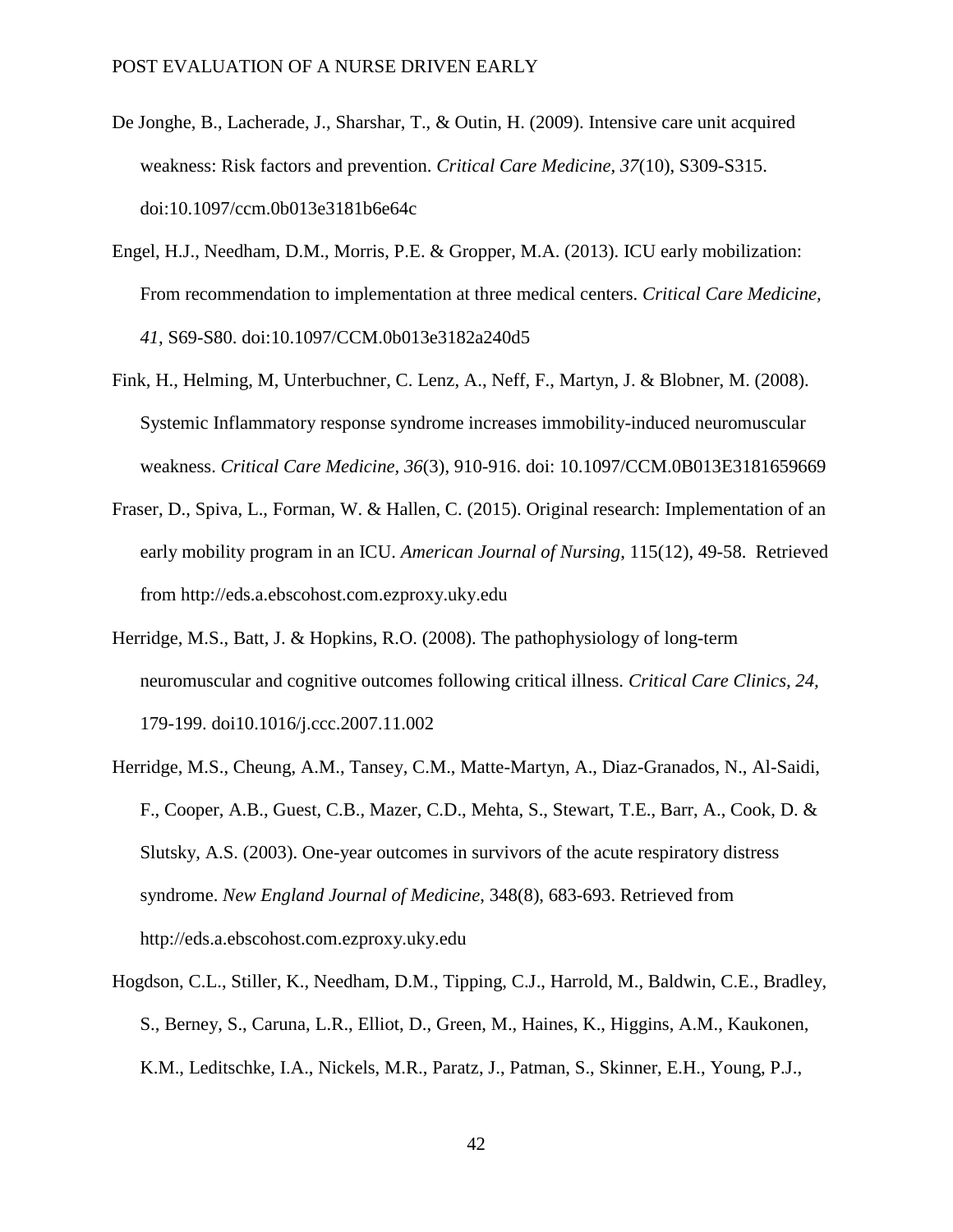Zanni, J.M., Denehy, L. & Webb, S.A. (2014). Expert consensus and recommendations on safety criteria for active mobilization of mechanically ventilated critically ill adults. *Critical Care, 18*, 658-667. doi:10.1186/s13054-014-0658-y

- Hopkins, R.O., Mitchell, L., Thomsen, G.E., Schafer, M., Link, M., & Brown, S.M. (2016). Implementing a mobility program to minimize post-intensive care syndrome. *AACN Advanced Critical Care, 27*(2)2, 187-203.
- Hopkins, R.O., Spuhler, V.J. & Thomsen, G.E. (2007). Transforming ICU culture to facilitate early mobility. *Critical Care Clinics, 23,* 81-96. doi: 10.1016/j.ccc.2006.11.004
- Hopkins, R.O., Suchyta, M.R., Farrer, T.J. & Needham, D.M. (2012). Improving post-intensive care unit neuropsychiatric outcomes. Understanding cognitive effects of physical activity. *American Journal of Respiratory and Critical Care Medicine, 186*(12), 1220- 1228.doi:10.1164/rccm.201206-1022CP
- Hopkins, R.O., Weaver, L.K., Collinridge, D., Parkinson, R.P., Chan, K.J. & Orme, J.F. (2005). Two-year cognitive, emotional, and quality of like outcomes in acute respiratory distress syndrome. *American Journal of Respiratory Critical Care Medicine, 171*(4), 340-347. doi:10.1164/rccm.200406-763OC

Institute for aging, (2015). The state of aging 2015 report of the institute for aging. Retrieved from [http://chfs.ky.gov/NR/rdonlyres/1FA4CD17-871A-435E-9750-](http://chfs.ky.gov/NR/rdonlyres/1FA4CD17-871A-435E-9750-086ABC3670C5/0/2015ReportoftheInstituteforAging.pdf) [086ABC3670C5/0/2015ReportoftheInstituteforAging.pdf](http://chfs.ky.gov/NR/rdonlyres/1FA4CD17-871A-435E-9750-086ABC3670C5/0/2015ReportoftheInstituteforAging.pdf)

Klein, K., Mulkey, M., Bena, J.F. & Albert, N.M. (2015). Clinical and psychological effects of early mobilization in patients treated in a neurologic ICU: A comparative study. *Critical Care Medicine, 43*,4, 865-873.doi: 10.1097/CCM.0000000000000787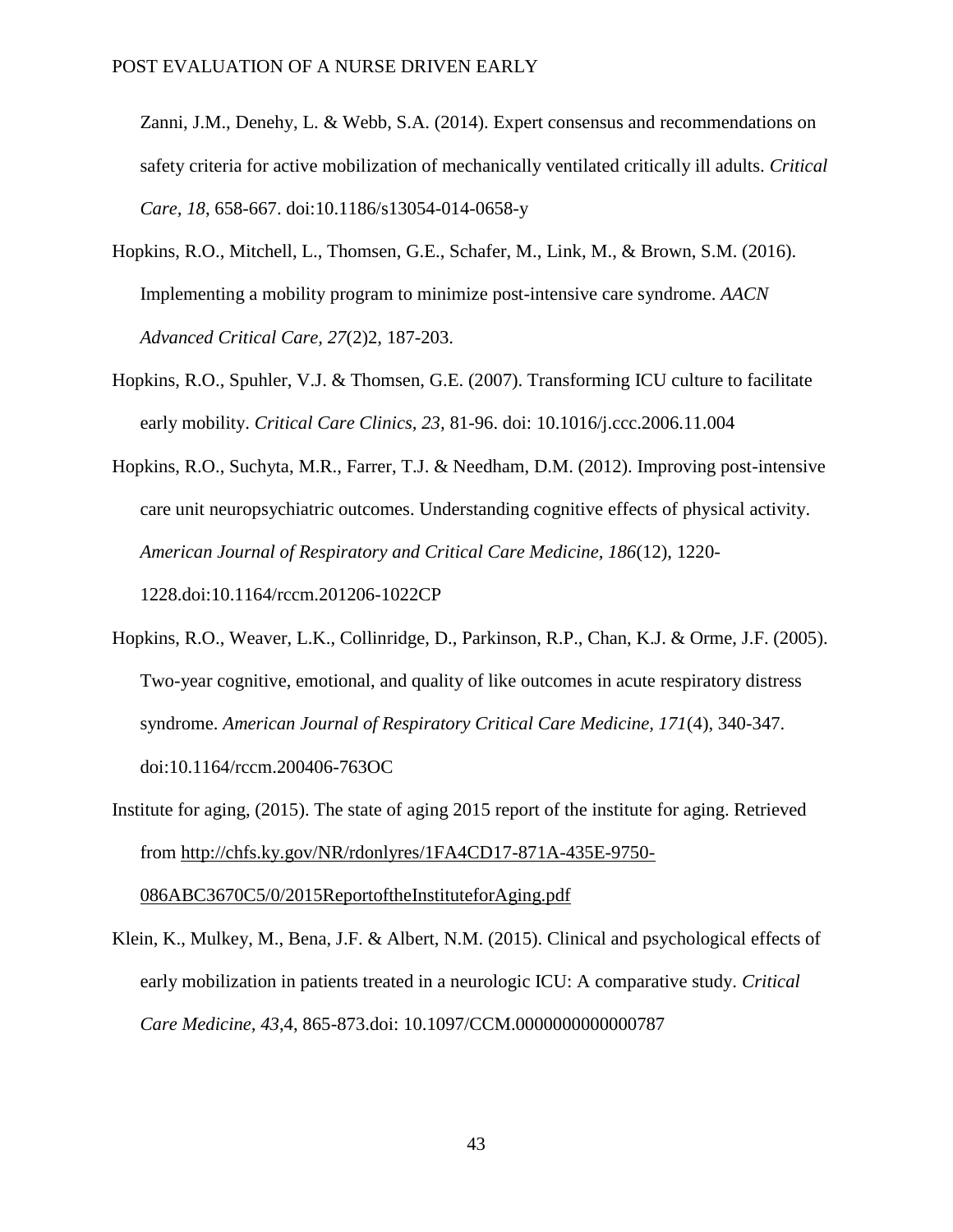- Knight, J., Nigam, Y. & Jones, A. (2009). Effects of bedrest1, 2,3. Nursing Times retrieved on January 7, 2016 from <http://www.nursingtimes.net/>
- Lee, H., Ko, Y.J., Suh, G.Y., Yang, J.H., Park, C.M., Jeon, K., Park, Y.H. & Chung, C.R. (2015). Safety profile and feasibility of early physical therapy and mobility for critically ill patients in the medical intensive care unit: Beginning experiences in Korea. *Journal of Critical Care, 30*, 673-677. doi:10.1016/j.jcrc.2015.04.012
- Lima, N.P., da Silva, G.M.C., Park, M., Pires-Neto, R.C. (2015). Mobility therapy and central or peripheral catheter-related adverse events in an ICU in Brazil. *Journal of Brazilian Pneumology*, 41(3), 225-230.
- Lord, R. K., Mayhew, C. R., Korupolu, R., Mantheiy, E. C., Friedman, M. A., Palmer, J. B. & Needham, D. M. (2013). ICU early physical rehabilitation programs: Financial modeling of cost savings*. Critical Care Medicine, 41*(3), 717-724. doi: 10.1097/CCM.0b013e3182711de2
- McWilliams, D., Weblin, J., Atkins, G., Bion, J., Williams, J., Elloit, C. Whitehouse, T. & Snelson, C. (2015). Enhancing rehabilitation of mechanically ventilated patients in the intensive care unit: A quality improvement project. *Journal of Critical Care, 30*, 13-18. doi:10.1016/j.jcrc.2014.09.018
- Morris, P.E. (2007). Moving our critically ill patients: Mobility barriers and benefits. *Critical Care Clinics, 23*(1), 1-20. Retrieved fromhttps://www.clinicalkey-com.ezproxy.uky.edu/
- Morris, P.E., Goad, A., Thompson, C., Taylor, K., Harry, B., Passmore, L., Ross, A., Anderson, L., Baker, S., Sanchez, M., Penley, L., Howard, A., Dixon, L., Leach, S., Small, R., Hite, R.D. & Haponik, E. (2008). Early intensive care unit mobility therapy in the treatment of acute respiratory therapy. *Critical Care Medicine, 36*,8, 2238-2243. doi: 10.1097/CCM.0b013e318180b90e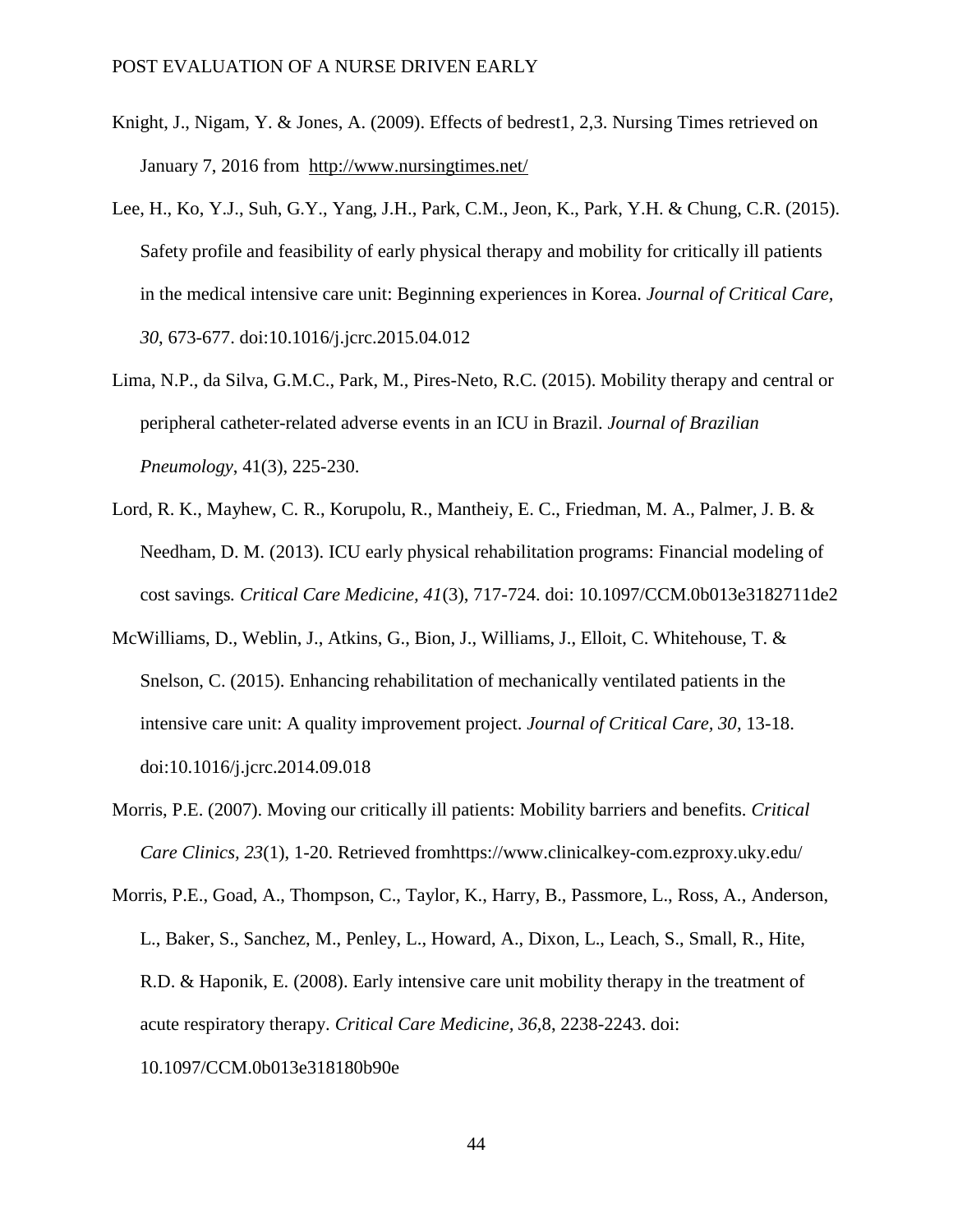- Morris, P.E., Griffin, L., Berry, M., Thompson, C., Hite, R.D., Winkelman, C., Hopkins, R.O., Ross, A., Dixon, L., Leach, S., Haponik, E. (2011). Receiving early mobility during an intensive care unit admission is a predictor of improved outcomes in acute respiratory failure. *The American Journal of Medical Sciences 341*(5), 373-377. Retrieved from http://eds.a.ebscohost.com.ezproxy.uky.edu
- Morris, P.E. & Herridge, M.S. (2007). Early intensive care unit mobility: Future directions. *Critical Care Clinics, 23*(1), 97-110. Retrieved from https://www.clinicalkeycom.ezproxy.uky.edu/
- Needham, D.M. (2008). Mobilizing patients in the intensive care unit: Improving neuromuscular weakness and physical function. *Journal of the American Medical Association, 300*(14), 1685-1689. Retrieved from http://jama.jamanetwork.com/
- Needham, D.M., Korupola, R., Zanni, J.M., Pradhan, P., Colantuoni, E., Palmer, J.B., Brower, R.G. & Fan, E. (2010). Early physical medicine and rehabilitation for patients with acute respiratory failure: A quality improvement project. *Archives Physical Medicine and Rehabilitation, 91*, 536-542. doi:10.1016/j.apmr.2010.01.002
- Ogochukwu, A., Gammon, H., Burmeister, C., Frega, D., Nerenz, D., DiGiovine, B & Siddiqui, A. (2016). Benefits of early active mobility in the medical intensive care unit: A pilot study. *The American Journal of Medicine, 129*(8), 866-871.doi:10.1016/j.amjmed.2016.03.032
- Parker, A. & Needham, D.M. (2013). The importance of early rehabilitation and mobility in the ICU. *Society of Critical Care Medicine Critical Connections*, retrieved November 11, 2015 from [http://www.sccm.org/Communications/Critical-](http://www.sccm.org/Communications/Critical-Connections/Archives/Pages/Importance-Early-Rehabilitation-Mobility-ICU.aspx)

[Connections/Archives/Pages/Importance-Early-Rehabilitation-Mobility-ICU.aspx.](http://www.sccm.org/Communications/Critical-Connections/Archives/Pages/Importance-Early-Rehabilitation-Mobility-ICU.aspx)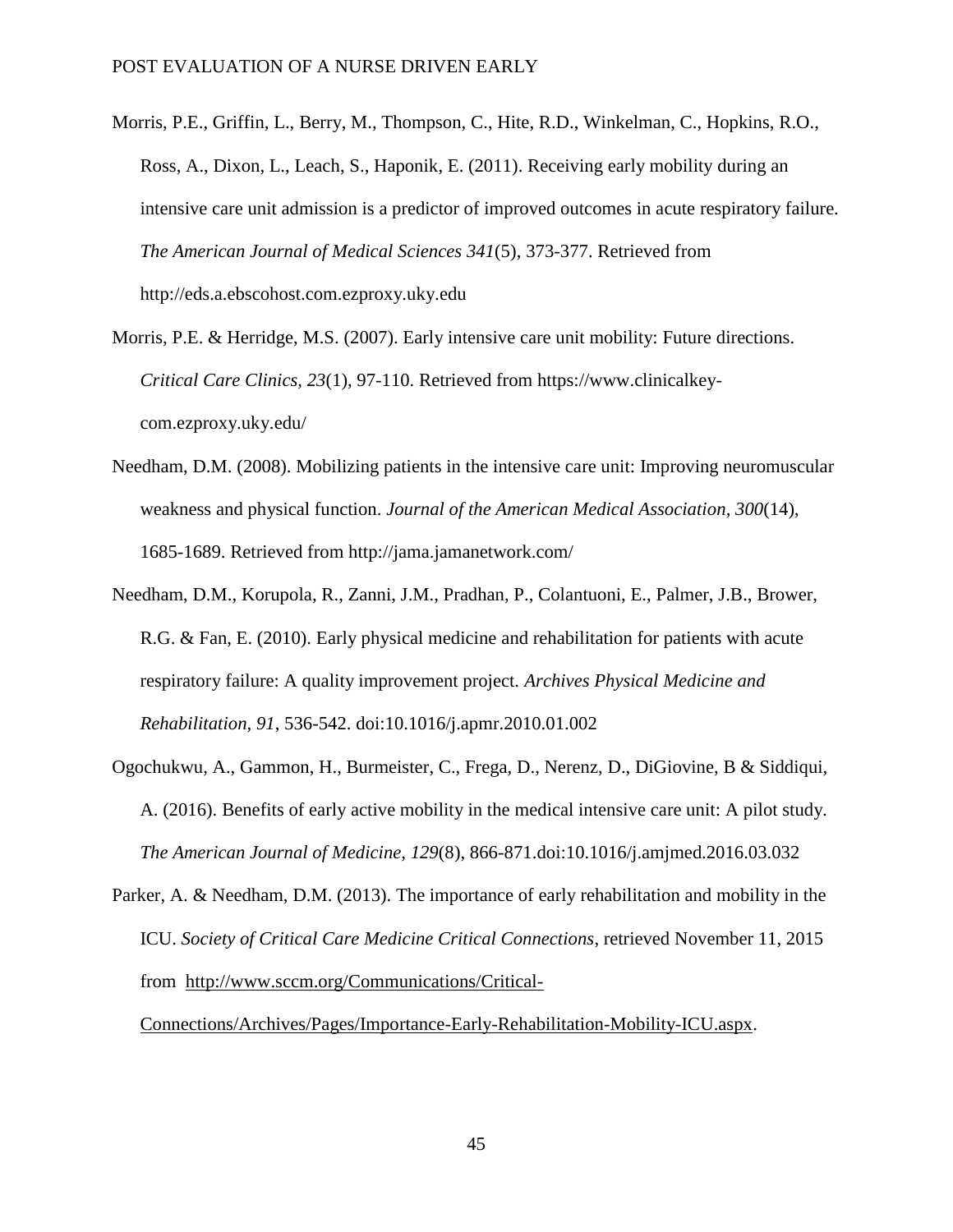- Pandullo, S.M., Spilman, S.K., Smith, J.A., Kingery, L.K., Pille, S.M., Rondinelli, R.D. & Sahr, S.M. (2015). Time for critically ill patients to regain mobilization in the intensive care unit and transition to a general inpatient floor. *Journal of Critical Care, 30*(6), 1238- 1242.doi:10.116/j.jcrc.2015.08.007
- Perme, C. & Chandrashekar, R. (2009). Early mobility and walking program for patients in intensive care units: Creating a standard of care. *American Journal of Critical Care, 18*(3), 212-221. doi: 10.4037/ajcc2009598
- Perme, C., Nalty, T., Winkelman, C. Kenji Nawa, R. & Masud, F. (2013). Safety and efficacy of mobility interventions in patients with femoral catheters in the ICU: A prospective observational study. *Cardiopulmonary Physical Therapy Journal, 24*(2), 12-17.
- Ross, A.G. & Morris, P.E. (2010). Safety and Barriers to Care. *Critical Care Nurse, 30*(2), S11- S13. Retrieved from http://www.ccnonline.org
- Schweickert, W.D., Pohlman, M.C., Nigos, C., Pawlik, A.J., Esbrook, C.L., Spears, L., Miller, M., Franczyk, M., Deprizio, D., Schmidt, G.A., Bowman, A., Barr, R., McCallister, K.E., Hall, J.B. & Kress, J.P. (2009). Early physical and occupational therapy in mechanically ventilated, critically ill patients: a randomized controlled trial. *Lancet, 373*, 1974-1882.
- Sricharoenchai, T., Parker, A.M., Zanni, J.M., Nelliot, A., Dinglas, V.D. & Needham, D.M. (2014). Safety of physical therapy interventions in critically ill payients: A single center prospective evaluation of 1110 intensive care unit admissions. *Journal of Critical Care, 29*, 395-400.
- Stevens, R.D., Dowdy, D.W., Michaels, R.K., Mendez-Tellez, P.A., Pronovost, P.J.& Needham, D.M. (2007). Neuromuscular Dysfunction acquired in critical illness: A systematic review. *Intensive Care Medicine, 33*(11), 1876-1891.doi: 10.1007/s00134-007-0772-2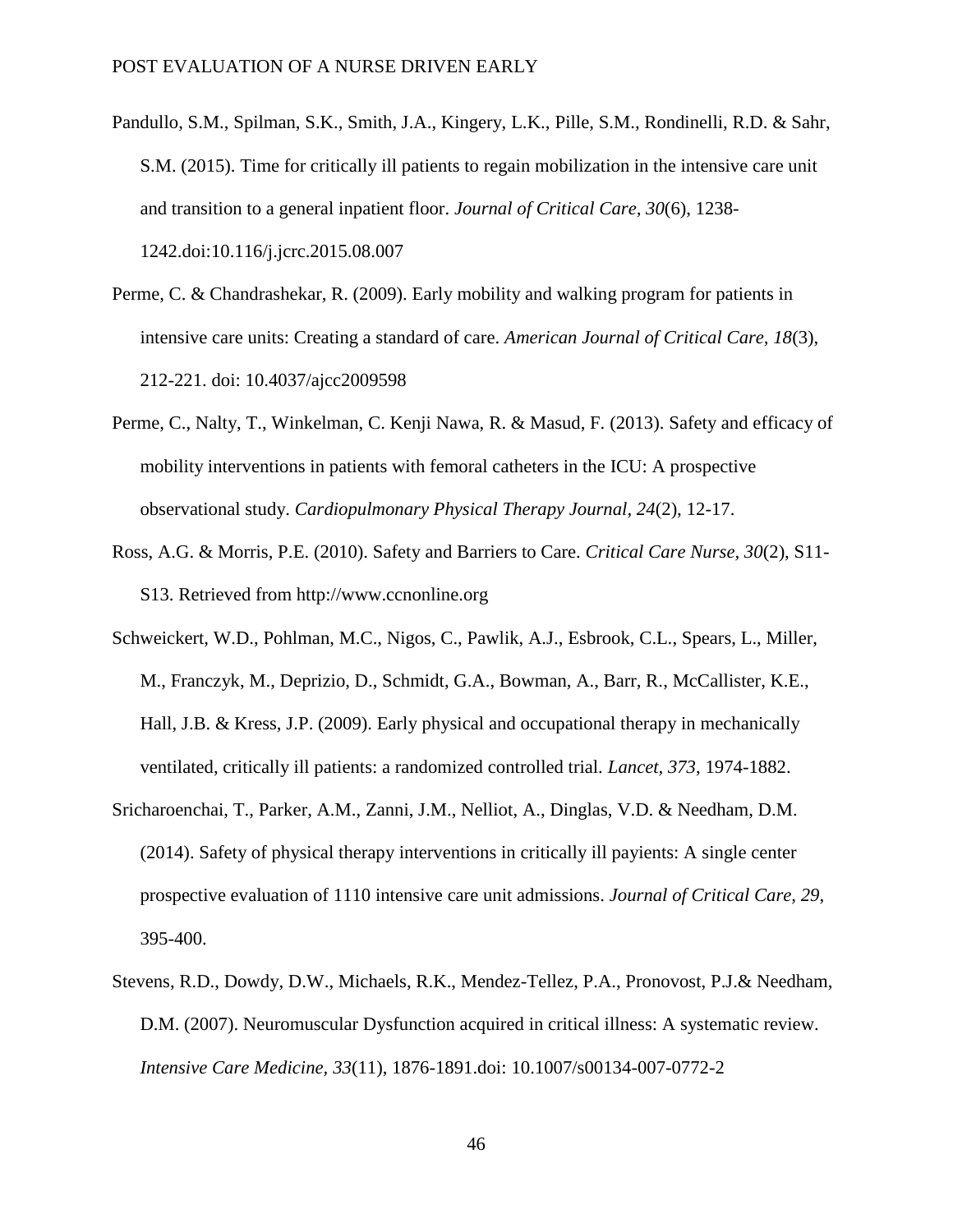- Stevens, R. D., Marshall, S. A., Cornblath, D. R., Hoke, A., Needham, D. M., de Jonghe, B., Ali, N. A. & Sharshar, T. (2009). A framework for diagnosing and classifying intensive care unitacquired weakness. *Critical Care Medicine, 37*(10), s299-s308. doi: 10.1097/CCM.0b013e3181b6ef67
- Stiller, K. (2007). Safety issues that should be considered when mobilizing critically ill patients.
- *Critical Care Clinics, 23*, 35-53. doi: 10.1016.j.ccc.2006.11.005
- Vollman, K. M. (2013). Understanding critically ill patient's hemodynamic response to mobilization. Using the evidence to make it safe and feasible. *Critical Care Nursing Quarterly, 36*(1), 17-27. doi: 10.1097/CNQ.0b013e3182750767
- Vollman, K. M. (2010). Introduction to progressive mobility. *Critical Care Nurse, 30*(2), S3- S5.doi: 10.4037/ccn2010803
- Winkelman, C. (2007). Inactivity and inflammation in the critically ill patient*. Critical Care Clinics, 23*, 21-34. doi: 10.1016/j.ccc.2006.11.002
- Winkelman, C., Johnson, K.D., Hejal, R., Gordon, N.H., Rowbottom, J., Daly, J., Peereboom, K. & Levine. A.D. (2012). Examining the positive effects of exercise in intubated adults in ICU: A prospective repeated measures clinical study. *Intensive Critical Care Nursing, 28*(6), 307- 318. Retrieved from http://ac.els-cdn.com.ezproxy.uky.edu
- Winkelman, C. & Peereboom, K. (2010). Staff-perceived barriers and facilitators. *Critical Care Nurse, 30*(2), S13-S16. doi: 10.4037/ccn2010393
- Wong, K., Trudel, G. & Laneuvilloe, O. (2015) Noninflammatory joint contractures arising from immobility: Animal models to future treatments. *Biomed Research International*, 1-6. doi: 10.1155/2015/848290